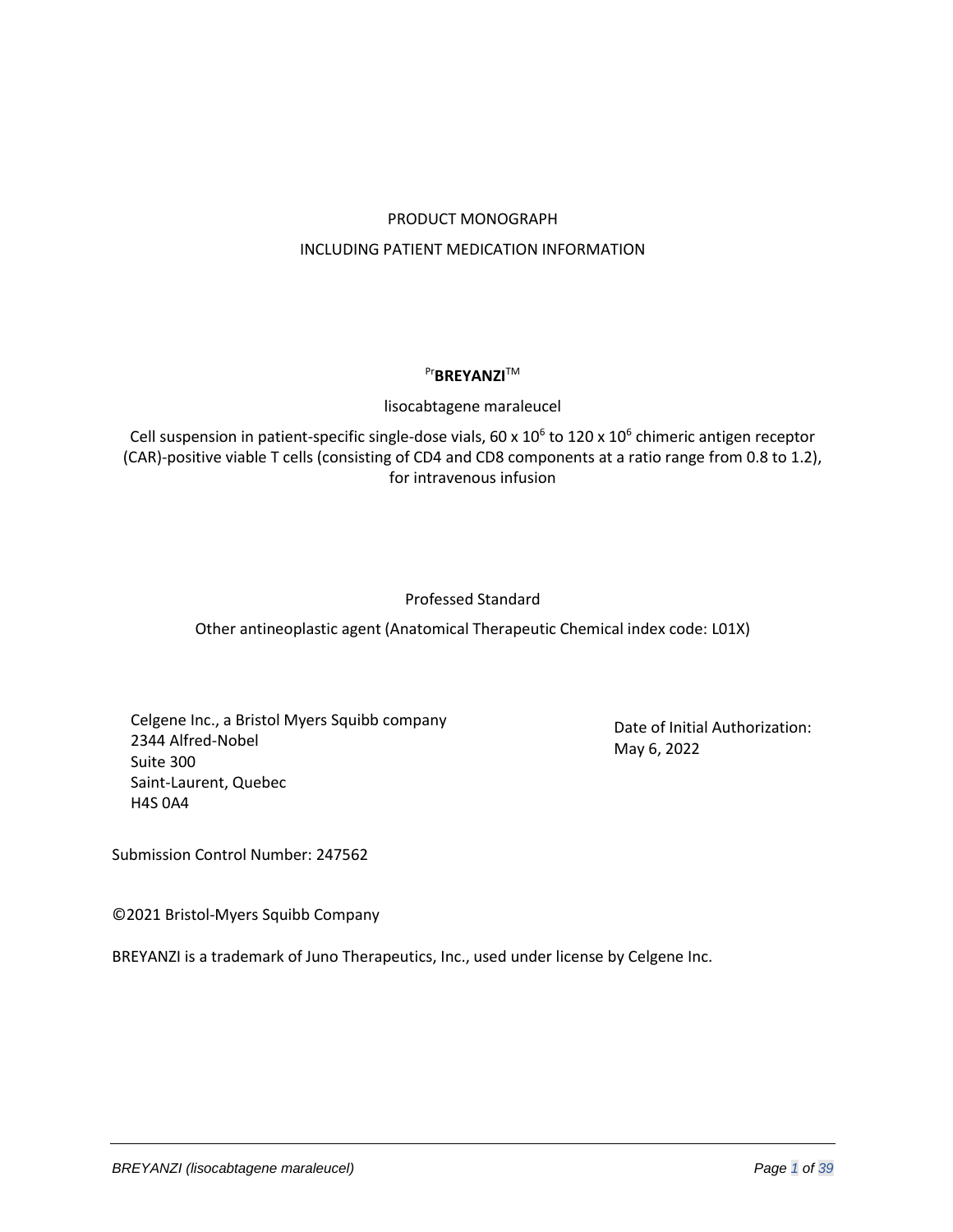# <span id="page-1-0"></span>**RECENT MAJOR LABEL CHANGES**

| [Section number and heading], [Subsection number and heading]   [MM/YYYY] |  |
|---------------------------------------------------------------------------|--|
|---------------------------------------------------------------------------|--|

# <span id="page-1-1"></span>**TABLE OF CONTENTS**

Sections or subsections that are not applicable at the time of authorization are not listed.

### **TABLE OF CONTENTS**

| 1              |       |                                                        |
|----------------|-------|--------------------------------------------------------|
|                | 1.1   |                                                        |
|                | 1.2   |                                                        |
| $\overline{2}$ |       |                                                        |
| 3              |       |                                                        |
| 4              |       |                                                        |
|                | 4.1   |                                                        |
|                | 4.2   |                                                        |
|                | 4.3   |                                                        |
|                | 4.4   |                                                        |
|                | 4.5   |                                                        |
| 5              |       |                                                        |
| 6              |       | DOSAGE FORMS, STRENGTHS, COMPOSITION AND PACKAGING  10 |
| 7              |       |                                                        |
|                | 7.1   |                                                        |
|                | 7.1.1 |                                                        |
|                | 7.1.2 |                                                        |
|                | 7.1.3 |                                                        |
|                | 7.1.4 |                                                        |
| 8              |       |                                                        |
|                | 8.1   |                                                        |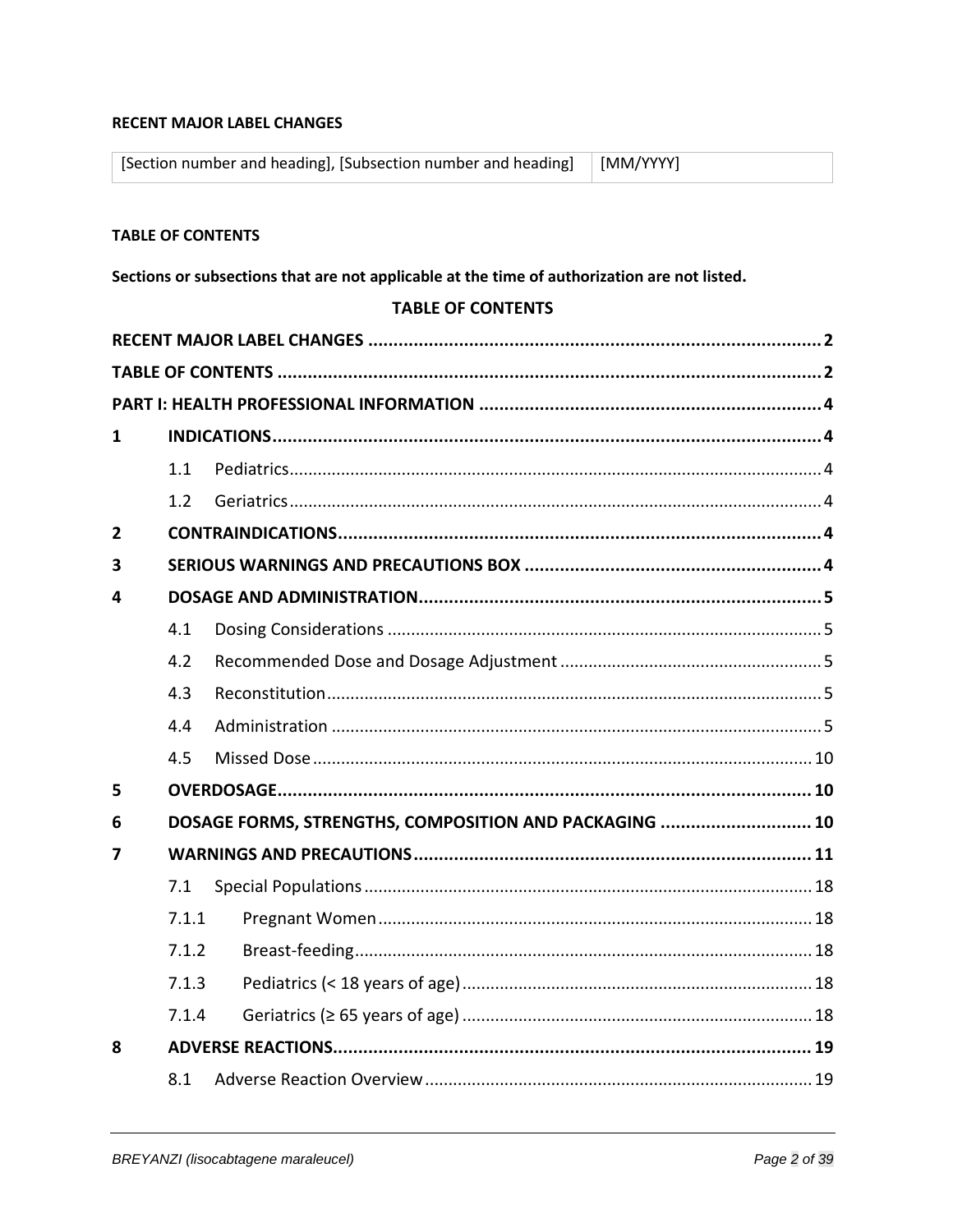|    | 8.2  |                                                                         |  |
|----|------|-------------------------------------------------------------------------|--|
|    | 8.3  |                                                                         |  |
|    | 8.4  | Abnormal Laboratory Findings: Hematologic, Clinical Chemistry and Other |  |
|    |      |                                                                         |  |
|    | 8.5  |                                                                         |  |
| 9  |      |                                                                         |  |
|    | 9.1  |                                                                         |  |
|    | 9.2  |                                                                         |  |
|    | 9.3  |                                                                         |  |
|    | 9.4  |                                                                         |  |
|    | 9.5  |                                                                         |  |
| 10 |      |                                                                         |  |
|    | 10.1 |                                                                         |  |
|    | 10.2 |                                                                         |  |
|    | 10.3 |                                                                         |  |
| 11 |      |                                                                         |  |
| 12 |      |                                                                         |  |
|    |      |                                                                         |  |
| 13 |      |                                                                         |  |
| 14 |      |                                                                         |  |
|    | 14.1 |                                                                         |  |
|    | 14.2 |                                                                         |  |
| 15 |      |                                                                         |  |
| 16 |      |                                                                         |  |
| 17 |      |                                                                         |  |
|    |      |                                                                         |  |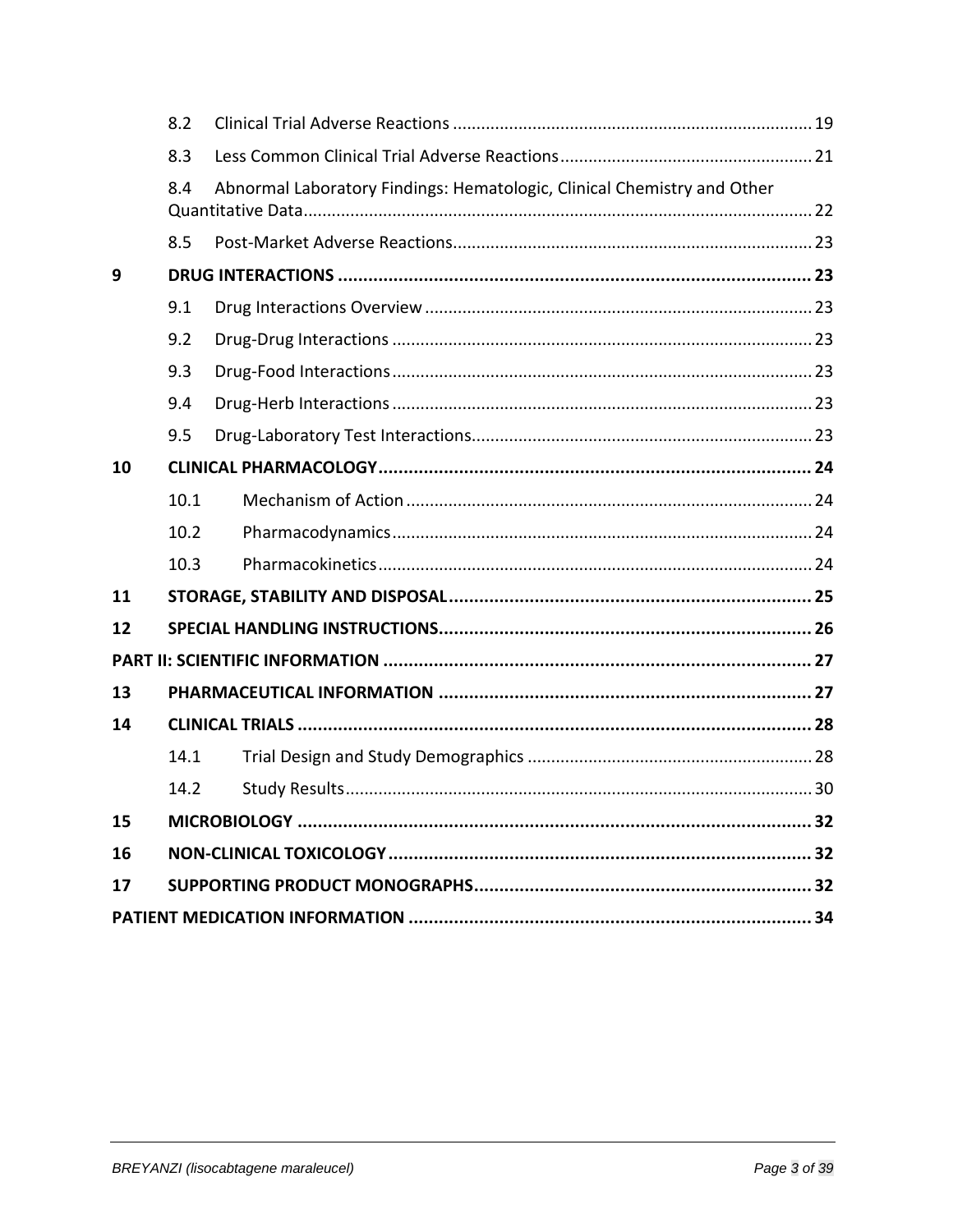### <span id="page-3-0"></span>**PART I: HEALTH PROFESSIONAL INFORMATION**

# <span id="page-3-1"></span>**1 INDICATIONS**

BreyanziTM (lisocabtagene maraleucel) is a CD19-directed genetically modified autologous T cell immunotherapy indicated for:

• the treatment of adult patients with relapsed or refractory (R/R) large B-cell lymphoma after two or more lines of systemic therapy, including diffuse large B-cell lymphoma (DLBCL) not otherwise specified, primary mediastinal large B-cell lymphoma (PMBCL), high grade B-cell lymphoma, and DLBCL arising from follicular lymphoma.

# <span id="page-3-2"></span>**1.1 Pediatrics**

**Pediatrics (< 18 years of age):** Based on the data submitted and reviewed by Health Canada, the safety and efficacy of Breyanzi in pediatric patients has not been established; therefore, Health Canada has not authorized an indication for pediatric use.

# <span id="page-3-3"></span>**1.2 Geriatrics**

**Geriatrics (≥ 65 years of age):** In the clinical trial of Breyanzi, 71 (40%) of the 176 patients were 65 years of age or older, and 15 (9%) were 75 years of age or older.

### <span id="page-3-4"></span>**2 CONTRAINDICATIONS**

Breyanzi is contraindicated in patients who are hypersensitive to any ingredient in the formulation, including any non-medicinal ingredient, or component of the container. For a complete listing, se[e 6](#page-9-2)  [DOSAGE FORMS, STRENGTHS, COMPOSITION AND PACKAGING.](#page-9-2)

### <span id="page-3-5"></span>**3 SERIOUS WARNINGS AND PRECAUTIONS BOX**

### **Serious Warnings and Precautions**

- **Cytokine Release Syndrome (CRS)**, including fatal or life-threatening reactions, can occur following treatment with Breyanzi. Delay the infusion of Breyanzi if the patient has unresolved serious events (including pulmonary events, cardiac events, or hypotension), including those after preceding chemotherapies, active uncontrolled infection or inflammatory disorder, or active graftversus-host disease (GVHD). Monitor for CRS after treatment with Breyanzi. Treat severe or lifethreatening CRS with tocilizumab with or without corticosteroids (see 7 WARNINGS AND [PRECAUTIONS\)](#page-10-0).
- **Neurologic toxicities**, which may be severe or life-threatening, occurred following treatment with Breyanzi, including concurrently with CRS, after CRS resolution or in the absence of CRS. Monitor for neurologic events after treatment with Breyanzi. Provide supportive care and/or corticosteroids as needed (see [7 WARNINGS AND PRECAUTIONS\)](#page-10-0).
- Breyanzi must be administered under the supervision of healthcare professionals experienced in hematological malignancies at a qualified treatment centre (see [7 WARNINGS AND PRECAUTIONS\)](#page-10-0).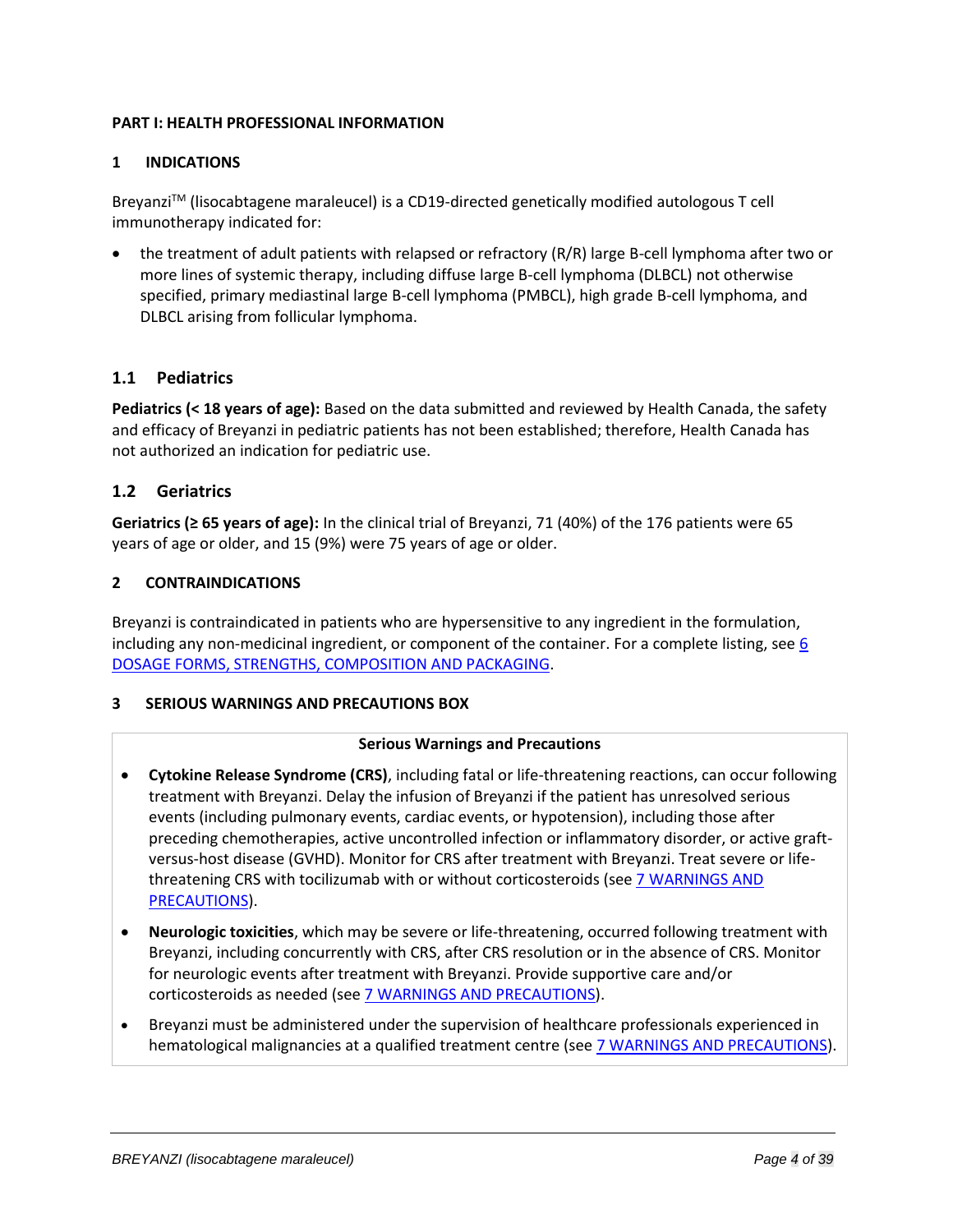# <span id="page-4-0"></span>**4 DOSAGE AND ADMINISTRATION**

#### **For autologous use only. For intravenous use only.**

Breyanzi must be administered in a qualified treatment centre under the supervision of healthcare professionals experienced in the treatment of hematological malignancies, and trained for administration and management of patients treated with Breyanzi (se[e 7 WARNINGS AND](#page-10-0)  [PRECAUTIONS\)](#page-10-0).

# <span id="page-4-1"></span>**4.1 Dosing Considerations**

- For autologous use only as a single infusion product.
- Do not infuse Breyanzi if the information on the patient-specific label does not match the intended patient.
- For intravenous use only; do not use a leukodepleting filter.
- Do not irradiate Breyanzi.
- Delay the infusion of Breyanzi if the patient has unresolved serious events (including pulmonary events, cardiac events, or hypotension), including those after preceding chemotherapies, active uncontrolled infection or inflammatory disorder, or active graft-versus-host disease (GVHD).
- Ensure that 2 doses of tocilizumab for use in the event of cytokine release syndrome (CRS) and emergency equipment are available per patient prior to infusion of Breyanzi.

# <span id="page-4-2"></span>**4.2 Recommended Dose and Dosage Adjustment**

#### **Adults**

- Breyanzi is provided as a single-dose, one-time treatment.
- A single dose of BREYANZI contains 60 x  $10^6$  to  $120 \times 10^6$  CAR-positive viable T cells (consisting of CD4 and CD8 components at a ratio range from 0.8 to 1.2), with each component supplied separately in one to four single-dose vials.
- See the respective Certificate of Release for Infusion (RFI Certificate) for each component, for the actual cell counts and volumes to be infused.

### **Pediatrics (< 18 years of age)**

Health Canada has not authorized an indication for pediatric use.

### **Geriatrics (≥ 65 years of age)**

No dose adjustments are required for patients 65 years of age or older. No clinically important differences in safety or effectiveness of Breyanzi were observed between these patients and younger patients.

### <span id="page-4-3"></span>**4.3 Reconstitution**

Not Applicable.

### <span id="page-4-4"></span>**4.4 Administration**

Breyanzi is for autologous use only. The patient's identity must match the patient identifiers on the Breyanzi cartons, vials and syringe labels. Do not infuse Breyanzi if the information on the patientspecific label does not match the intended patient.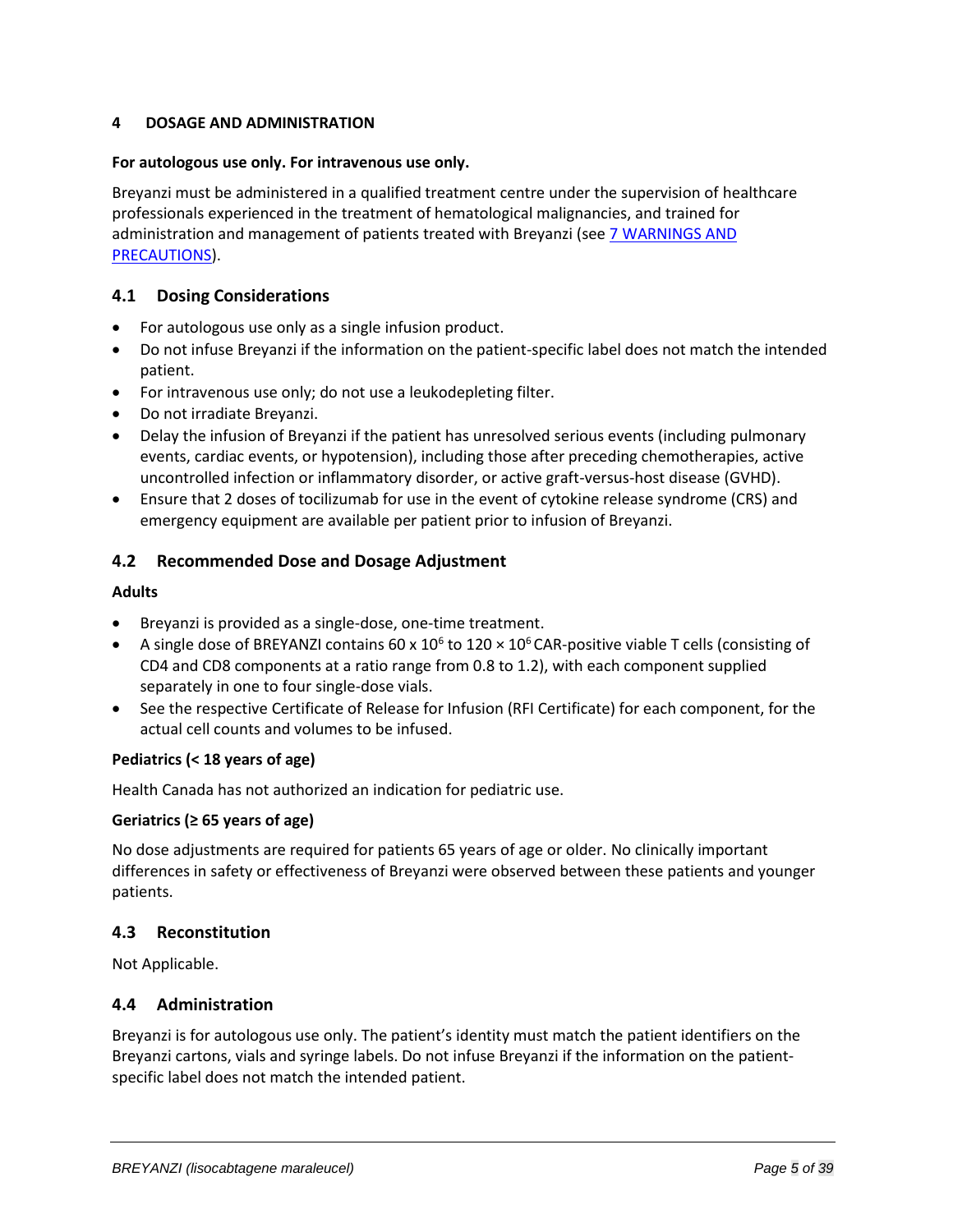Ensure that 2 doses of tocilizumab and emergency equipment are available prior to infusion and during the recovery period (se[e 7 WARNINGS AND PRECAUTIONS\)](#page-10-0).

# 4.4.1 Preparing the Patient for Breyanzi infusion

Confirm the availability of Breyanzi before starting lymphodepleting chemotherapy.

# *Pre-treatment conditioning (lymphodepleting chemotherapy)*

- Administer the lymphodepleting chemotherapy regimen before infusion of Breyanzi: fludarabine 30 mg/m<sup>2</sup>/day intravenously (IV) and cyclophosphamide 300 mg/m<sup>2</sup>/day IV for 3 days.
- See the Product Monographs for fludarabine and cyclophosphamide for information on dose adjustment in renal impairment.
- Breyanzi is to be administered 2 to 7 days after completion of lymphodepleting chemotherapy.
- Delay the infusion of Breyanzi if the patient has unresolved serious events (including pulmonary events, cardiac events, or hypotension), including those after preceding chemotherapies, active uncontrolled infection or inflammatory disorder, or active graft-versus-host disease (GVHD).

### *Pre-medication*

- To minimize the risk of infusion reactions, pre-medicate the patient with acetaminophen (650 mg orally) and diphenhydramine (25-50 mg, IV or orally), or another H1-antihistamine, approximately 30 to 60 minutes prior to treatment with Breyanzi.
- Avoid prophylactic use of systemic corticosteroids, as they may interfere with the activity of Breyanzi.

### 4.4.2 Receipt of Breyanzi

- Breyanzi is shipped directly to the cell associated lab or clinical pharmacy associated with the infusion center in the vapour phase of a liquid nitrogen shipper.
- Confirm the patient's identity with the patient identifiers on the shipper.
- If the patient is not expected to be ready for administration before the shipper expires and the infusion site is qualified for onsite storage, transfer Breyanzi to onsite vapour phase of liquid nitrogen storage prior to preparation.
- If the patient is not expected to be ready for administration before the shipper expires and the infusion site is not qualified for onsite storage, contact Cell Therapy 360 at 1-855-999-0170 to arrange for return shipment.

### 4.4.3 Preparing Breyanzi

### *Before thawing the vials*

- Confirm the patient's identity with the patient identifiers on the shipper, external Breyanzi carton and the RFI Certificate.
- The Breyanzi vials must not be removed from the carton if the information on the patient-specific label does not match the intended patient. Contact Cell Therapy 360 at 1-855-999-0170 immediately if there are any discrepancies between the labels and the patient identifiers.
- Read the RFI Certificate (affixed inside the shipper) for information on the number of syringes you will need to administer the CD8 and CD4 components (syringe labels are provided with the RFI Certificate). There is a separate RFI Certificate for each cell component.
- Confirm the infusion time in advance, and adjust the start time of Breyanzi thaw such that it will be available for infusion when the patient is ready.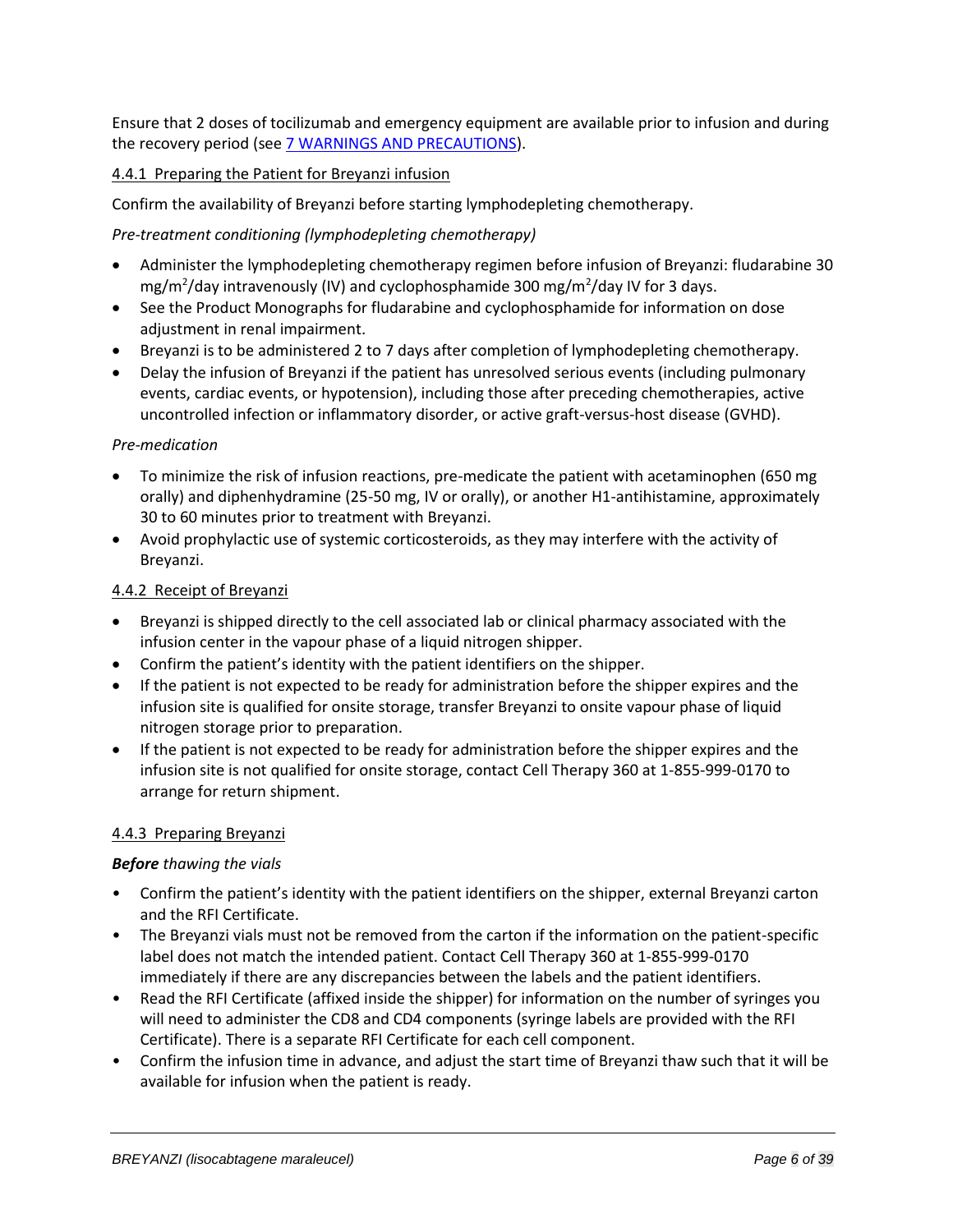# *Thawing the vials*

1. Confirm the patient's identity with the patient identifiers on the outer carton and on the syringe labels.

Once the vials of CAR-positive viable T cells (CD8 component and CD4 component) are removed from frozen storage, the thaw must be carried to completion and the cells administered within 2 hours.

- 2. Remove the CD8 component carton and CD4 component carton from the outer carton.
- 3. Confirm the patient's identity with the patient identifiers on the inner carton.
- 4. Open each inner carton and visually inspect the vial(s) for damage. If the vials are damaged, contact Cell Therapy 360 at 1-855-999-0170.
- 5. Confirm the patient's identity with the patient identifiers on the vials.
- 6. Carefully remove the vials from the cartons, place vials on a protective barrier pad, and thaw at room temperature until there is no visible ice in the vials. Thaw all of the vials at the same time. **Keep the CD8 and CD4 components separate**.

### *Dose preparation*

- Prepare Breyanzi using sterile technique.
- Based on the concentration of CAR-positive viable T cells for each component, more than one vial of each of the CD8 and CD4 components may be required to complete a dose. A separate syringe should be prepared for each CD8 or CD4 component vial received.
- **Note:** The volume to be drawn up and infused may differ for each component as indicated on the RFI Certificate. DO NOT draw up excess volume into the syringe.
- Each vial contains 5 mL with a total extractable volume of 4.6 mL of CD8 or CD4 component T cells. The RFI Certificate for each component indicates the volume (mL) of cells to be drawn up into each syringe. Use the smallest Luer-lock tip syringe necessary (1, 3, or 5 mL) to draw up the specified volume from each vial. A 5 mL syringe should not be used for volumes less than 3 mL.
- 7. **Prepare the syringe(s) of the CD8 component first.** Confirm that the patient identifiers on the CD8 component syringe label match the patient identifiers on the CD8 component vial label. Affix the CD8 syringe labels to the syringe(s) prior to pulling the required volume into the syringe(s).

**Note:** It is important to confirm that the volume drawn up for each component matches the volume specified in the respective RFI Certificate. Do NOT draw up excess volume into the syringe. Withdrawal of the required volume of cells from each vial into a separate syringe should be carried out using the following instructions:

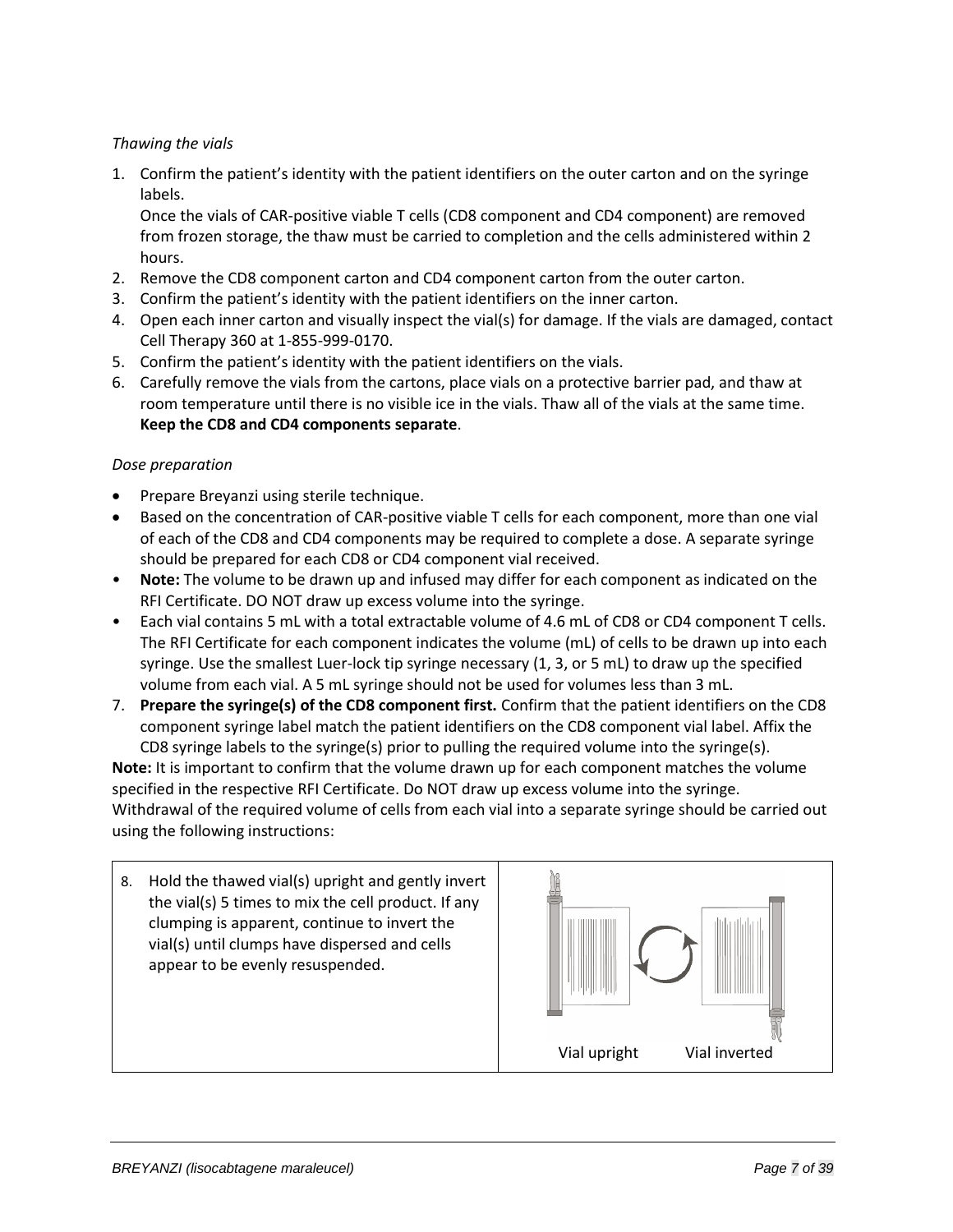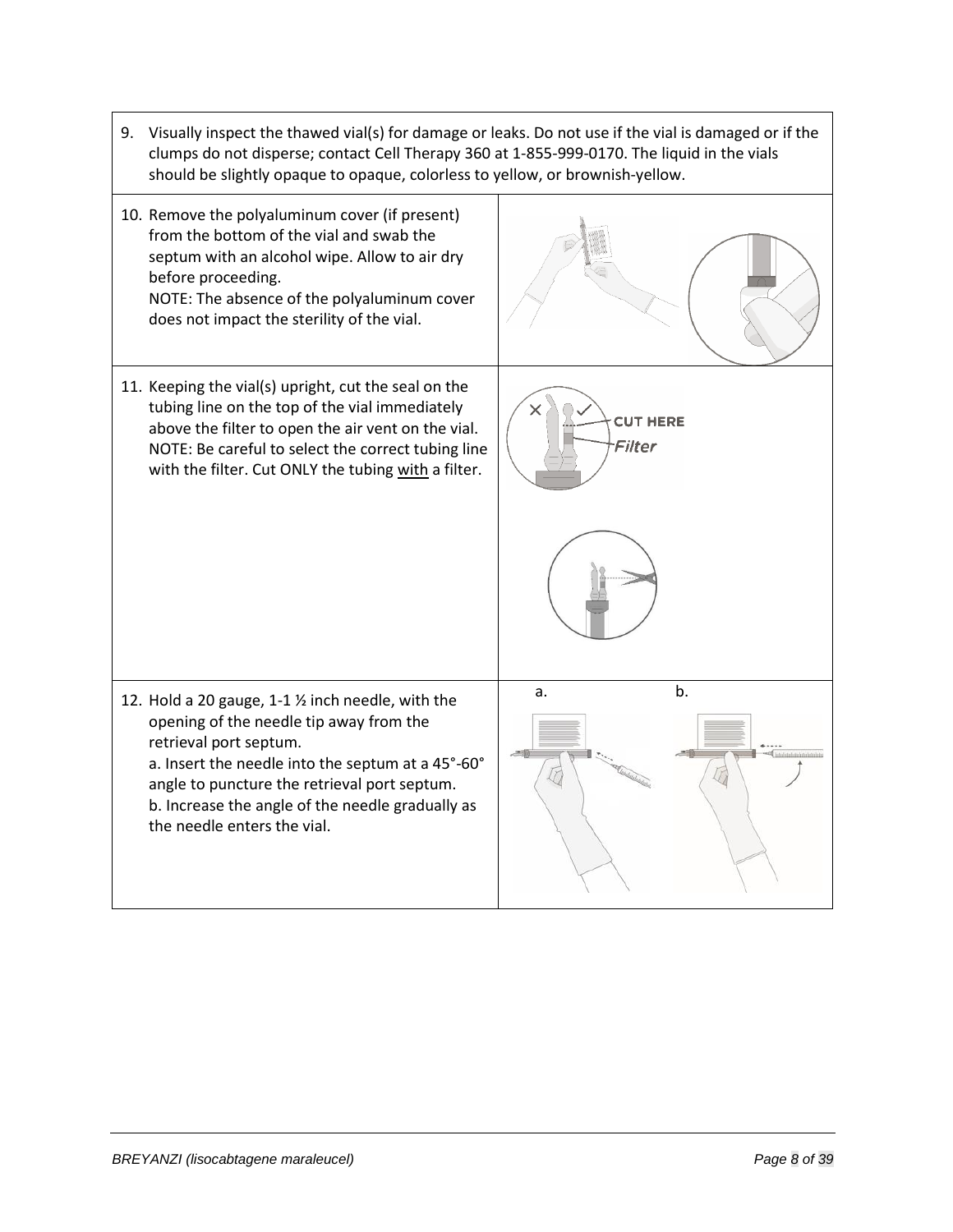

- 16. Dispose of any unused portion of Breyanzi (according to local biosafety guidelines).
- 17. Repeat the process steps 7-16 for the CD4 component.
- 18. Transport the labeled CD8 and CD4 syringes to the bedside by placing with protective barrier pad inside an insulated room temperature container.

# 4.4.4 Breyanzi Administration

**Do NOT** use a leukodepleting filter.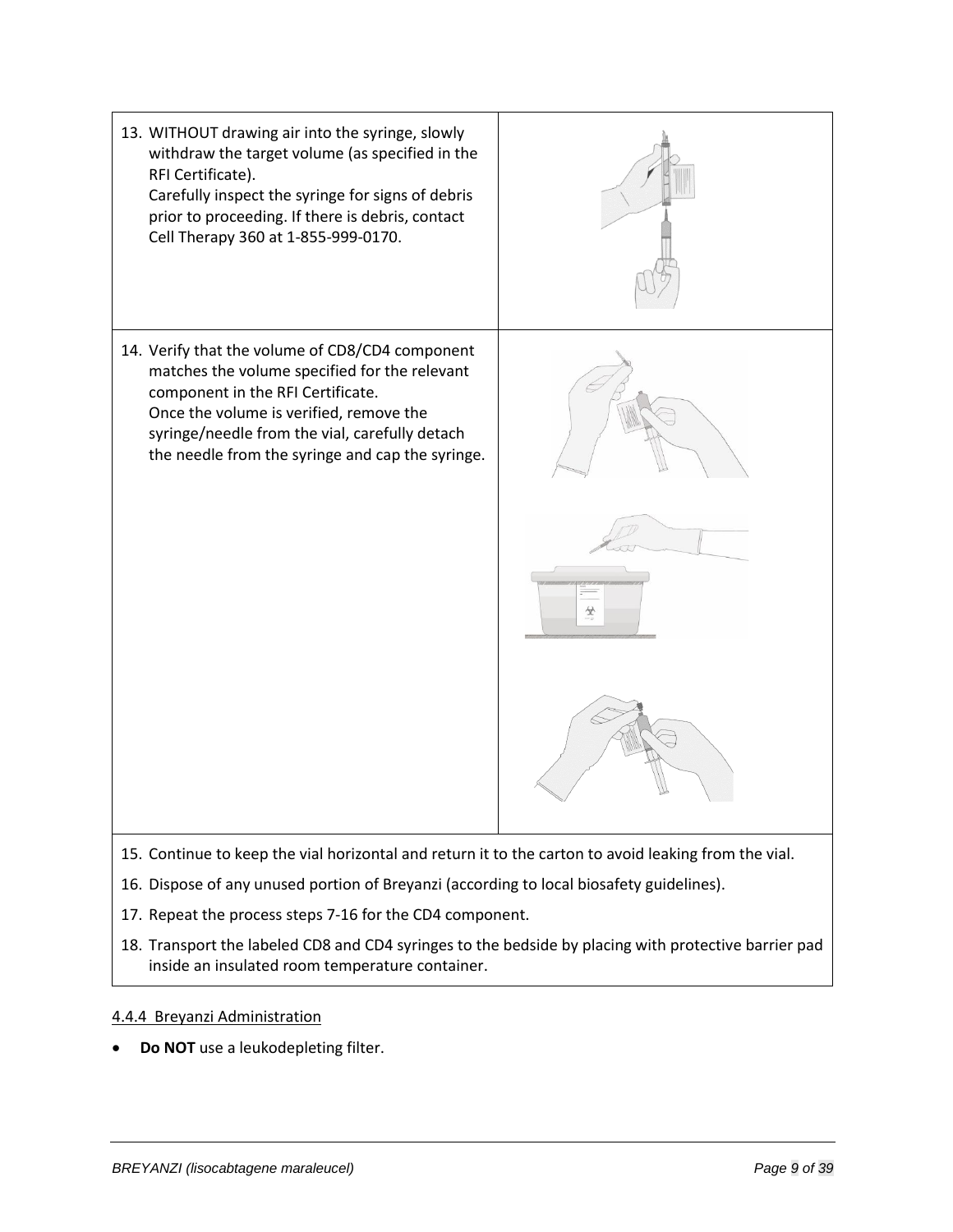- Ensure tocilizumab and emergency equipment are available prior to infusion and during the recovery period (see [7 WARNINGS AND PRECAUTIONS\)](#page-10-0). Consult the Product Monograph for tocilizumab for further information about this drug.
- Confirm the patient's identity matches the patient identifiers on the syringe label.
- Once Breyanzi has been drawn into syringes, proceed with administration as soon as possible. The total time from removal from frozen storage to patient administration should not exceed 2 hours as indicated by the time entered on the syringe label.
- 1. Use intravenous normal saline to flush all the infusion tubing prior to and after each CD8 or CD4 component administration.
- 2. Administer the entire volume of the CD8 component intravenously at an infusion rate of approximately 0.5 mL/minute, using the closest port or Y-arm. **NOTE:** The time for infusion will vary but will usually be less than 15 minutes for each component.
- 3. If more than one syringe is required for a full cell dose of the CD8 component, administer the volume in each syringe consecutively without any time between administering the contents of the syringes (unless there is a clinical reason to hold the dose, e.g., infusion reaction).
- 4. After the CD8 component has been administered, flush the tubing with normal saline, using enough volume to clear the tubing and the length of the IV catheter.
- 5. Administer the CD4 component second, immediately after administration of the CD8 component is complete, using the same steps 1-4, as described for the CD8 component. Following administration of the CD4 component, flush the tubing with normal saline, using enough volume to clear the tubing and the length of the IV catheter.

Breyanzi contains human blood cells that are genetically modified with replication incompetent, selfinactivating lentiviral vector. Follow universal precautions and local biosafety guidelines applicable for the handling and disposal, to avoid potential transmission of infectious diseases (see 12 SPECIAL [HANDLING INSTRUCTIONS\)](#page-25-0).

# 4.4.5 Monitoring

- Administer Breyanzi at a qualified treatment centre.
- Monitor patients 2-3 times during the first week following infusion at the qualified treatment centre, for signs and symptoms of CRS and neurologic toxicities.
- Instruct patients to remain within proximity of the qualified treatment centre for at least 4 weeks following infusion.
- <span id="page-9-0"></span>• Patients should refrain from driving or hazardous activities for 8 weeks.

# **4.5 Missed Dose**

Not applicable.

### <span id="page-9-1"></span>**5 OVERDOSAGE**

No data from clinical studies are available regarding overdosage of Breyanzi.

### <span id="page-9-2"></span>**6 DOSAGE FORMS, STRENGTHS, COMPOSITION AND PACKAGING**

To help ensure the traceability of biologic products, health professionals should recognise the importance of recording both the brand name and the non-proprietary (active ingredient) name as well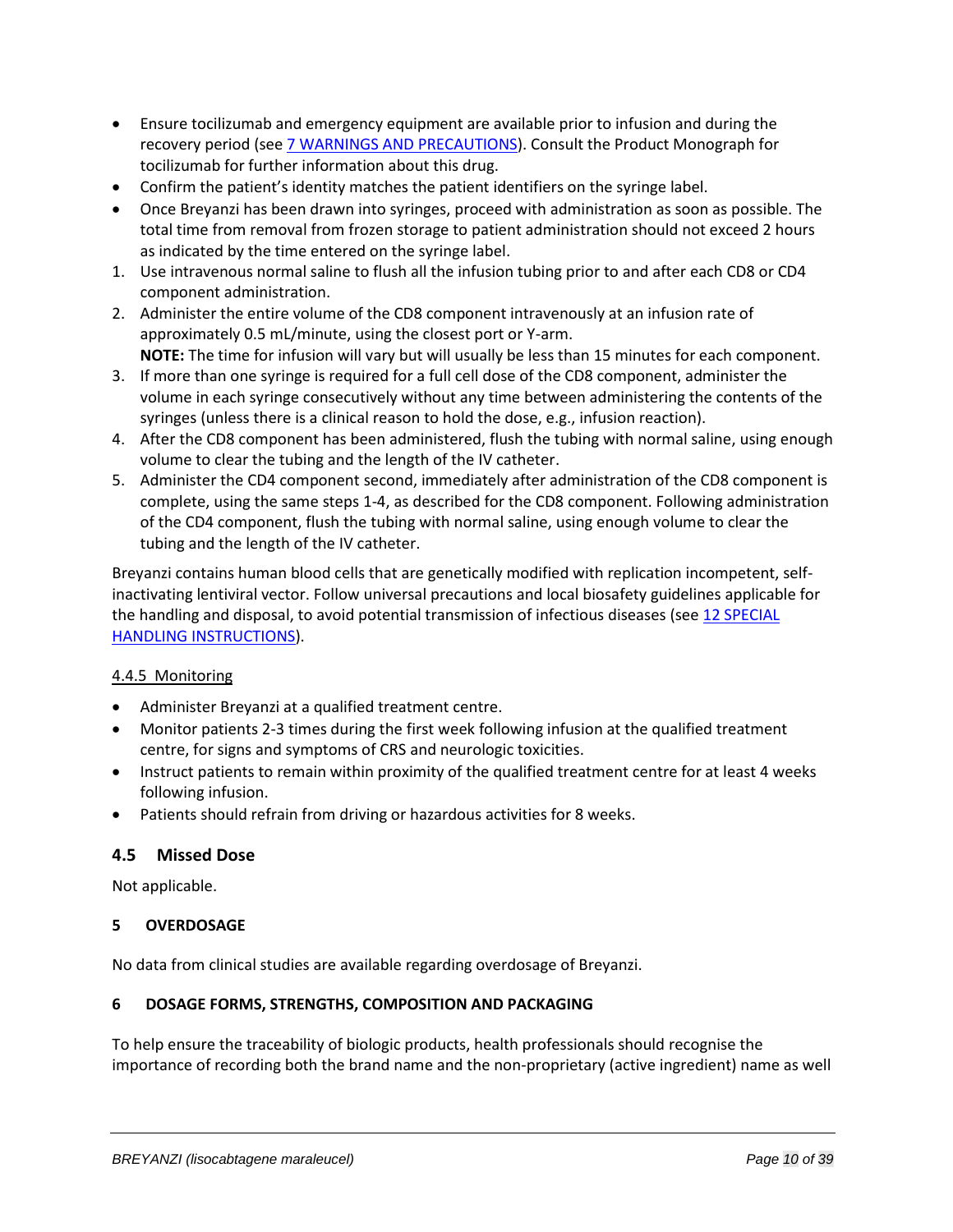as other product-specific identifiers such as the Drug Identification Number (DIN) and the batch/lot number of the product supplied.

| <b>Route of</b><br><b>Administration</b>                                                                                                                                                                                                                                                                                                                                                                                                                                            | Dosage Form / Strength/Composition                                                                                                                                                                                                                           | <b>Non-medicinal Ingredients</b> |
|-------------------------------------------------------------------------------------------------------------------------------------------------------------------------------------------------------------------------------------------------------------------------------------------------------------------------------------------------------------------------------------------------------------------------------------------------------------------------------------|--------------------------------------------------------------------------------------------------------------------------------------------------------------------------------------------------------------------------------------------------------------|----------------------------------|
| Breyanzi is a cell suspension for infusion.<br>Intravenous<br>A single dose contains 60 x $10^6$ to $120 \times 10^6$ CAR-<br>Infusion<br>positive viable T cells (consisting of CD4 and CD8<br>components at a ratio range from 0.8 to 1.2),<br>with each component supplied separately in<br>single-dose vials.<br>CD8 component<br>Vials containing $\geq 8.0 \times 10^6$ CAR-positive viable T<br>cells in 4.6 mL ( $\geq 1.6 \times 10^6$ CAR-positive viable T<br>cells/mL). | The Breyanzi formulation<br>contains $1\%$ (v/v) of $25\%$<br>albumin (human), $75\%$ (v/v)<br>Cryostor® CS10 [containing<br>7.5% dimethylsulfoxide<br>(DMSO) (v/v)], 24% (v/v)<br>Multiple Electrolytes for<br>Injection, Type 1.                           |                                  |
|                                                                                                                                                                                                                                                                                                                                                                                                                                                                                     | CD4 component<br>Vials containing $\geq 8.0 \times 10^6$ CAR-positive viable T<br>cells in 4.6 mL ( $\geq 1.6 \times 10^6$ CAR-positive viable T<br>cells/mL).                                                                                               |                                  |
|                                                                                                                                                                                                                                                                                                                                                                                                                                                                                     | More than one vial of each of the CD8<br>component and/or CD4 component may be<br>needed to achieve the dose of Breyanzi.                                                                                                                                    |                                  |
|                                                                                                                                                                                                                                                                                                                                                                                                                                                                                     | The infusion volume is calculated based on the<br>cryopreserved drug product CAR-positive viable<br>T cell concentration. The volume may differ for<br>each component infused. See the Certificate of<br>Release for Infusion (RFI Certificate) for details. |                                  |

**Table 1: Dosage Forms, Strengths, Composition and Packaging**

# <span id="page-10-0"></span>**7 WARNINGS AND PRECAUTIONS**

Please see [3 SERIOUS WARNINGS AND PRECAUTIONS BOX](#page-3-5)**.**

### **General**

Breyanzi should be administered at a qualified treatment centre with healthcare professionals trained in handling and administering Breyanzi and in the management of patients treated with Breyanzi, including monitoring and managing cytokine release syndrome (CRS) and neurotoxicity. The centre should have immediate access to appropriate emergency equipment and intensive care unit, and must have on-site, immediate access to tocilizumab. Ensure that a minimum of 2 doses of tocilizumab are available for each patient for infusion within 2 hours after Breyanzi infusion, if needed for treatment of CRS. Qualified treatment centres must ensure that healthcare professionals who prescribe, dispense, or administer Breyanzi are trained on the management of CRS and neurologic toxicities.

Breyanzi is intended solely for autologous use and under no circumstances be administered to other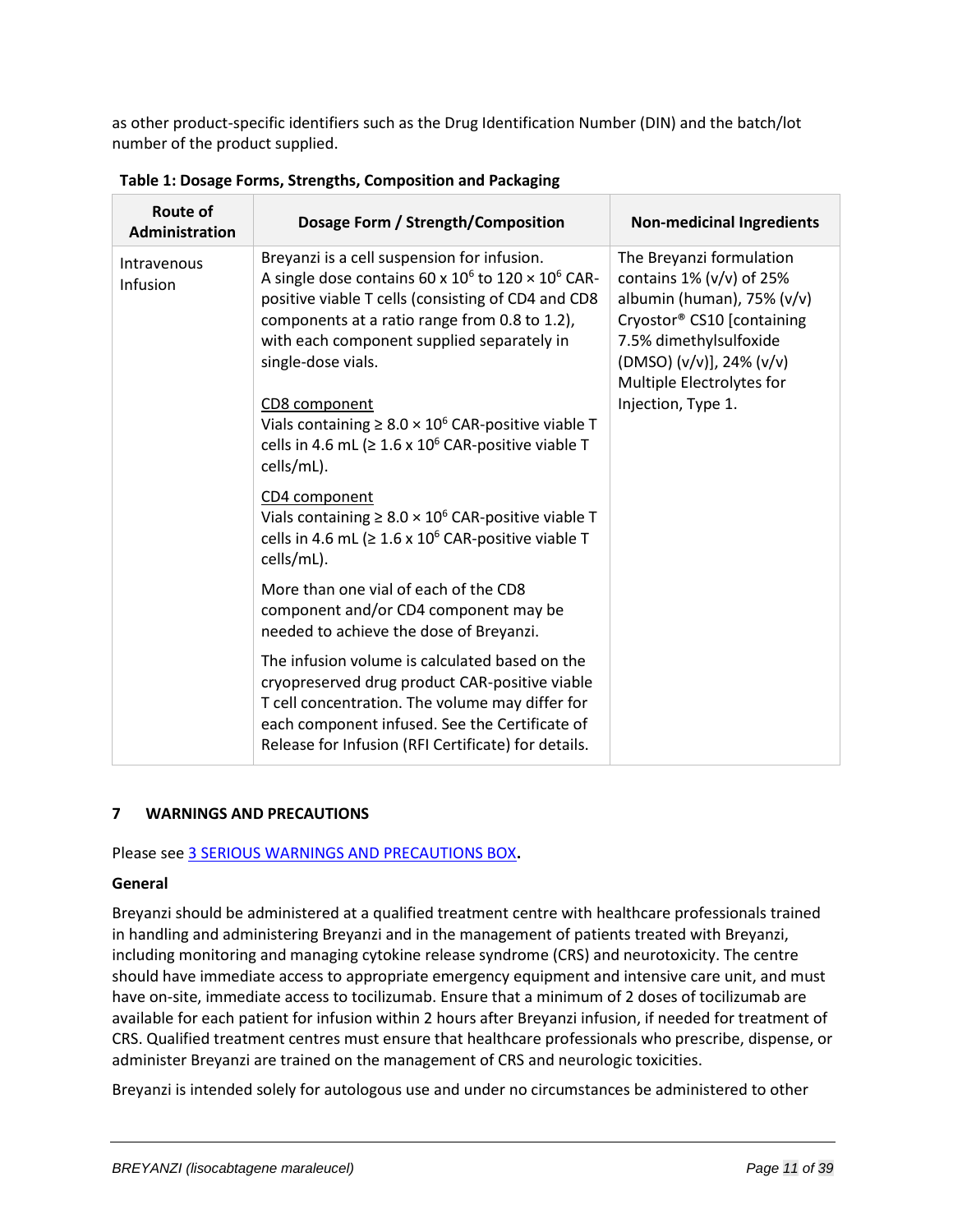patients. Before infusion, the patient's identity must match the patient identifiers on the Breyanzi cartons, vials and syringe labels. Do not infuse Breyanzi if the information on the patient-specific label does not match the intended patient (see [4 DOSAGE AND ADMINISTRATION\)](#page-4-0).

Patients treated with Breyanzi should not donate blood, organs, tissues and cells for transplantation.

There is no experience of use of Breyanzi in patients with primary central nervous system (CNS) lymphoma. For secondary CNS lymphoma, see [14 CLINICAL TRIALS.](#page-27-0)

Advise the patient to read the Patient Medication Information.

### **Carcinogenesis and Mutagenesis**

### *Secondary Malignancies*

Patients treated with Breyanzi may develop secondary malignancies. Monitor life-long for secondary malignancies. In the event that a secondary malignancy occurs, contact Cell Therapy 360 at 1-855-999- 0170 for reporting and to obtain instructions on collection of patient samples for testing.

# **Driving and Operating Machinery**

Due to the potential for neurologic events, including altered mental status or seizures with Breyanzi, patients receiving Breyanzi should refrain from driving or operating heavy or potentially dangerous machines for at least 8 weeks after Breyanzi administration.

### **Endocrine and Metabolism**

# *Tumour lysis syndrome*

Tumour lysis syndrome (TLS) has been observed among patients treated with Breyanzi. To minimize the risk of TLS, patients with elevated uric acid or high tumour burden should receive prophylactic treatment (allopurinol, or an alternative prophylaxis) prior to Breyanzi infusion. Signs, symptoms, and laboratory abnormalities of TLS should be monitored and managed according to local practice standards.

### **Immune**

# *Cytokine release syndrome (CRS)*

Cytokine Release Syndrome (CRS), including fatal or life-threatening reactions, can occur following treatment with Breyanzi. CRS occurred in 38% (82/213) of patients receiving Breyanzi, including ≥ Grade 3 (Lee grading system<sup>a</sup>) CRS in 3% (7/213) of patients. Among patients who died after receiving Breyanzi, 3 had ongoing CRS events at the time of death. The median time to onset was 4 days (range: 1 to 12 days) and the median duration of CRS was 6 days (range: 1 to 17 days)

Forty-four (21%) patients received tocilizumab and/or a corticosteroid for CRS after infusion of Breyanzi. Twenty-six (12%) patients received tocilizumab only, 16 (8%) received tocilizumab and a corticosteroid, and 2 (1%) received corticosteroids only.

The most common manifestations of CRS include pyrexia (36%), hypotension (20%), tachycardia (15%), chills (11%), and hypoxia (11%). Serious events that may be associated with CRS include cardiac arrhythmias (including atrial fibrillation and ventricular tachycardia), cardiac arrest, cardiac failure, diffuse alveolar damage, renal insufficiency, capillary leak syndrome, hypotension, hypoxia, and hemophagocytic lymphohistiocytosis/macrophage activation syndrome (HLH/MAS). (see [8 ADVERSE](#page-18-0)  [REACTIONS\)](#page-18-0).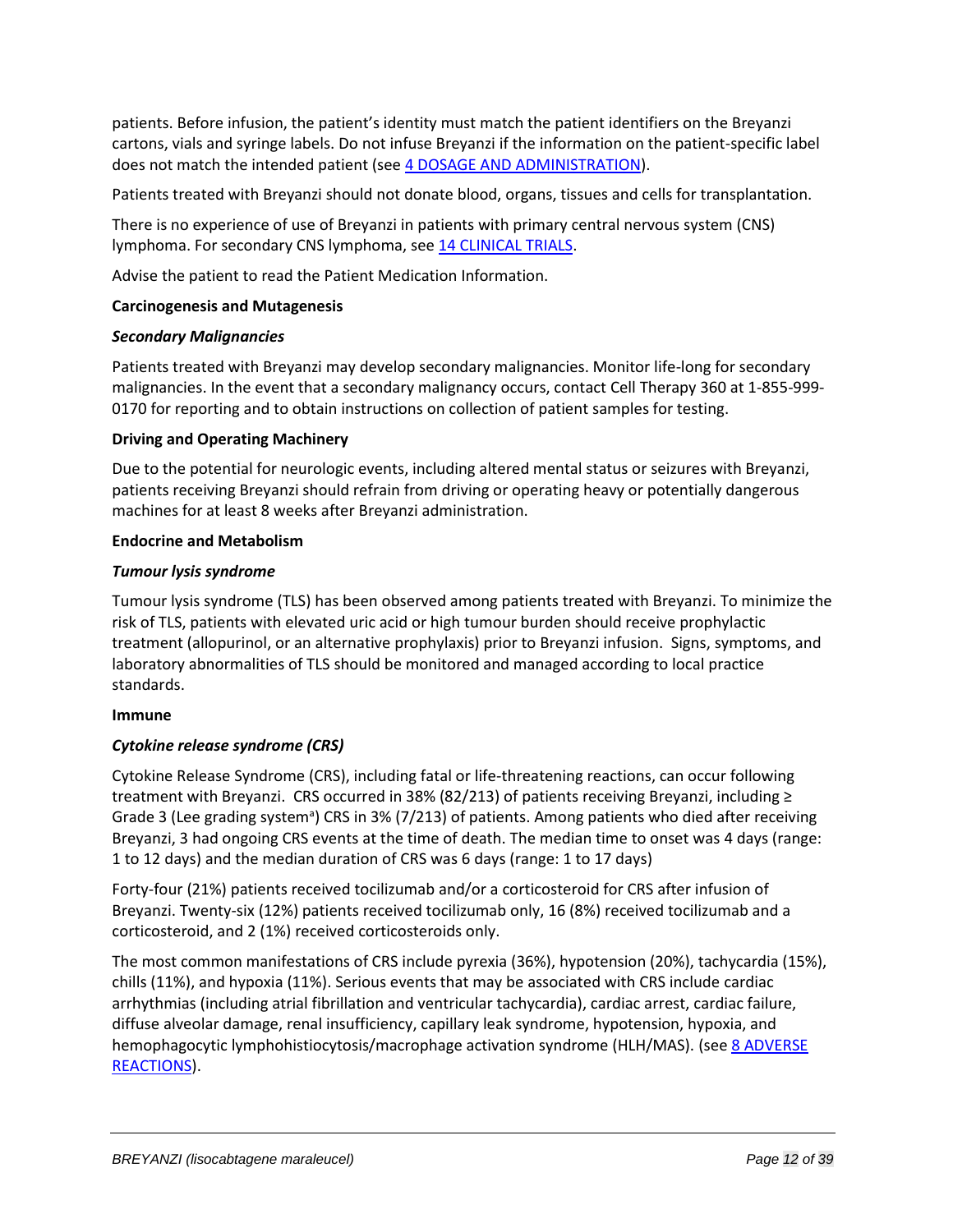Ensure that 2 doses of tocilizumab are available prior to infusion of Breyanzi.

Monitor patients 2-3 times during the first week following infusion at the qualified treatment centre for signs and symptoms of CRS.

Monitor patients for signs or symptoms of CRS for at least 4 weeks after infusion. Counsel patients to seek immediate medical attention should signs or symptoms of CRS occur at any time. At the first sign of CRS, institute treatment with supportive care, tocilizumab or tocilizumab and corticosteroids as indicated i[n Table 2.](#page-12-0)

Identify cytokine release syndrome (CRS) based on clinical presentation. Evaluate for and treat other causes of fever, hypoxia, and hypotension. Breyanzi continues to expand following administration of tocilizumab and corticosteroids. Patients who experience CRS should be closely monitored for cardiac and organ functioning until resolution of symptoms. Patients who experience Grade 2 or higher CRS (e.g., hypotension not responsive to fluids, or hypoxia requiring supplemental oxygenation) should be monitored with continuous cardiac telemetry and pulse oximetry. For patients experiencing severe CRS, consider performing an echocardiogram to assess cardiac function. For severe or life-threatening CRS, intensive care unit level monitoring and supportive therapy should be considered.

Patients with high tumour burden or increased inflammatory markers had a higher incidence of CRS, neurologic toxicities, or both of any grade.

If concurrent neurologic toxicity is suspected during CRS, administer:

- Corticosteroids according to the more aggressive intervention based on the CRS and neurologic toxicity grades in Tables [Table](#page-12-0) **2** and [Table](#page-15-0) **3**
- Tocilizumab according to the CRS grade in [Table 2](#page-12-0)
- Antiseizure medication according to the neurologic toxicity grade in [Table 3.](#page-15-0)

| <b>CRS Grade<sup>a</sup></b>                                                                                                                                                                                                     | Tocilizumab                                                                                                                                                                                                                                                                                            | Corticosteroidsb                                                                                                                                                                                       |
|----------------------------------------------------------------------------------------------------------------------------------------------------------------------------------------------------------------------------------|--------------------------------------------------------------------------------------------------------------------------------------------------------------------------------------------------------------------------------------------------------------------------------------------------------|--------------------------------------------------------------------------------------------------------------------------------------------------------------------------------------------------------|
| Grade 1<br>Fever                                                                                                                                                                                                                 | If 72 hours or more after<br>infusion, treat<br>symptomatically.<br>If less than 72 hours after<br>infusion, consider tocilizumab<br>8 mg/kg IV over 1 hour (not to<br>exceed 800 mg).                                                                                                                 | If 72 hours or more after<br>infusion, treat symptomatically.<br>If less than 72 hours after<br>infusion, consider<br>dexamethasone 10 mg IV every<br>24 hours.                                        |
| Grade 2<br>Symptoms require and respond<br>to moderate intervention.<br>Fever, oxygen requirement less<br>than 40% $FiO2$ or hypotension<br>responsive to fluids or low-dose<br>of one vasopressor or Grade 2<br>organ toxicity. | Administer tocilizumab 8<br>mg/kg IV over 1 hour (not to<br>exceed 800 mg).<br>Repeat tocilizumab every 8<br>hours as needed if not<br>responsive to intravenous<br>fluids or increasing<br>supplemental oxygen.<br>Limit to a maximum of 3 doses<br>in a 24-hour period; maximum<br>total of 4 doses. | If 72 hours or more after<br>infusion, consider<br>dexamethasone 10 mg IV every<br>12-24 hours.<br>If less than 72 hours after<br>infusion, administer<br>dexamethasone 10 mg IV every<br>12-24 hours. |

<span id="page-12-0"></span>

| Table 2: CRS Grading and Management Guidance |  |
|----------------------------------------------|--|
|----------------------------------------------|--|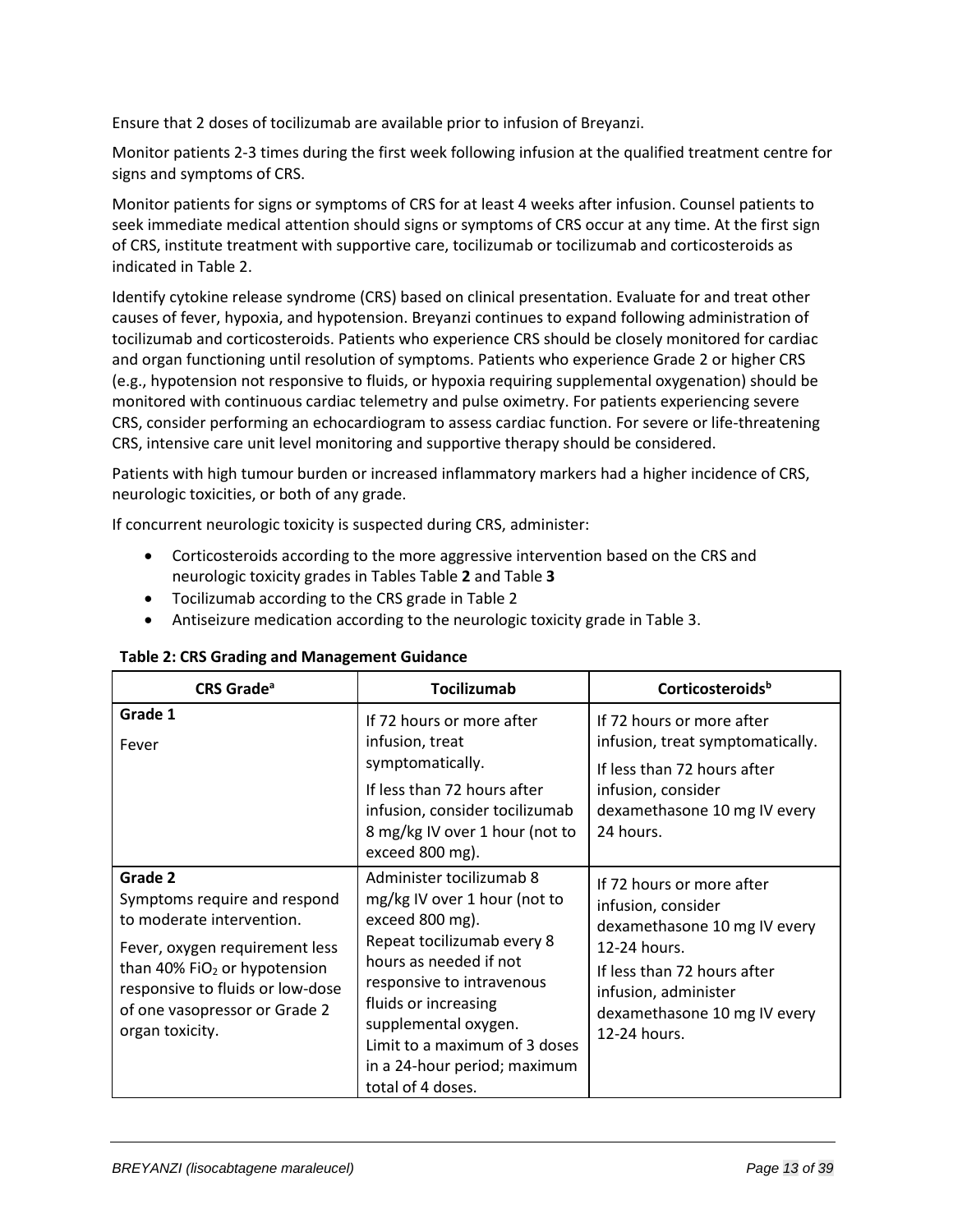| <b>Table 2: CRS Grading and Management Guidance</b> |
|-----------------------------------------------------|
|-----------------------------------------------------|

| <b>CRS Grade<sup>a</sup></b>                                                                                                                                                                                                   | <b>Tocilizumab</b>                                                                                                                                                                                                                                                                                                                                                                                                                                                        | Corticosteroids <sup>b</sup>                            |
|--------------------------------------------------------------------------------------------------------------------------------------------------------------------------------------------------------------------------------|---------------------------------------------------------------------------------------------------------------------------------------------------------------------------------------------------------------------------------------------------------------------------------------------------------------------------------------------------------------------------------------------------------------------------------------------------------------------------|---------------------------------------------------------|
|                                                                                                                                                                                                                                | If no improvement within 24 hours or rapid progression, repeat<br>tocilizumab and escalate dose and frequency of dexamethasone<br>(10-20 mg IV every 6 to 12 hours).<br>If no improvement or continued rapid progression, maximize<br>dexamethasone, switch to high-dose methylprednisolone 2 mg/kg,<br>if needed. After 2 doses of tocilizumab, consider alternative<br>immunosuppressants. Do not exceed 3 doses tocilizumab in 24<br>hours, or 4 doses in total.       |                                                         |
| Grade 3<br>Symptoms require and respond                                                                                                                                                                                        | Per Grade 2                                                                                                                                                                                                                                                                                                                                                                                                                                                               | Administer dexamethasone 10<br>mg/kg IV every 12 hours. |
| to aggressive intervention.<br>Fever, oxygen requirement<br>greater than or equal to 40%<br>FiO2 or hypotension requiring<br>high-dose or multiple<br>vasopressors, or Grade 3 organ<br>toxicity, or Grade 4<br>transaminitis. | If no improvement within 24 hours or rapid progression of CRS,<br>repeat tocilizumab and escalate dose and frequency of<br>dexamethasone (10-20 mg IV every 6 to 12 hours).<br>If no improvement or continued rapid progression, maximize<br>dexamethasone, switch to high-dose methylprednisolone 2 mg/kg<br>if needed. After 2 doses of tocilizumab, consider alternative<br>immunosuppressants. Do not exceed 3 doses tocilizumab in 24<br>hours, or 4 doses in total. |                                                         |
| Grade 4<br>Life-threatening symptoms.                                                                                                                                                                                          | Per Grade 2                                                                                                                                                                                                                                                                                                                                                                                                                                                               | Administer dexamethasone 20<br>mg IV every 6 hours.     |
| Requirements for ventilator<br>support, continuous veno-<br>venous hemodialysis (CVVHD) or<br>Grade 4 organ toxicity (excluding<br>transaminitis).                                                                             | If no improvement within 24 hours or rapid progression of CRS,<br>escalate tocilizumab and corticosteroid use. If no improvement or<br>continued rapid progression, maximize dexamethasone, switch to<br>high-dose methylprednisolone 2 mg/kg if needed. After 2 doses of<br>tocilizumab, consider alternative immunosuppressants. Do not<br>exceed 3 doses tocilizumab in 24 hours, or 4 doses in total.                                                                 |                                                         |

<sup>a</sup> Lee criteria for grading CRS (Lee DW, Blood 2014; 124(2): 188-95. Errata in Blood: 2015;126(8):1048 and 2016;128(11):1533). **bIf corticosteroids are initiated, continue corticosteroids for at least 3 doses or until complete resolution of symptoms, and** consider corticosteroid taper.

# *Hypogammaglobulinemia*

B-cell aplasia and hypogammaglobulinemia can occur in patients receiving treatment with Breyanzi. Adverse events of hypogammaglobulinemia occurred in 16% (34/213) of patients. Monitor immunoglobulin levels after treatment with Breyanzi and manage using infection precautions, antibiotic prophylaxis, and/or immunoglobulin replacement.

# Live Vaccines

The safety of immunization with viral vaccines during or following Breyanzi treatment has not been studied. Vaccination with live virus vaccines is not recommended for at least 6 weeks prior to the start of lymphodepleting chemotherapy, during Breyanzi treatment, and until immune recovery following treatment with Breyanzi.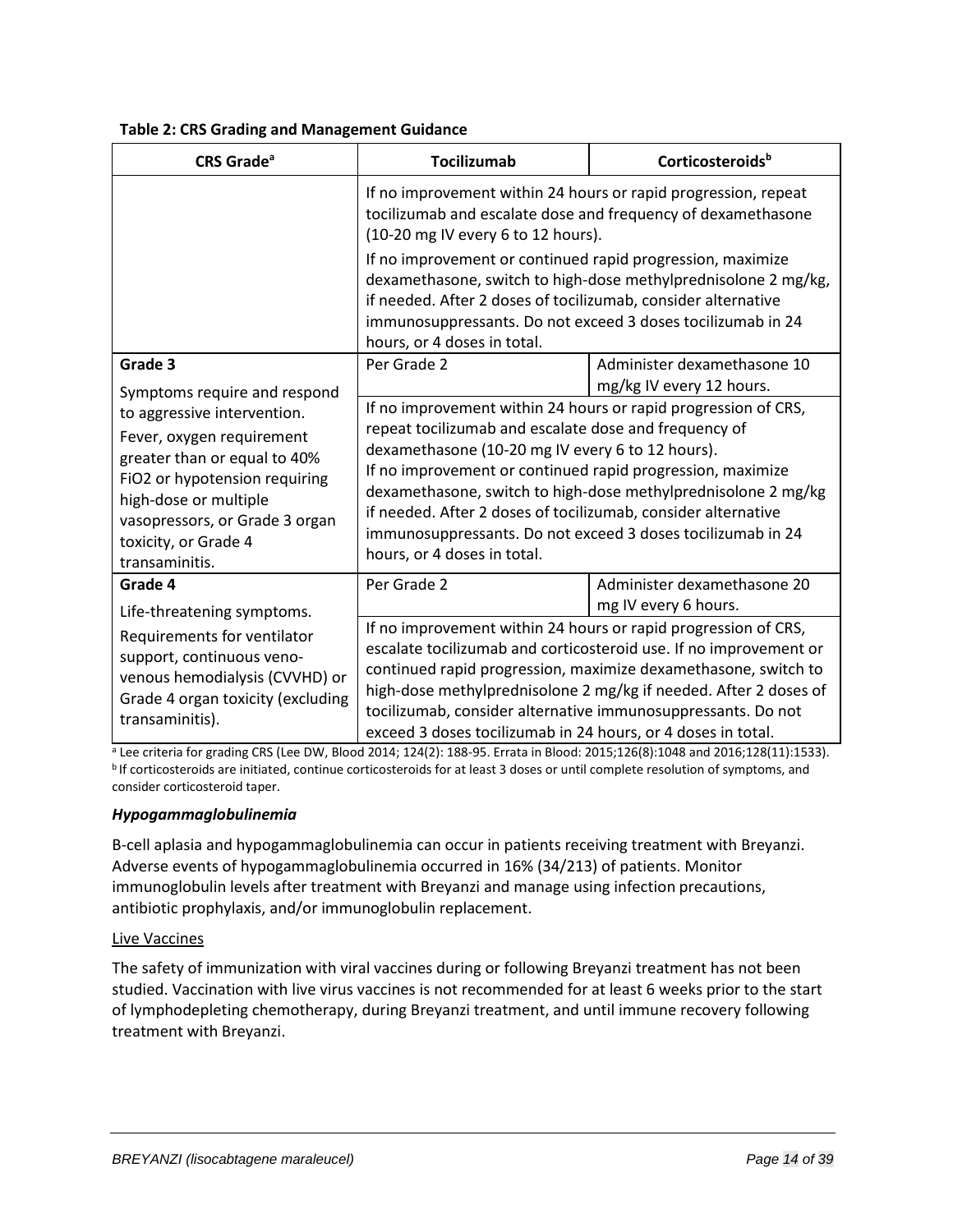# *Hypersensitivity*

Allergic reactions may occur with the infusion of Breyanzi (see [8 ADVERSE REACTIONS\)](#page-18-0). Serious hypersensitivity reactions, including anaphylaxis, may be due to dimethyl sulfoxide (DMSO).

### *Prolonged Cytopenias*

Patients may exhibit cytopenias for several weeks following lymphodepleting chemotherapy and Breyanzi infusion.

Grade 3 or higher cytopenias present at Day 29 following Breyanzi infusion, occurred in 40% (86/213) of patients, and included thrombocytopenia (33%), neutropenia (21%), and anemia (7%). Monitor complete blood counts prior to and after Breyanzi administration.

#### *Infections and Febrile Neutropenia*

Breyanzi should not be administered to patients with clinically significant active systemic infections or inflammatory disorders.

Severe infections, including life-threatening or fatal infections, have occurred in patients after Breyanzi infusion. Infections (all grades) occurred in 40% (85/213) of patients. Grade 3 or higher infections occurred in 11% (24/213) of patients. Grade 3 or higher infections with an unspecified pathogen occurred in 8% (18/213) of patients, bacterial infections occurred in 3% (7/213), fungal infections occurred in 2% (4/213), and viral infections occurred in 0.5% (1/213). Monitor patients for signs and symptoms of infection before and after Breyanzi administration and treat appropriately. Administer prophylactic antimicrobials according to standard institutional guidelines.

Febrile neutropenia has been observed in 8% (16/213) of patients after Breyanzi infusion and may be concurrent with CRS. In the event of febrile neutropenia, evaluate for infection and manage with broad-spectrum antibiotics, fluids, and other supportive care as medically indicated.

### Viral Reactivation

Hepatitis B virus (HBV) reactivation, in some cases resulting in fulminant hepatitis, hepatic failure, and death, can occur in patients treated with drugs directed against B cells.

In clinical trials, there were no reports of hepatitis reactivation in patients with prior history of HBV or worsening of HCV infection in patients treated with Breyanzi. Nine of the 10 patients in the TRANSCEND study with a prior history of HBV were treated with concurrent antiviral suppressive therapy to prevent HBV reactivation during and after Breyanzi therapy.

Screening for HBV, HCV, and HIV should be performed in accordance with clinical guidelines before collection of cells for manufacturing.

### **Neurologic**

### *Neurologic toxicities*

Neurologic toxicities which may be severe or life-threatening, occurred following treatment with Breyanzi, including concurrently with CRS, after CRS resolution, or in the absence of CRS. CAR T cellassociated neurologic toxicities, as identified by investigators, occurred in 28% (59/213) of patients receiving Breyanzi, including Grade 3 or 4 in 9% (20/213) of patients (no Grade 5 events). The median time to onset of the first event was 9 days (range: 1 to 46 days); all of the neurologic toxicities occurred within the first 8 weeks following Breyanzi infusion. The median duration of neurologic toxicities was 9 days range: 1 to 84 days).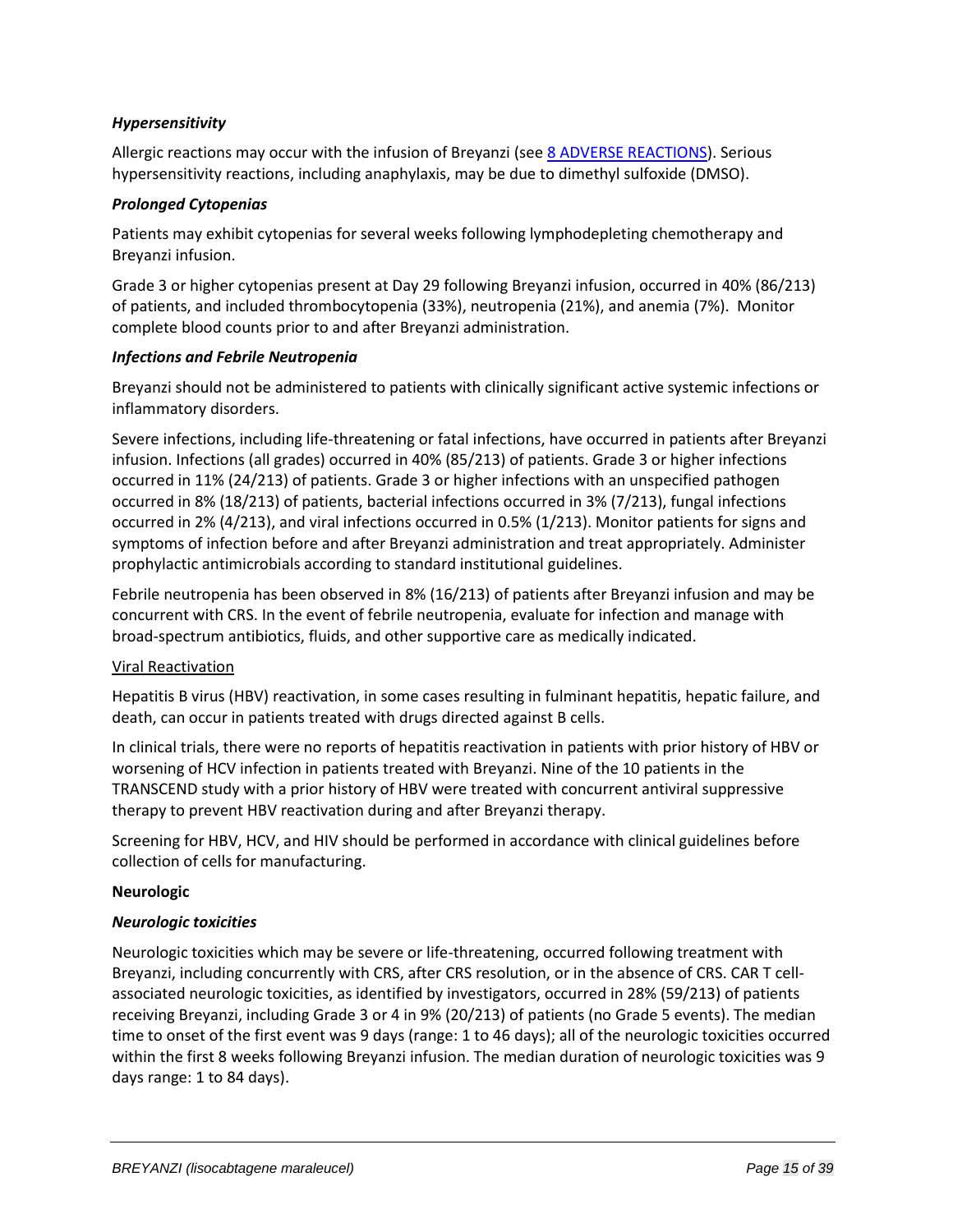The most common neurologic toxicities included encephalopathy (18%), tremor (10%), aphasia (9%), delirium (7%), dizziness (4%), and headache (4%). Seizures and cerebral edema have also occurred in patients treated with Breyanzi.

Monitor patients 2-3 times during the first week following infusion at the qualified treatment centre, for signs and symptoms of neurologic toxicities. Monitor patients for signs or symptoms of neurologic toxicities for at least 4 weeks after infusion and treat promptly. Counsel patients to seek immediate medical attention should signs or symptoms of neurologic toxicity occur at any time.

Monitor patients for signs and symptoms of neurologic toxicities [\(Table 3\)](#page-15-0). Rule out other causes of neurologic symptoms. Provide intensive care supportive therapy for severe or life-threatening neurologic toxicities. If neurologic toxicity is suspected, manage according to the recommendations in [Table 3.](#page-15-0)

If concurrent CRS is suspected during the neurologic toxicity, administer:

- Corticosteroids according to the more aggressive intervention based on the CRS and neurologic toxicity grades in Tables [Table](#page-12-0) **2** and [Table](#page-15-0) **3**
- Tocilizumab according to the CRS grade in [Table 2](#page-12-0)
- Antiseizure medication according to the neurologic toxicity grade i[n Table 3.](#page-15-0)

| Table 5. Neurologic Toxicity (NT) Grading and Management Guidance                                                                                                                                                                         |                                                                                                                                                                                                                                                               |  |  |
|-------------------------------------------------------------------------------------------------------------------------------------------------------------------------------------------------------------------------------------------|---------------------------------------------------------------------------------------------------------------------------------------------------------------------------------------------------------------------------------------------------------------|--|--|
| NT Grade <sup>a</sup>                                                                                                                                                                                                                     | <b>Corticosteroids and Antiseizure Medication</b>                                                                                                                                                                                                             |  |  |
| Grade 1<br>Examples include:<br>Somnolence-mild drowsiness or<br>sleepiness<br>Confusion-mild disorientation<br>Encephalopathy-mild limiting of<br>activities of daily living (ADLs)<br>Dysphasia-not impairing ability<br>to communicate | Start non-sedating, antiseizure medicines (e.g., levetiracetam) for<br>seizure prophylaxis.<br>If 72 hours or more after infusion, observe.<br>If less than 72 hours after infusion, consider dexamethasone 10<br>mg IV every 12 to 24 hours for 2 to 3 days. |  |  |
| Grade 2<br>Examples include:<br>Somnolence-moderate, limiting<br>instrumental ADLs                                                                                                                                                        | Start non-sedating, antiseizure medicines (e.g., levetiracetam) for<br>seizure prophylaxis.<br>Dexamethasone 10 mg IV every 12 hours for 2-3 days, or longer for<br>persistent symptoms. Consider taper for a total corticosteroid                            |  |  |
| Confusion-moderate<br>disorientation                                                                                                                                                                                                      | exposure of greater than 3 days.<br>If no improvement after 24 hours or worsening of neurologic                                                                                                                                                               |  |  |
| Encephalopathy-limiting<br>instrumental ADLs<br>Dysphasia-moderate impairing                                                                                                                                                              | toxicity, increase the dose and/or frequency of dexamethasone up<br>to a maximum of 20 mg IV every 6 hours.                                                                                                                                                   |  |  |
| ability to communicate<br>spontaneously<br>Seizure(s)                                                                                                                                                                                     | If no improvement after another 24 hours, rapidly progressing<br>symptoms, or life-threatening complications arise, give<br>methylprednisolone (2 mg/kg loading dose, followed by 2 mg/kg<br>divided 4 times a day; taper within 7 days).                     |  |  |

# <span id="page-15-0"></span>**Table 3: Neurologic Toxicity (NT) Grading and Management Guidance**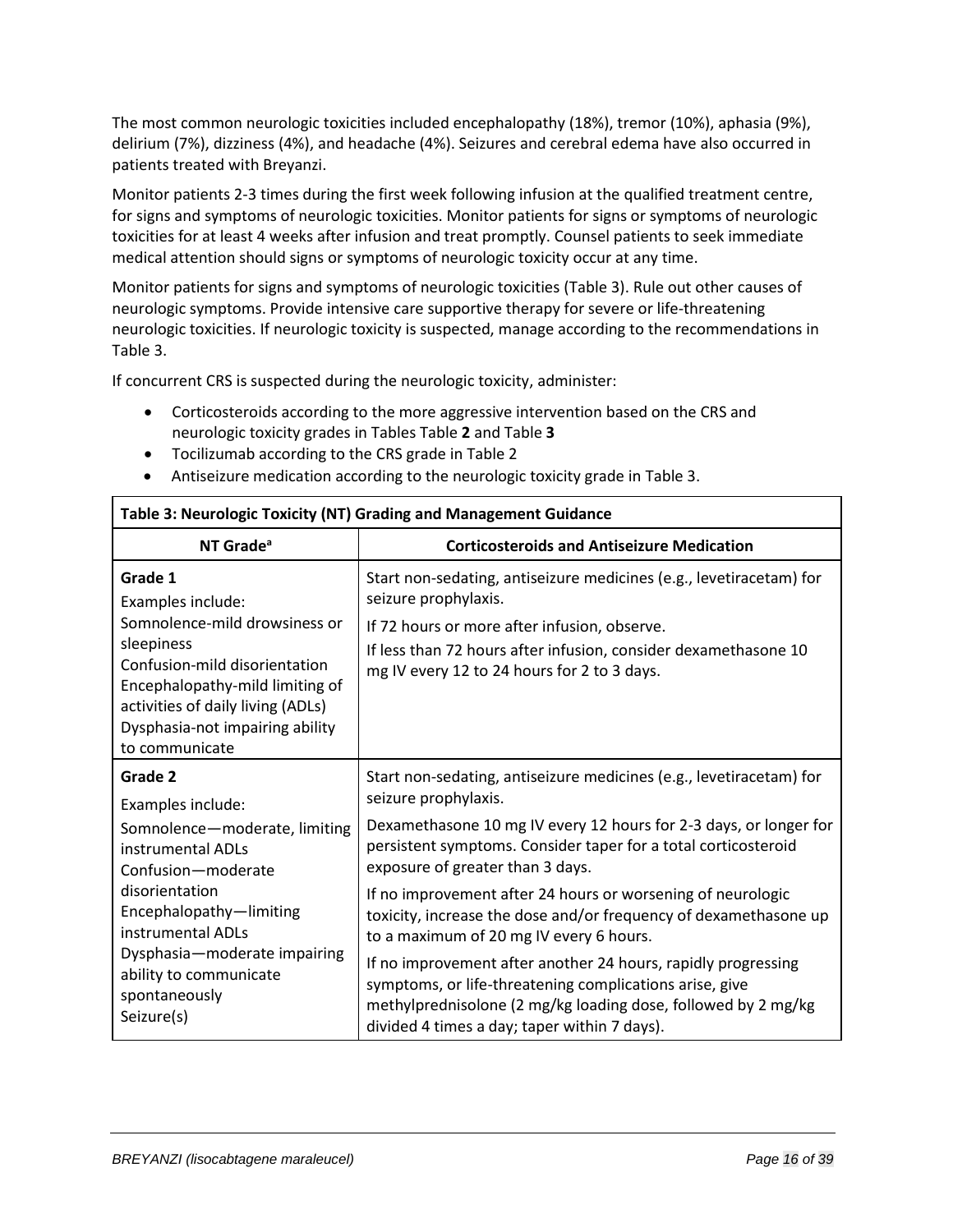| Table 3: Neurologic Toxicity (NT) Grading and Management Guidance                                                                                                                                |                                                                                                                                                                                                                                                      |  |  |
|--------------------------------------------------------------------------------------------------------------------------------------------------------------------------------------------------|------------------------------------------------------------------------------------------------------------------------------------------------------------------------------------------------------------------------------------------------------|--|--|
| NT Grade <sup>a</sup>                                                                                                                                                                            | <b>Corticosteroids and Antiseizure Medication</b>                                                                                                                                                                                                    |  |  |
| Grade 3<br>Examples include:                                                                                                                                                                     | Start non-sedating, antiseizure medicines (e.g., levetiracetam) for<br>seizure prophylaxis.                                                                                                                                                          |  |  |
| Somnolence-obtundation or<br>stupor<br>Confusion-severe                                                                                                                                          | Dexamethasone 10 to 20 mg IV every 8 to 12 hours.<br>Corticosteroids are not recommended for isolated Grade 3<br>headaches.                                                                                                                          |  |  |
| disorientation<br>Encephalopathy-limiting self-<br>care ADLs<br>Dysphasia-severe receptive or<br>expressive characteristics,<br>impairing ability to read, write,<br>or communicate intelligibly | If no improvement after 24 hours or worsening of neurologic<br>toxicity, escalate to methylprednisolone (dose and frequency as<br>per Grade 2).                                                                                                      |  |  |
|                                                                                                                                                                                                  | If cerebral edema is suspected, consider hyperventilation and<br>hyperosmolar therapy. Give high-dose methylprednisolone (1-2 g,<br>repeat every 24 hours if needed; taper as clinically indicated) and<br>cyclophosphamide 1.5 mg/m <sup>2</sup> .  |  |  |
| Grade 4<br>Life-threatening consequences<br>Urgent intervention indicated                                                                                                                        | Start non-sedating, antiseizure medicines (e.g., levetiracetam) for<br>seizure prophylaxis.<br>Dexamethasone 20 mg IV every 6 hours.                                                                                                                 |  |  |
| Requirement for mechanical<br>ventilation                                                                                                                                                        | If no improvement after 24 hours or worsening of neurologic<br>toxicity, escalate to methylprednisolone (dose and frequency as<br>per Grade 2).                                                                                                      |  |  |
|                                                                                                                                                                                                  | If cerebral edema is suspected, consider hyperventilation and<br>hyperosmolar therapy. Give high-dose methylprednisolone (1-2 g,<br>repeat every 24 hours if needed; taper as clinically indicated), and<br>cyclophosphamide 1.5 mg/m <sup>2</sup> . |  |  |

<sup>a</sup> NCI CTCAE (Common Terminology Criteria for Adverse Events) criteria for grading neurologic toxicities.

### **Reproductive Health: Female and Male Potential**

### • *Reproduction*

Pregnancy status for women of child-bearing age should be verified using a pregnancy test prior to starting treatment with Breyanzi.

Contraception for the partner who will receive Breyanzi, should be discussed as follows:

Sexually active females of reproductive potential should use effective contraception (methods that result in less than 1% pregnancy rates) after Breyanzi administration.

Sexually active males who have received Breyanzi should use a condom during intercourse with females of reproductive potential or pregnant women.

See the Product Monographs for fludarabine and cyclophosphamide for information on the need for effective contraception in patients who receive the lymphodepleting chemotherapy.

There are insufficient exposure data to provide a recommendation concerning duration of contraception following treatment with Breyanzi.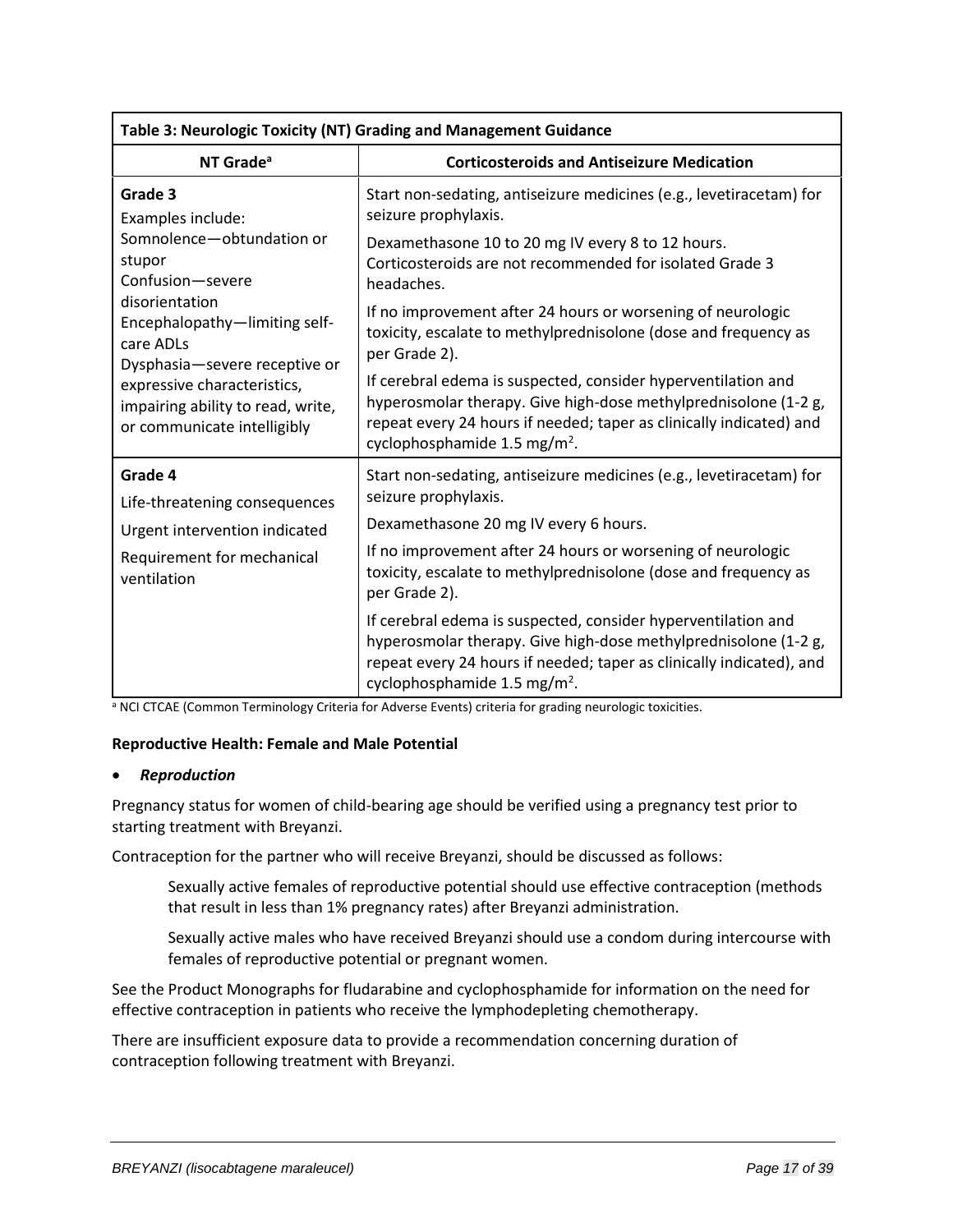# • **Fertility**

There are no data on the effect of Breyanzi on fertility.

# • **Teratogenic Risk**

There are no data on the teratogenic risk of Breyanzi.

# <span id="page-17-1"></span><span id="page-17-0"></span>**7.1 Special Populations**

# **7.1.1 Pregnant Women**

There are no data from the use of Breyanzi in pregnant women. No animal reproductive and developmental toxicity studies have been conducted with Breyanzi to assess whether it can cause fetal harm when administered to a pregnant woman.

It is not known if Breyanzi has the potential to be transferred to the fetus. Based on the mechanism of action, if the transduced cells cross the placenta, they may cause fetal toxicity, including B-cell lymphocytopenia. Therefore, Breyanzi is not recommended for women who are pregnant, and pregnancy after Breyanzi infusion should be discussed with the treating physician.

# Clinical Considerations

# *Fetal/Neonatal Adverse Reactions*

Assessment of immunoglobulin levels and B cells in newborns of mothers treated with Breyanzi should be considered.

# <span id="page-17-2"></span>**7.1.2 Breast-feeding**

It is unknown whether Breyanzi cells are excreted in human milk or transferred to the breast-feeding child. The developmental and health benefits of breast-feeding should be considered along with the mother's clinical need for Breyanzi and any potential adverse effects on the breastfed infant from Breyanzi or from the underlying maternal condition. Women who are breast-feeding should be advised of the potential risk to the breast-fed child.

# <span id="page-17-3"></span>**7.1.3 Pediatrics (< 18 years of age)**

Based on the data submitted and reviewed by Health Canada, the safety and efficacy of Breyanzi in pediatric patients has not been established; therefore, Health Canada has not authorized an indication for pediatric use.

# <span id="page-17-4"></span>**7.1.4 Geriatrics (≥ 65 years of age)**

In the clinical trial of Breyanzi, 71 (40%) of the 176 patients were 65 years of age or older, and 15 (9%) were 75 years of age or older. No clinically important differences in safety or effectiveness of BREYANZI were observed between these patients and younger patients. No dose adjustments are required for patients 65 years of age or older.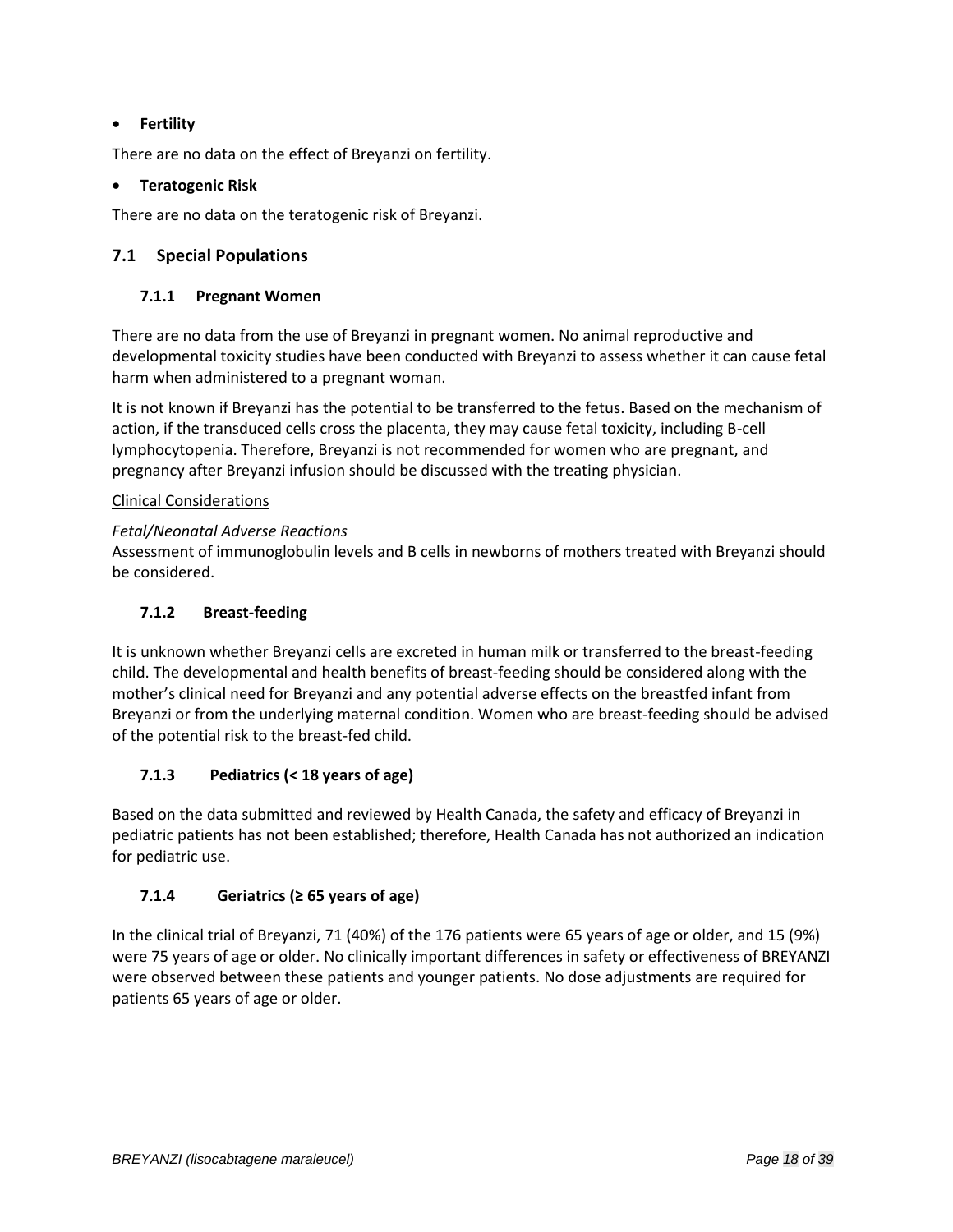# <span id="page-18-0"></span>**8 ADVERSE REACTIONS**

### <span id="page-18-1"></span>**8.1 Adverse Reaction Overview**

The following adverse reactions are described under **WARNINGS AND PRECAUTIONS**:

- Cytokine Release Syndrome
- Hypogammaglobulinemia
- Hypersensitivity
- Prolonged Cytopenias
- Severe Infections
- <span id="page-18-2"></span>• Neurologic Toxicities

# **8.2 Clinical Trial Adverse Reactions**

*Clinical trials are conducted under very specific conditions. The adverse reaction rates observed in the clinical trials; therefore, may not reflect the rates observed in practice and should not be compared to the rates in the clinical trials of another drug. Adverse reaction information from clinical trials may be useful in identifying and approximating rates of adverse drug reactions in real-world use.*

The safety data described in this section reflect exposure to BREYANZI based on the pooled data from two studies (TRANSCEND [017001] and TRANSCEND WORLD [JCAR017-BCM-001]) in 213 adult patients within the dose range of 60 x 10<sup>6</sup> to 120 x 10<sup>6</sup> CAR+ viable T cells with R/R large B-cell lymphoma who received a flat dose of BREYANZI [\(14 CLINICAL TRIALS\)](#page-27-0). The median duration of follow-up was 10.4 months. The median age of the study population was 62 years (range: 18 to 79 years); 66% were men. The Eastern Cooperative Oncology Group (ECOG) performance status at screening was 0 in 40% of patients, 1 in 58% of patients, and 2 in 2% of patients; 62% of patients received anticancer therapy for disease control.

The most common non-laboratory adverse reactions of any grade ( $\geq$  20%) were fatigue (41%), CRS (38%), headache (29%), nausea (29%), diarrhea (25%), encephalopathy (25%), hypotension (23%), cough (23%), infections-pathogen unspecified (23%), pyrexia (23%), abdominal pain (20%), constipation (20%) and dizziness (20%).

Serious adverse reactions were reported in 44% of patients. The most common non-laboratory, serious adverse reactions (>2%) were CRS (16%), aphasia (5%), confusional state (4%), pneumonia (4%), pyrexia (4%), encephalopathy (3%), and hypotension (3%). Eighteen (8%) patients required intensive care unit admission.

The most common non-laboratory Grade 3 or higher adverse reactions (>2%) were infections-pathogen unspecified (8%), febrile neutropenia (8%), encephalopathy (7%), hypotension (5%), abdominal pain (3%), aphasia (3%), CRS (3%), decreased appetite (3%), delirium (3%), dizziness (3%), dyspnea (3%), gastrointestinal haemorrhage (3%), bacterial infection (3%), and renal insufficiency (3%). Grade 5 (fatal) adverse events were reported in 7 patients (cardiomyopathy, leukoencephalopathy (attributed to prior fludarabine exposure), septic shock (considered unrelated to Breyanzi), candida sepsis, pulmonary hemorrhage, multiple organ dysfunction syndrome, and respiratory failure).

[Table 4](#page-19-0) summarizes the non-laboratory adverse reactions that occurred in at least 10% of patients treated with Breyanzi. Adverse drug reactions [\(Table 4\)](#page-19-0) are listed by MedDRA system organ class. Within each system organ class, the adverse drug reactions are ranked by frequency (%), with the most frequent reactions first.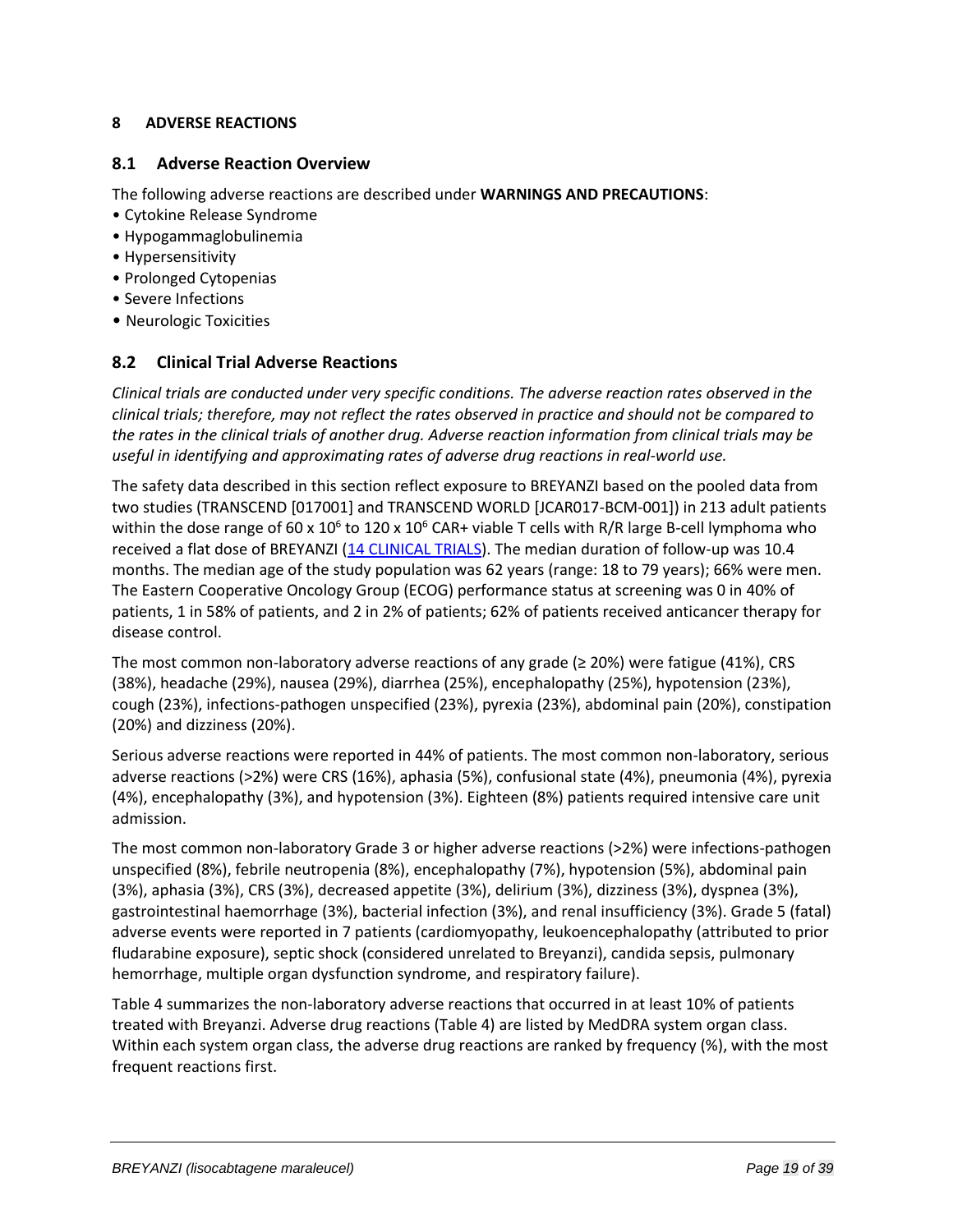| <b>Adverse Reaction</b>                                               | <b>All Grades</b><br>$n = 213$ | <b>Grade 3 or Higher</b><br>$n = 213$ |
|-----------------------------------------------------------------------|--------------------------------|---------------------------------------|
|                                                                       | n (%)                          | n (%)                                 |
| <b>Cardiovascular Disorders</b>                                       |                                |                                       |
| Tachycardia <sup>ª</sup>                                              | 41 (19)                        | 0(0)                                  |
| <b>Gastrointestinal Disorders</b>                                     |                                |                                       |
| Nausea                                                                | 62 (29)                        | 5(2)                                  |
| Diarrhea                                                              | 53 (25)                        | 2(1)                                  |
| Constipation                                                          | 43 (20)                        | 0(0)                                  |
| Abdominal pain <sup>b</sup>                                           | 42 (20)                        | 6(3)                                  |
| Vomiting                                                              | 33(15)                         | 1(0.5)                                |
| <b>General Disorders and</b><br><b>Administration Site Conditions</b> |                                |                                       |
| Fatigue <sup>c</sup>                                                  | 88 (41)                        | 4(2)                                  |
| Pyrexia                                                               | 48 (23)                        | 0(0)                                  |
| Edema <sup>d</sup>                                                    | 38 (18)                        | 3(1)                                  |
| <b>Immune System Disorders</b>                                        |                                |                                       |
| Cytokine release syndrome                                             | 82 (38)                        | 7(3)                                  |
| Hypogammaglobulinemia <sup>e</sup>                                    | 34(16)                         | 0(0)                                  |
| <b>Infections and Infestationsf</b>                                   |                                |                                       |
| Infections-pathogen unspecified                                       | 48 (23)                        | 18(8)                                 |
| <b>Bacterial infectious disorders</b>                                 | 23(11)                         | 7(3)                                  |
| <b>Nervous System Disorders</b>                                       |                                |                                       |
| Headache <sup>g</sup>                                                 | 61 (29)                        | 3(1)                                  |
| Encephalopathy <sup>h</sup>                                           | 53 (25)                        | 14(7)                                 |
| <b>Dizziness</b> i                                                    | 43 (20)                        | 6(3)                                  |
| Tremori                                                               | 33 (15)                        | 1(0.5)                                |
| <b>Psychiatric Disorders</b>                                          |                                |                                       |
| Insomniak                                                             | 25(12)                         | 1(0.5)                                |
| <b>Renal and Urinary Disorders</b>                                    |                                |                                       |
| Renal insufficiency <sup>1</sup>                                      | 23(11)                         | 6(3)                                  |

# <span id="page-19-0"></span>**Table 4: Adverse Reactions Observed in at Least 10% of the Patients Treated with Breyanzi in the TRANSCEND and TRANSCEND WORLD Studies (n = 213)**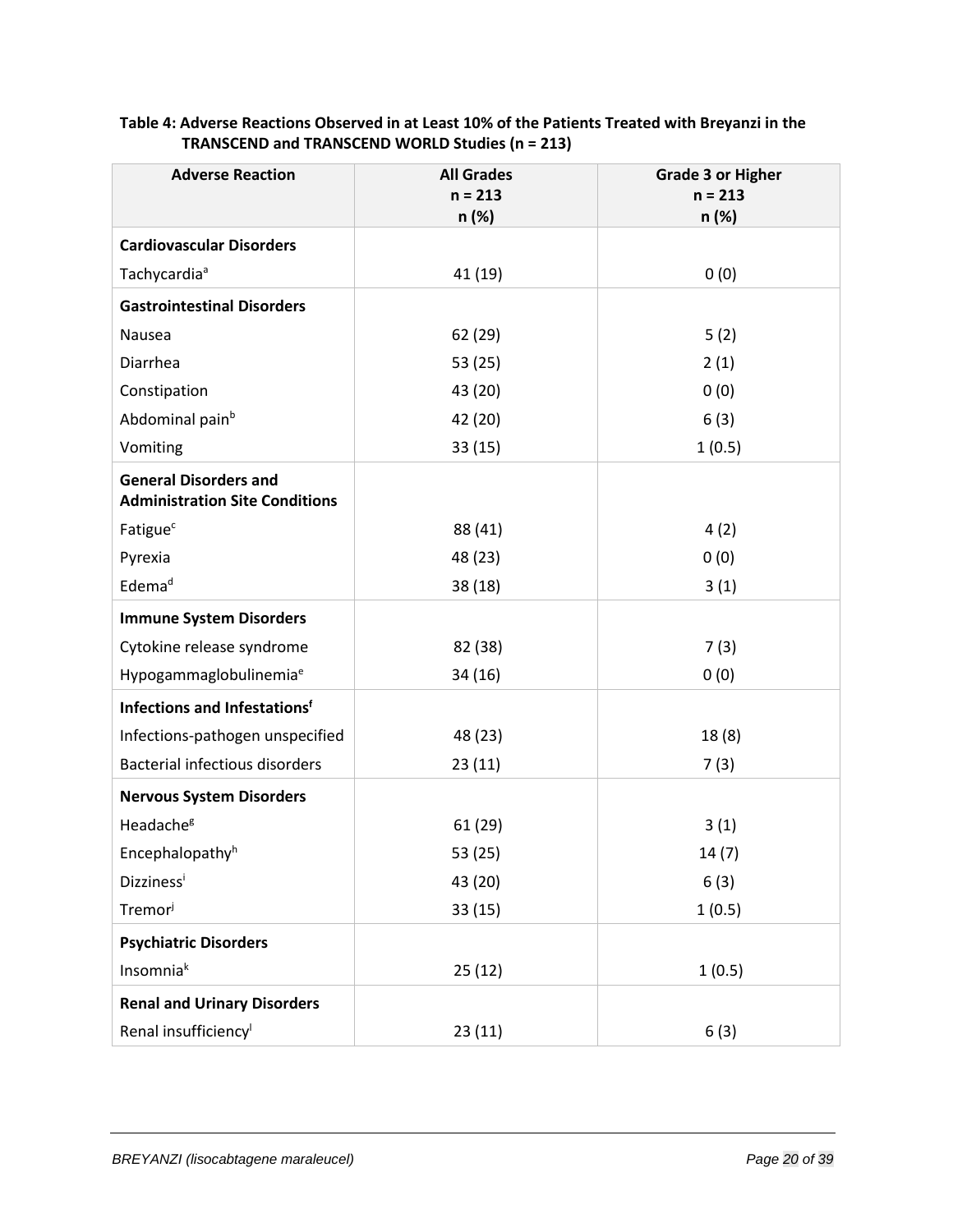| <b>Adverse Reaction</b>                                          | <b>All Grades</b><br>$n = 213$<br>n (%) | <b>Grade 3 or Higher</b><br>$n = 213$<br>n (%) |
|------------------------------------------------------------------|-----------------------------------------|------------------------------------------------|
| <b>Respiratory, Thoracic and</b><br><b>Mediastinal Disorders</b> |                                         |                                                |
| Cough $m$                                                        | 49 (23)                                 | 0(0)                                           |
| Dyspnea <sup>n</sup>                                             | 34(16)                                  | 7(3)                                           |
| <b>Vascular Disorders</b>                                        |                                         |                                                |
| Hypotension <sup>o</sup>                                         | 50 (23)                                 | 11(5)                                          |

### **Table 4: Adverse Reactions Observed in at Least 10% of the Patients Treated with Breyanzi in the TRANSCEND and TRANSCEND WORLD Studies (n = 213)**

<sup>a</sup> Tachycardia includes heart rate increased, sinus tachycardia, tachycardia.

<sup>b</sup> Abdominal pain includes abdominal discomfort, abdominal pain, abdominal pain lower, abdominal pain upper, abdominal rigidity, abdominal tenderness.

<sup>c</sup> Fatigue includes fatigue, malaise.

<sup>d</sup> Edema includes edema, edema genital, edema peripheral, generalized edema, localized edema, scrotal edema, peripheral swelling, swelling.

<sup>e</sup> Hypogammaglobulinemia includes Hypogammaglobulinaemia, Immunoglobulins decreased

f Infections and infestations are grouped per MedDRA high level group term.

<sup>g</sup> Headache includes headache, head discomfort, migraine, sinus headache.

<sup>h</sup> Encephalopathy includes amnesia, cognitive disorder, confusional state, depersonalization/derealization disorder, depressed level of consciousness, disturbance in attention, encephalopathy, flat affect, hypersomnia, incoherent, lethargy,

leukoencephalopathy, loss of consciousness, memory impairment, mental impairment, mental status changes, somnolence. <sup>i</sup> Dizziness includes dizziness, presyncope, syncope.

<sup>j</sup> Tremor includes tremor, essential tremor, resting tremor

k Insomnia includes insomnia, somnambulism.

<sup>l</sup> Renal insufficiency includes acute kidney injury, blood creatinine increased, renal failure, renal injury.

<sup>m</sup> Cough includes cough, productive cough, upper-airway cough syndrome.

<sup>n</sup> Dyspnea includes acute respiratory failure, dyspnea, dyspnea exertional, respiratory failure.

<sup>o</sup> Hypotension includes hypotension, orthostatic hypotension.

# <span id="page-20-0"></span>**8.3 Less Common Clinical Trial Adverse Reactions**

Other clinically important adverse reactions that occurred in less than 10% of patients treated with Breyanzi include the following:

• *Blood and lymphatic system disorders:* Febrile neutropenia (7.5%), histiocytosis hematophagic (0.9%)

• Cardiac disorders: Arrhythmia<sup>a</sup> (6.6%), cardiomyopathy (1.4%)

- Gastrointestinal disorders: Gastrointestinal hemorrhage<sup>b</sup> (4.2%)
- *General disorders and administration site conditions:* Chills (7.5%)
- *Infections and infestations<sup>c</sup> :* Viral infectious disorders (9.9%) Fungal infectious disorders (6.6%)
- *Injury, poisoning, and procedural complications:* Infusion-related reaction (1.9%)
- *Metabolism and nutrition disorders:* Tumour lysis syndrome (0.5%)
- *Nervous system disorders:* Aphasia (9.9%), peripheral neuropathy (9.9%) visual disturbance<sup>e</sup> (5.6%), ataxia/gait disturbance<sup>d</sup> (3.8%), cerebellar syndrome<sup>f</sup> (3.8%), cerebrovascular events<sup>g</sup> (1.9%), seizure<sup>h</sup> (0.9%), facial paralysis (0.9%), brain edema (0.5%)

• *Psychiatric disorders:* Delirium<sup>i</sup> (9.9%), Anxiety (8.5%)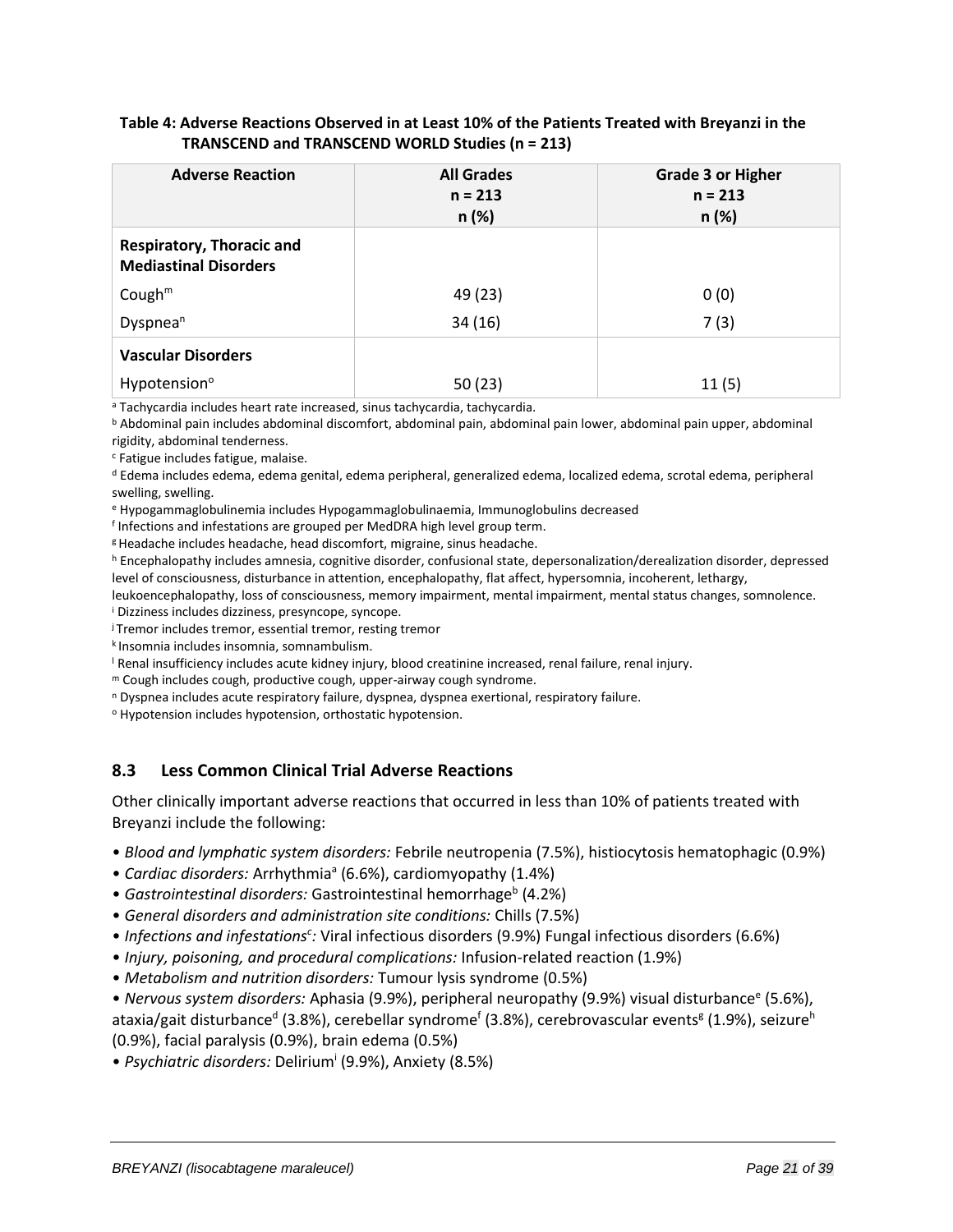• *Respiratory, thoracic and mediastinal disorders:* Pleural effusion (6.1%), hypoxia (4.2%), pulmonary edema (0.9%)

- Vascular disorders: Hypertension<sup>j</sup> (9.9%), thrombosis<sup>k</sup> (4.7%)
- a Arrhythmia includes arrhythmia, atrial fibrillation, atrioventricular block complete, atrioventricular block second degree, supraventricular tachycardia, ventricular tachycardia.
- <sup>b</sup> Gastrointestinal hemorrhage includes gastrointestinal hemorrhage, gastric ulcer hemorrhage, hematochezia, melena, rectal hemorrhage, upper gastrointestinal hemorrhage.
- c Infections and infestations are grouped by MedDRA high level group term.
- <sup>d</sup> Ataxia/gait disturbance includes ataxia, gait disturbance.
- <sup>e</sup> Visual disturbance includes blindness, blindness unilateral, gaze palsy, mydriasis, nystagmus, vision blurred, visual field defect.
- <sup>f</sup> Cerebellar syndrome includes balance disorder, cerebellar syndrome, dyskinesia, dysmetria, hand-eye coordination impaired.
- <sup>g</sup> Cerebrovascular events include cerebral infarction, cerebral venous thrombosis, cerebrovascular accident, hemorrhage intracranial, transient ischemic attack.
- <sup>h</sup> Seizure includes seizure, status epilepticus.
- <sup>i</sup> Delirium includes agitation, delirium, delusion, disorientation, hallucination, 'hallucination, visual', irritability, restlessness
- <sup>j</sup> Hypertension includes hypertension, orthostatic hypertension.
- <sup>k</sup> Thrombosis includes deep vein thrombosis, embolism, pulmonary embolism, thrombosis, venous thrombosis limb, vena cava thrombosis.

# <span id="page-21-0"></span>**8.4 Abnormal Laboratory Findings: Hematologic, Clinical Chemistry and Other Quantitative Data**

#### **Clinical Trial Findings**

[Table 5](#page-21-1) describes the treatment-emergent laboratory abnormalities of Grade 3 or 4 that occurred in at least 10% of patients.

<span id="page-21-1"></span>

| Table 5: Grade 3 or 4 Treatment-emergent Laboratory Abnormalities Occurring in ≥ 10% of |  |  |  |
|-----------------------------------------------------------------------------------------|--|--|--|
| Patients Following Treatment with Breyanzi in the TRANSCEND and TRANSCEND WORLD         |  |  |  |
| Studies, Based on NCI CTCAE <sup>a</sup> (n = 213)                                      |  |  |  |
|                                                                                         |  |  |  |

| <b>Laboratory Abnormality</b> | Grade 3 or 4<br>n (%)<br>$n = 213$ |
|-------------------------------|------------------------------------|
| Neutropenia                   | 157 (74)                           |
| Leukopenia                    | 110 (52)                           |
| Thrombocytopenia              | 82 (38)                            |
| Anemia                        | 48 (23)                            |
| Hypophosphatemia              | 29(14)                             |

a NCI CTCAE = National Cancer Institute Common Terminology Criteria for Adverse Events version 4.03

#### **Immunogenicity**

Breyanzi has the potential to induce anti-product antibodies. The immunogenicity of Breyanzi has been evaluated using an electrochemiluminescence (ECL) immunoassay for the detection of binding antibodies against the extracellular CD19-binding domain of Breyanzi. Pre-existing anti-product antibodies were detected in 9% (18/209) of patients. Treatment-induced or treatment-boosted anti-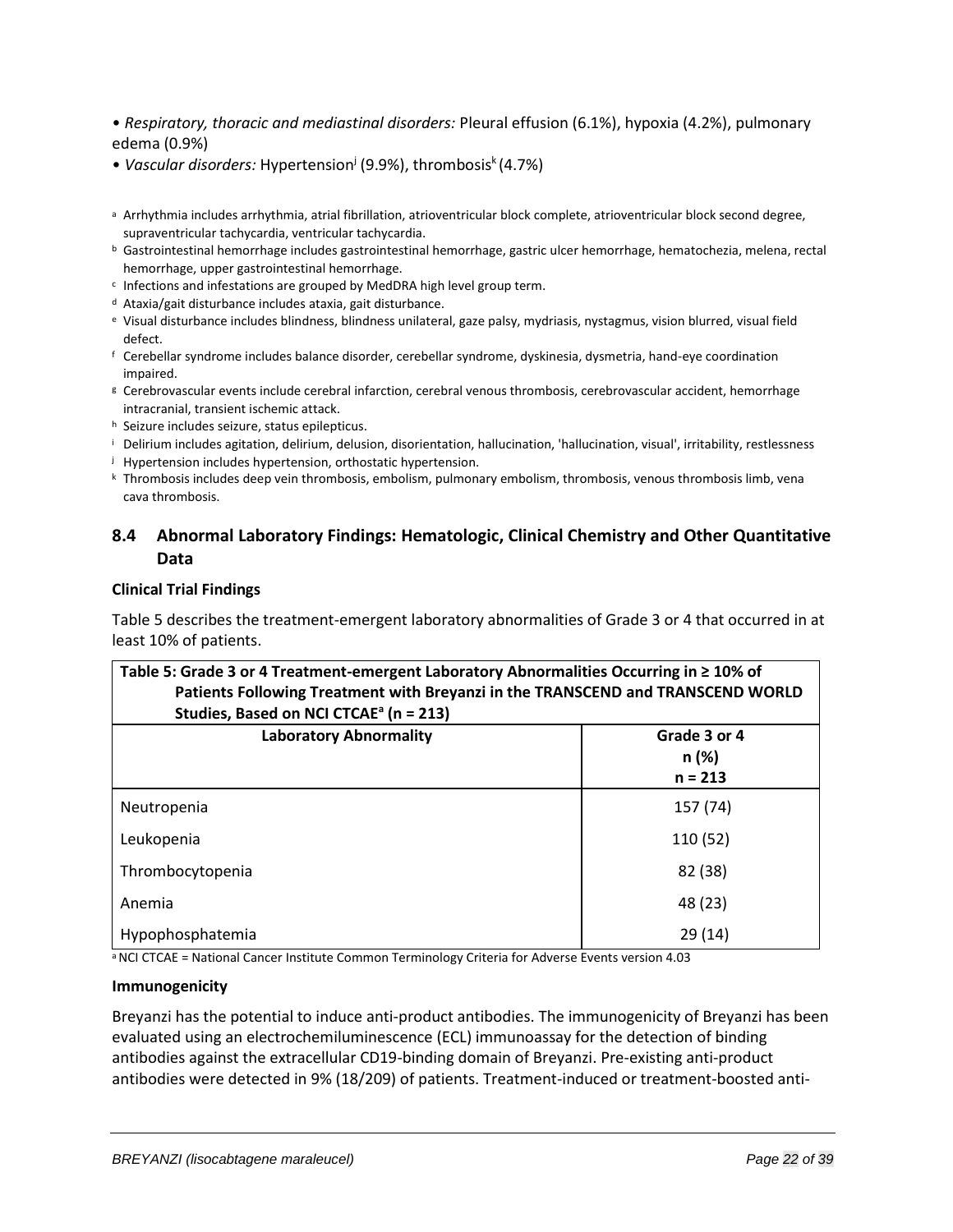product antibodies were detected in 16% (32/202) of patients. Due to the small number of patients who had anti-product antibodies, the relationship between anti-product antibody status and efficacy, safety, or pharmacokinetics was not conclusive.

# <span id="page-22-0"></span>**8.5 Post-Market Adverse Reactions**

Currently there are no post-marketing adverse reactions data available.

### <span id="page-22-1"></span>**9 DRUG INTERACTIONS**

# <span id="page-22-2"></span>**9.1 Drug Interactions Overview**

No interaction studies have been performed in humans.

# <span id="page-22-3"></span>**9.2 Drug-Drug Interactions**

Interactions with other drugs have not been established.

#### *Pharmacokinetic Interactions*

No pharmacokinetic drug interaction studies have been performed with Breyanzi. T-cells are known to be susceptible to immune-suppressive agents. The benefit/risk of immuno-suppressive agents including but not limited to corticosteroids, cytotoxic chemotherapy, immunophilins, mTOR inhibitors, should be considered as these can be lymphotoxic and may reduce the effectiveness of Breyanzi (see [10 CLINICAL](#page-23-0)  [PHARMACOLOGY](#page-23-0) - [10.3 Pharmacokinetics\)](#page-23-3).

#### *Pharmacodynamic Interactions*

### Monoclonal antibodies directed against the epidermal growth factor receptor (anti-EGFR mAbs)

Anti-EGFR mAbs (e.g., cetuximab, panitumumab) could potentially reduce the number of Breyanzi cells as a truncated EGFR is expressed on the CAR T cells and thereby may reduce Breyanzi benefit. Prescribers should carefully assess benefit and risk before using anti-EGFR mAb therapy.

#### Live vaccines

The safety of immunization with live viral vaccines during or following Breyanzi treatment has not been studied. The effectiveness of vaccines may be affected by prolonged B-cell aplasia and hypogammaglobulinemia (see [7 WARNINGS AND PRECAUTIONS\)](#page-10-0). Vaccination with live viral vaccines is not recommended for at least 6 weeks prior to the start of lymphodepleting chemotherapy, during Breyanzi treatment, and until immune recovery following treatment with Breyanzi.

### <span id="page-22-4"></span>**9.3 Drug-Food Interactions**

Interactions with food have not been established.

### <span id="page-22-5"></span>**9.4 Drug-Herb Interactions**

Interactions with herbal products have not been established.

### <span id="page-22-6"></span>**9.5 Drug-Laboratory Test Interactions**

HIV and the lentivirus used to make Breyanzi have limited, short spans of identical genetic material (RNA). Therefore, some commercial HIV nucleic acid tests may yield false-positive results in patients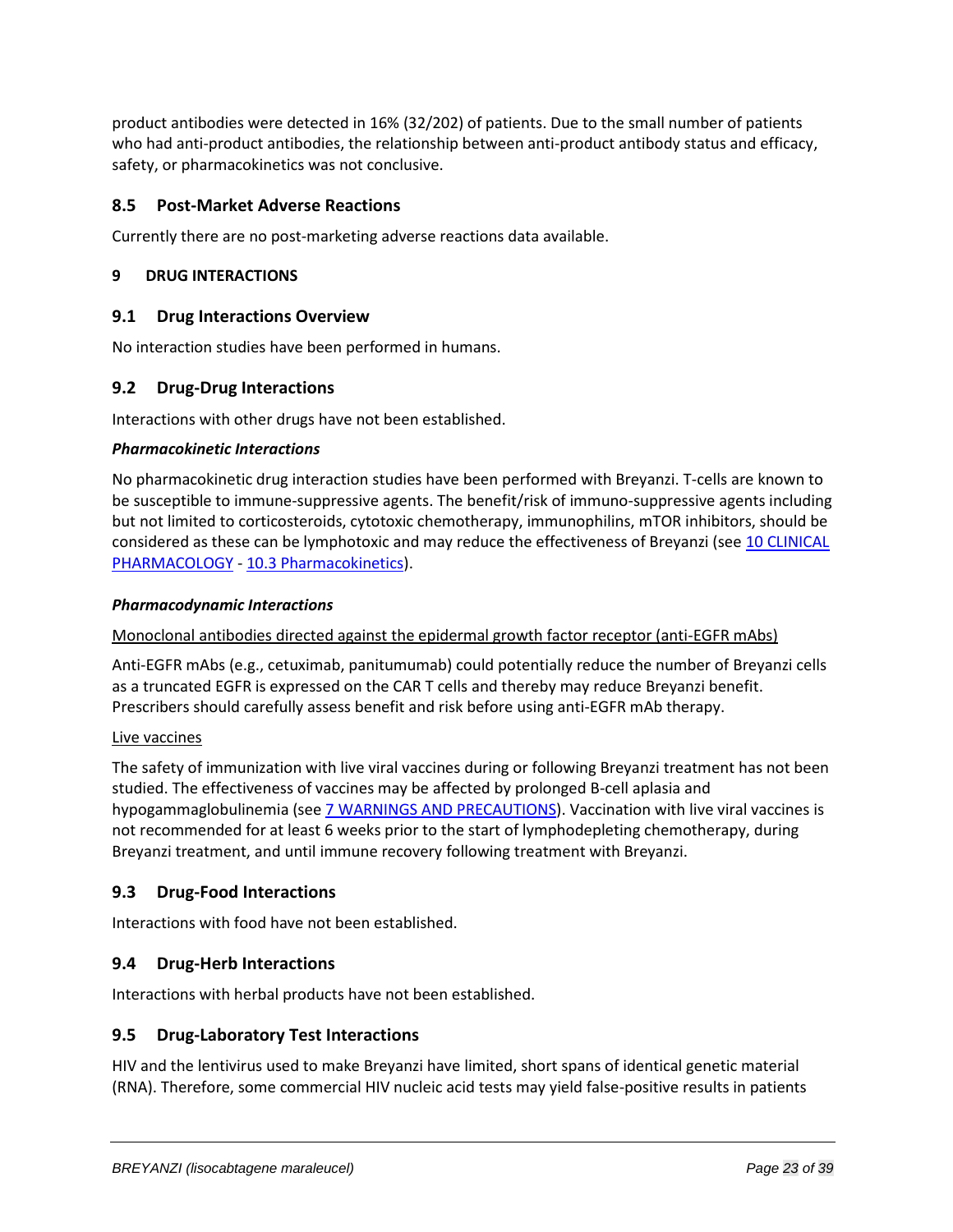who have received Breyanzi.

# <span id="page-23-0"></span>**10 CLINICAL PHARMACOLOGY**

# <span id="page-23-1"></span>**10.1 Mechanism of Action**

Breyanzi is a CD19-directed genetically modified autologous cellular immunotherapy administered as a defined composition to reduce variability in CD8-positive and CD4-positive T cell dose. The CAR is comprised of an FMC63 monoclonal antibody-derived single chain variable fragment (scFv), IgG4 hinge region, CD28 transmembrane domain, 4-1BB (CD137) costimulatory domain, and CD3 zeta activation domain. CD3 zeta signaling is critical for initiating T-cell activation and antitumour activity, while 4-1BB (CD137) signaling enhances the expansion and persistence of Breyanzi. In addition, Breyanzi includes a nonfunctional truncated epidermal growth factor receptor (EGFRt) that is co-expressed on the cell surface with the CD19-specific CAR.

CAR binding to CD19 expressed on the cell surface of tumour and normal B cells induces activation and proliferation of CAR T cells, release of pro-inflammatory cytokines, and cytotoxic killing of target cells.

# <span id="page-23-2"></span>**10.2 Pharmacodynamics**

Following Breyanzi infusion, pharmacodynamic responses were evaluated over a 4-week period by measuring transient elevation of soluble biomarkers such as cytokines, chemokines, and other molecules. Peak elevation of soluble biomarkers was observed within the first 14 days after Breyanzi infusion and returned to baseline levels within 28 days.

B-cell aplasia, defined as CD19-positive B cells comprising less than 3% of peripheral blood lymphocytes, is an on-target effect of Breyanzi. B-cell aplasia was observed in the majority of patients for up to 1 year following Breyanzi infusion.

# <span id="page-23-3"></span>**10.3 Pharmacokinetics**

Following infusion, Breyanzi exhibited an initial expansion followed by a bi-exponential decline. The median time of maximal expansion in peripheral blood occurred 11 days after the first infusion. Breyanzi was present in peripheral blood for up to 2 years.

Responders (N=122) had a 2.17-fold higher median C<sub>max</sub> than non-responders (N=35) (32,093.2 vs. 14,776.0 copies/ $\mu$ g). Responders had a 1.92-fold higher median AUC<sub>0-28d</sub> than non-responders (265,237.5 vs. 138,183.9 day\*copies/µg) (see [Table 6\)](#page-24-1).

Some patients required tocilizumab and corticosteroids for the management of CRS and neurologic toxicities. Patients treated with tocilizumab (N=33) had a 3.87-fold and 3.69-fold higher median  $C_{\text{max}}$ and AUC<sub>0-28d</sub>, respectively, compared to patients who did not receive tocilizumab (N=132). Similarly, patients who received corticosteroids (N=29) had a 4.32-fold and 3.73-fold higher median C<sub>max</sub> and AUC<sub>0-28d</sub>, respectively, compared to patients who did not receive corticosteroids (N=136).

• Patients < 65 years old (N=98) had a 2.48-fold and 2.64-fold higher median  $C_{\text{max}}$  and AU $C_{0}$ - 28d, respectively, compared to patients ≥ 65 years old (N=67). Sex, race, ethnicity, and body weight did not show clear relationships to C<sub>max</sub> and AUC<sub>0-28d</sub>.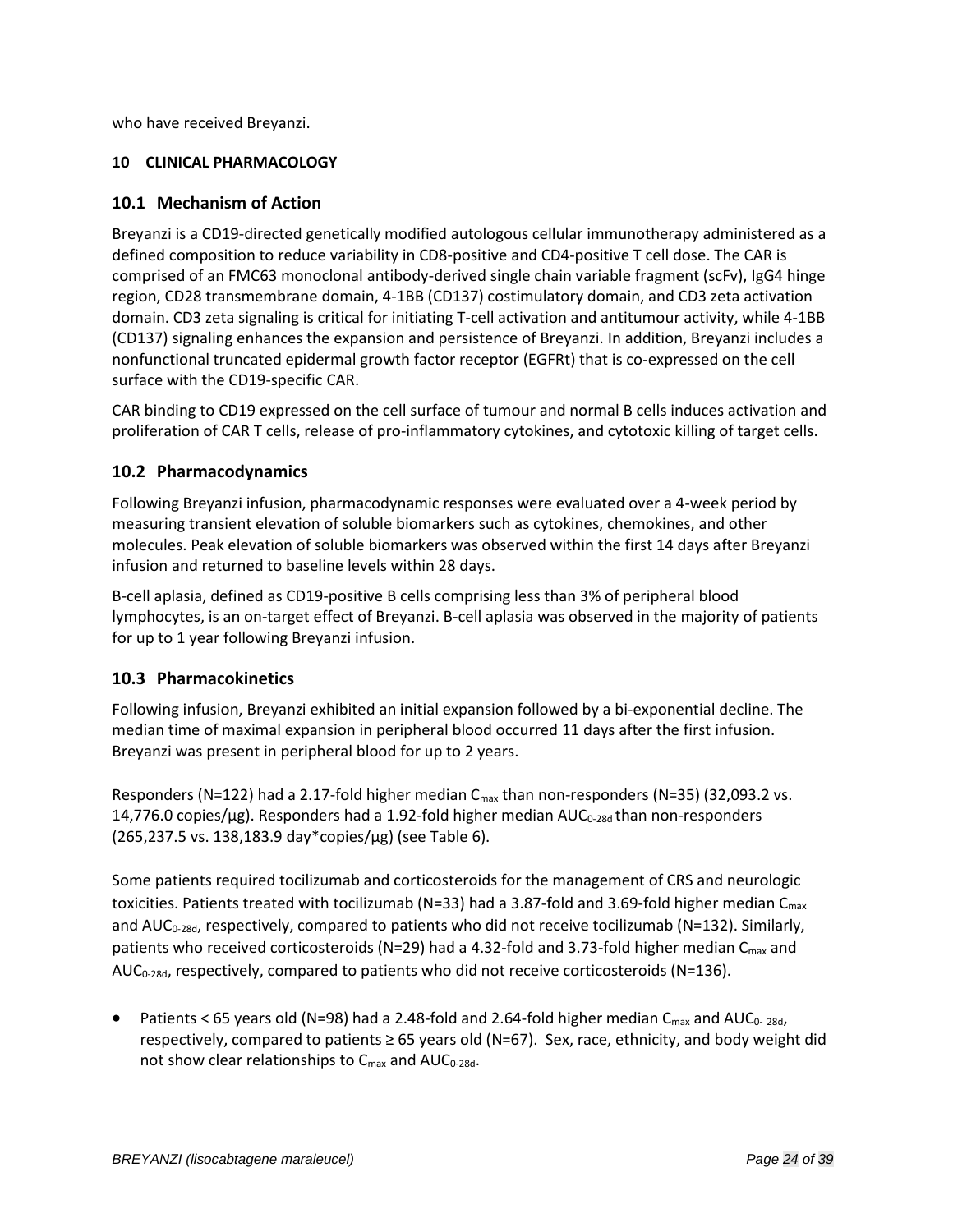| <b>CONTRAINSTRUCTION</b>            |                            |                                |  |  |
|-------------------------------------|----------------------------|--------------------------------|--|--|
| Parameter                           | <b>Responding Patients</b> | <b>Non-Responding Patients</b> |  |  |
|                                     | $n = 122$                  | $n = 35$                       |  |  |
| $C_{\text{max}}$ (copies/µg)        |                            |                                |  |  |
| Median                              | 32,093.2                   | 14,776.0                       |  |  |
| IQR                                 | 13,472.9 - 101,400.8       | 5,421.0 - 51,968.9             |  |  |
| Range                               | 256.9 - 528,736.9          | 422.5 - 415,118.5              |  |  |
| $T_{\text{max}}$ (day)              |                            |                                |  |  |
| Median                              | 11.0                       | 14.0                           |  |  |
| IQR                                 | $10.0 - 14.0$              | $10.0 - 15.0$                  |  |  |
| Range                               | $6 - 30$                   | $6 - 41$                       |  |  |
| $AUC_{0-28d}$ (day*copies/ $\mu$ g) |                            |                                |  |  |
| Median                              | 265,237.5                  | 138,183.9                      |  |  |
| IQR                                 | 111,935.2 - 736,225.6      | 36,538.7 - 507,566.8           |  |  |
| Range                               | 2,602 - 5,144, 642         | 5,522 - 6,646,582              |  |  |

# <span id="page-24-1"></span>**Table 6: Cellular Kinetic Parameters of Breyanzi in Adult Patients with Relapsed or Refractory Large Bcell Lymphoma**

n is the number of patients with evaluable PK parameter. IQR: interquartile range:  $Q1 - Q3$ Response data are based on the Lugano 2014 criteria, as assessed by IRC.

Formal renal impairment and hepatic impairment studies have not been conducted.

# <span id="page-24-0"></span>**11 STORAGE, STABILITY AND DISPOSAL**

# **Storage**

Breyanzi consists of genetically modified autologous T cells, supplied in vials as separate frozen suspensions of each CD8 and CD4 component. Each CD8 or CD4 component is packed in a carton containing up to 4 vials, depending upon the cryopreserved drug product CAR-positive viable T cell concentration. The cartons for each CD8 component and CD4 component are contained in an outer carton and shipped in a liquid nitrogen shipper. An RFI Certificate for each component and patientspecific syringe labels are affixed inside the shipper.

- Confirm patient identity upon receipt.
- Store vials in the vapor phase of liquid nitrogen (less than or equal to minus 130°C) in a temperature-monitored system.
- Thaw Breyanzi prior to infusion (see [4 DOSAGE AND ADMINISTRATION\)](#page-4-0).

### **Stability**

- Shelf-life of 13 months for unopened vial when stored in the vapor phase of liquid nitrogen (less than or equal to minus 130°C).
- Once Breyanzi has been drawn into syringes, proceed with administration as soon as possible. The total time from removal from frozen storage to patient administration should not exceed 2 hours at room temperature (15°C -25°C).

### **Disposal**

Breyanzi contains genetically modified human blood cells. Local biosafety guidelines should be followed for unused medicinal products or waste material. All material that has been in contact with Breyanzi (solid and liquid waste) should be handled and disposed of as potentially infectious waste in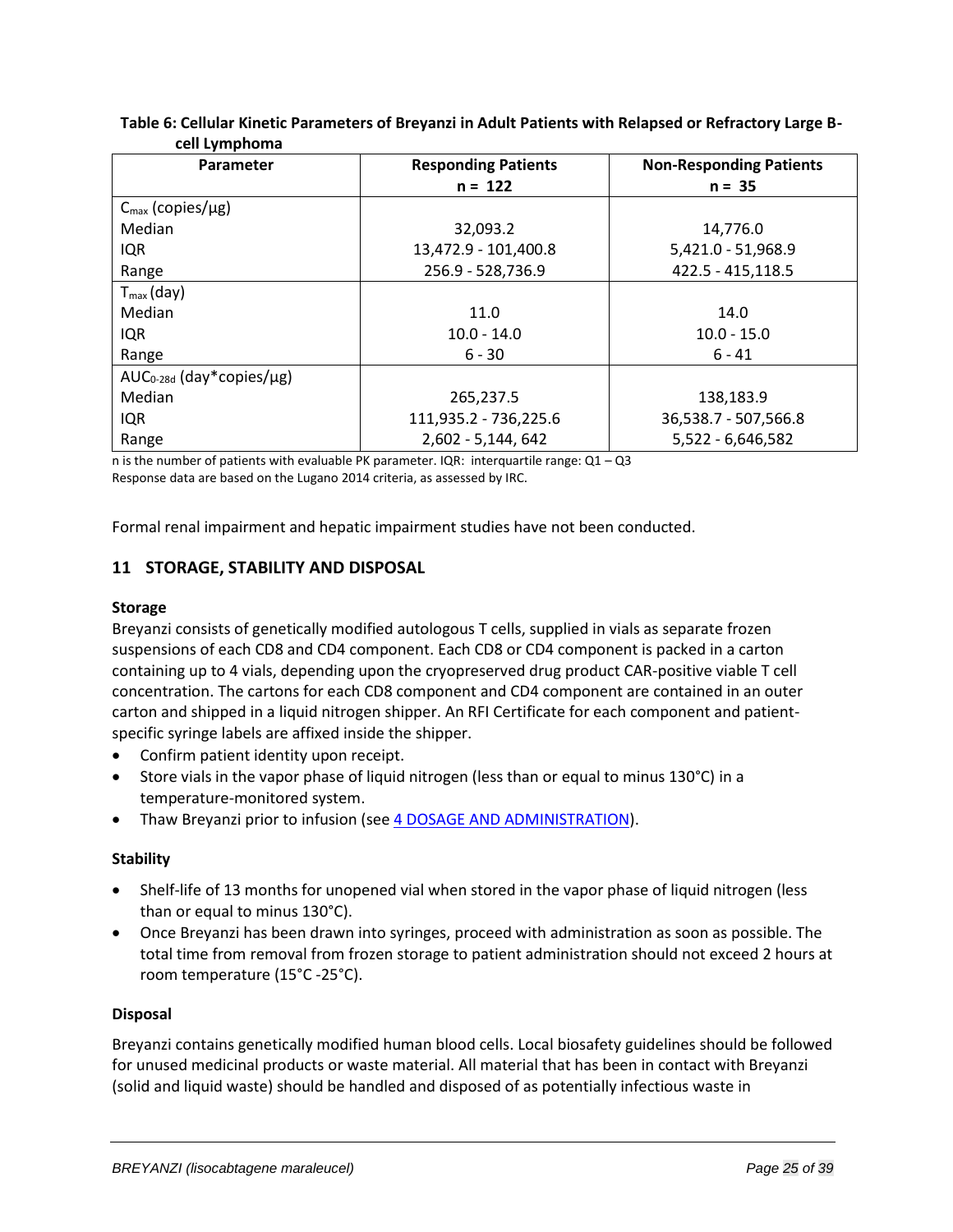accordance with local biosafety guidelines. Work surfaces which have or may have been in contact with Breyanzi must be decontaminated with appropriate disinfectant.

# <span id="page-25-0"></span>**12 SPECIAL HANDLING INSTRUCTIONS**

Breyanzi contains human blood cells that are genetically modified with replication incompetent, selfinactivating lentiviral vector. Follow universal precautions and local biosafety guidelines applicable for handling and disposal to avoid potential transmission of infectious diseases.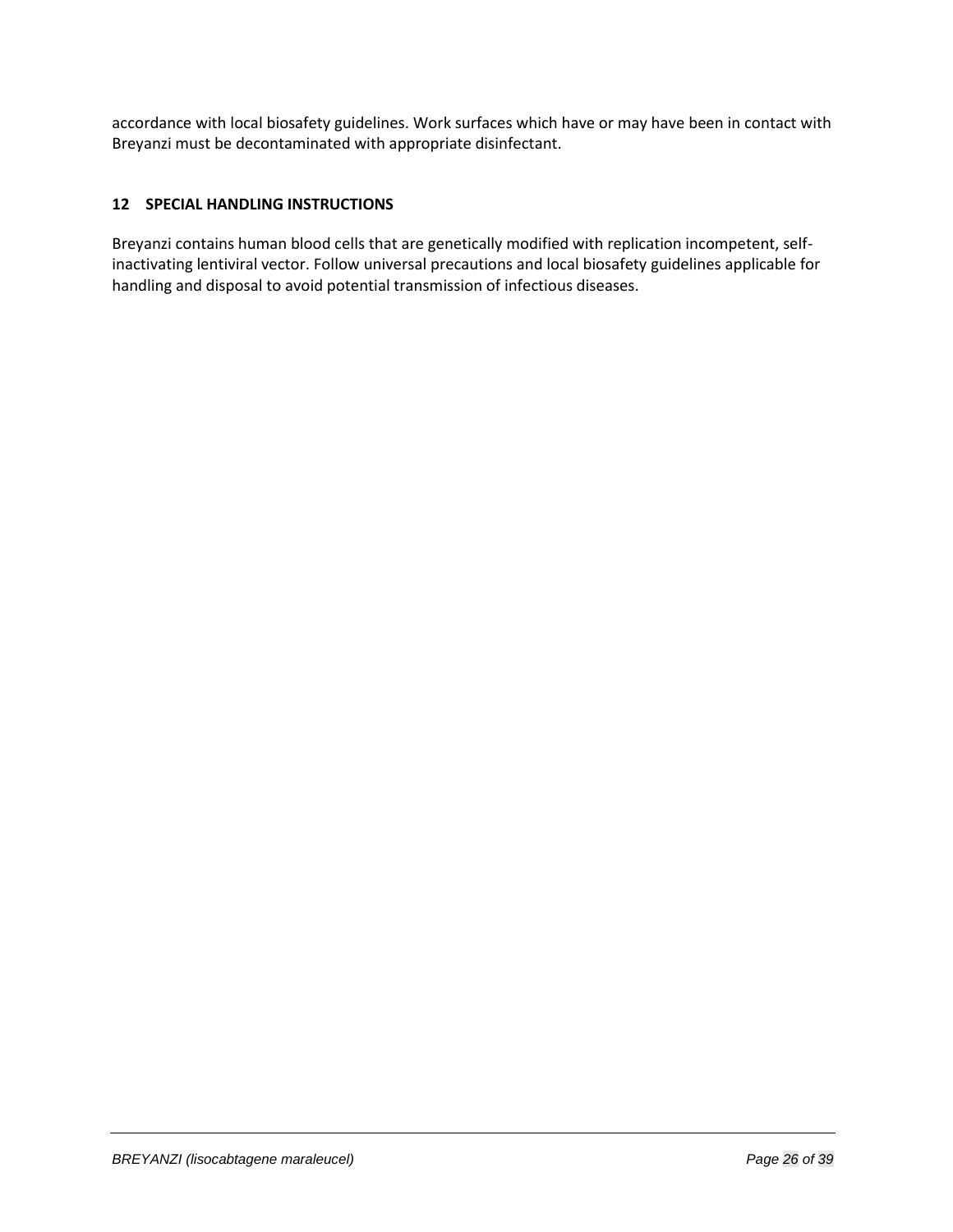### <span id="page-26-0"></span>**PART II: SCIENTIFIC INFORMATION**

### <span id="page-26-1"></span>**13 PHARMACEUTICAL INFORMATION**

### **Drug Substance**

Proper name: lisocabtagene maraleucel

Chemical name: Not applicable.

Molecular formula and molecular mass: Not applicable.

Structural formula:



Physicochemical properties: lisocabtagene maraleucel is a slightly opaque to opaque, colourless to yellow, or brownish-yellow suspension of cells for infusion.

Pharmaceutical standard: Not applicable, as the drug substance is produced from an individual patient's autologous cells.

### **Product Characteristics:**

Breyanzi is a T-cell product. Breyanzi is prepared from the patient's T cells, which are purified from the product of a standard leukapheresis procedure. The purified CD8-positive and CD4-positive T cells are separately activated and transduced with the replication incompetent lentiviral vector containing the anti-CD19 CAR transgene. The transduced T cells are expanded in cell culture, washed, formulated into a suspension, and cryopreserved as separate CD8 and CD4 component vials that together constitute a single dose of Breyanzi. The product must pass a sterility test before release for shipping as a frozen suspension in patient-specific vials. The product is thawed prior to administration (see 4 DOSAGE AND [ADMINISTRATION](#page-4-0)**,** [11 STORAGE, STABILITY AND DISPOSAL,](#page-24-0) [12 SPECIAL HANDLING INSTRUCTIONS\)](#page-25-0).

The Breyanzi formulation contains 1% (v/v) of 25% albumin (human), 75% (v/v) Cryostor® CS10 [containing 7.5% dimethylsulfoxide (DMSO) (v/v)], 24% (v/v) Multiple Electrolytes for Injection, Type 1.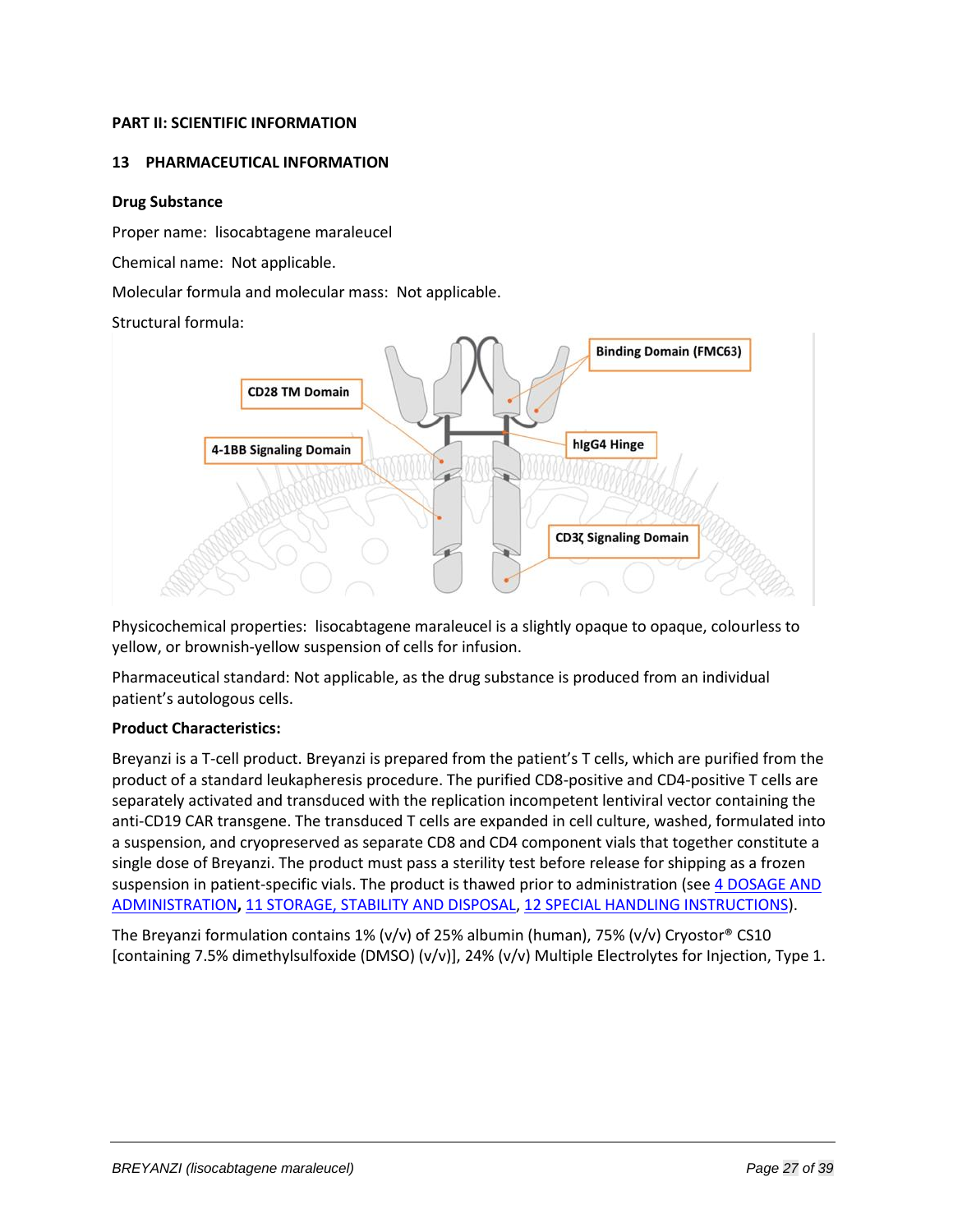### <span id="page-27-0"></span>**14 CLINICAL TRIALS**

# **Relapsed or Refractory Large B-Cell Lymphoma**

# <span id="page-27-1"></span>**14.1 Trial Design and Study Demographics**

# **Table 7: Summary of patient demographics for the clinical trial in relapsed or refractory large B-cell lymphoma**

| <b>Study</b>          | <b>Study design</b>                                                                                                             | Dosage, route of<br>administration and<br>duration                                                                                                                        | <b>Study subjects</b><br>(n)                                            | Mean age<br>(Range)                                                 | <b>Sex</b>                                                              |
|-----------------------|---------------------------------------------------------------------------------------------------------------------------------|---------------------------------------------------------------------------------------------------------------------------------------------------------------------------|-------------------------------------------------------------------------|---------------------------------------------------------------------|-------------------------------------------------------------------------|
| TRANSCEND<br>(017001) | Open-label,<br>multicentre,<br>single-arm trial in<br>adult patients<br>with relapsed or<br>refractory large<br>B-cell lymphoma | Single intravenous<br>infusion of Breyanzi<br>within the dose<br>range of 60-120 x 10 <sup>6</sup><br>CAR+ viable T cells<br>(consisting of CD8<br>and CD4<br>components) | 227 patients<br>underwent<br>leukapheresis;<br>176 received<br>Breyanzi | Breyanzi -<br>treated<br>group:<br>59.8 years<br>(range:<br>$18-79$ | Breyanzi -<br>treated:<br>117 (66.5%)<br>males<br>59 (33.5%)<br>females |

The anti-tumour activity and safety of Breyanzi were evaluated in an open-label, multicentre, singlearm trial, TRANSCEND (017001), in patients with relapsed or refractory (R/R) aggressive B-cell non-Hodgkin lymphoma (NHL). Eligible patients were ≥ 18 years with R/R diffuse large B-cell lymphoma (DLBCL) not otherwise specified (NOS) (n=94); DLBCL transformed from follicular lymphoma (n=33), marginal zone lymphoma (n=4), chronic lymphocytic leukaemia/small lymphocytic leukaemia (n=2), Waldenström's macroglobulinaemia (n=1); high-grade B-cell lymphoma (n=26); primary mediastinal large B-cell lymphoma (PMBCL) (n=14); and follicular lymphoma grade 3B (FL3B) (n=2), who had received at least 2 lines of therapy. The study included patients with ECOG performance status ≤ 2 (three patients with an ECOG PS of 2), prior autologous and/or allogeneic haematopoietic stem cell transplant (HSCT), and secondary central nervous system (CNS) lymphoma involvement. The study excluded patients with a creatinine clearance of less than 30 mL/min, alanine aminotransferase > 5 times the upper limit of normal or, left ventricular ejection fraction < 40%. There was no minimum requirement for blood counts; patients were eligible to enroll if they were assessed by the investigator to have adequate bone marrow function to receive lymphodepleting chemotherapy.

Trial patients had to be clinically stable and must have recovered from prior toxicities to receive lymphodepleting chemotherapy (LDC) and then proceed to Breyanzi infusion. Neither LDC nor Breyanzi was to be administered if there was rapid clinical deterioration, or evidence of rapid progression of disease.

Treatment consisted of lymphodepleting chemotherapy, fludarabine 30 mg/m<sup>2</sup>/day and cyclophosphamide 300 mg/m<sup>2</sup>/day for 3 days, followed by Breyanzi 2 to 7 days later. The median dose of Breyanzi was  $91.3 \times 10^6$  CAR-positive viable T cells (range: 63-120  $\times$  10<sup>6</sup> CAR-positive viable T cells).

Anticancer therapy for disease control was permitted between apheresis and lymphodepletion. Of the 176 patients treated with Breyanzi, 57% received anticancer therapy, for disease control at the discretion of the investigator.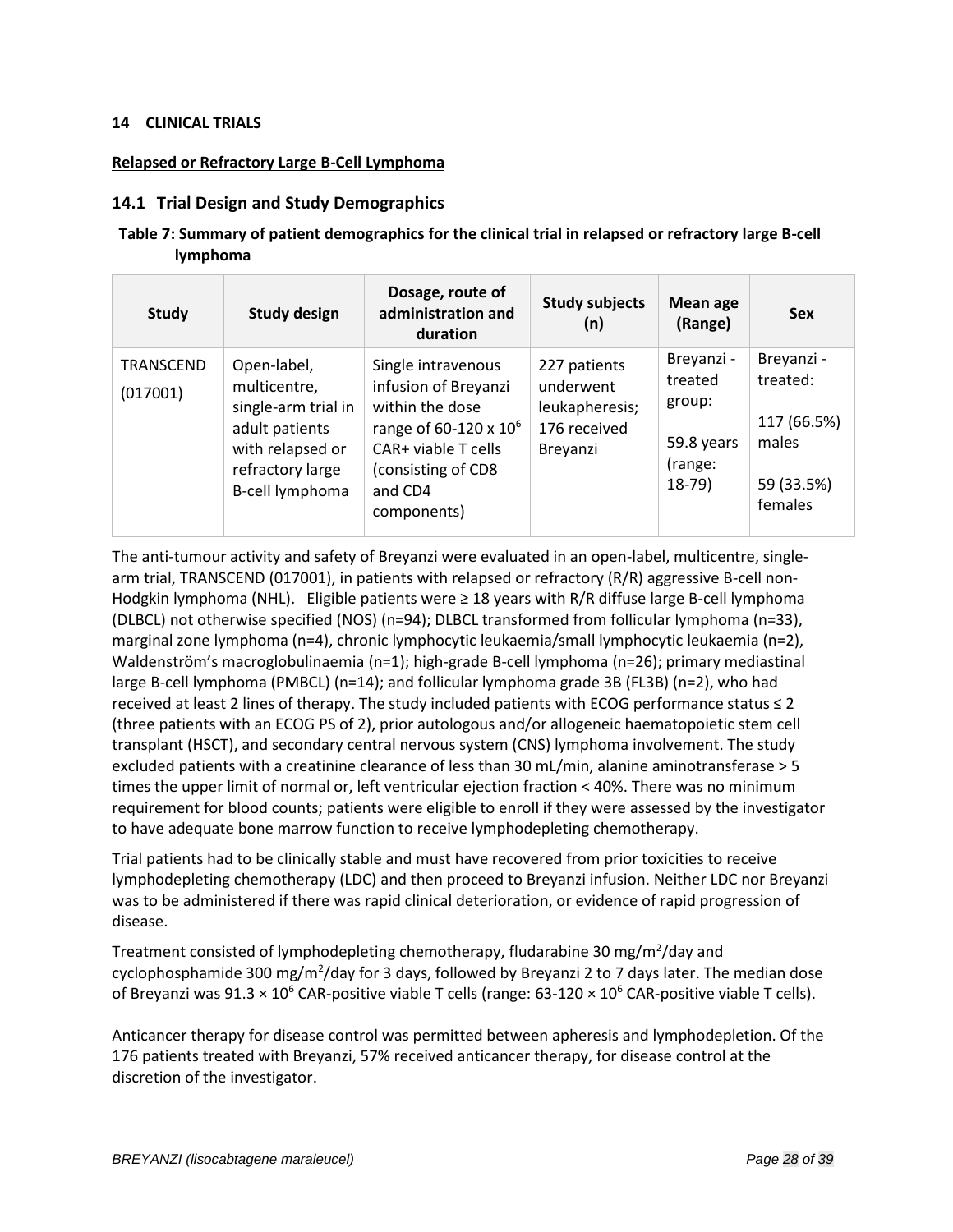Of 227 patients who underwent leukapheresis for whom BREYANZI was manufactured in the dose range of 60 x 10<sup>6</sup> to 120  $\times$  10<sup>6</sup> CAR-positive viable T cells:

- 176 received BREYANZI in the intended dose range
- 17 either received BREYANZI outside of the intended dose range (n=1) or received CAR-positive T cells that did not meet the product specifications for BREYANZI (n=16)
- 34 did not receive CAR-positive T cells either due to manufacturing failures ( $n=1$ ), death (n=24), disease complications (n=4), or other reasons (n=5)

Breyanzi was administered in the inpatient (163 patients) or outpatient (13 patients) setting. Safety and efficacy were consistent across the two groups.

The number of patients who were evaluable for efficacy was 168 (Efficacy set). Eight (8) patients were not evaluable for efficacy because they did not have baseline PET-positive disease, or confirmation of PET positive disease after anticancer therapy for disease control by Independent Review Committee (IRC).

The median time from leukapheresis to product availability was 24.5 days (range: 17 to 51 days), and the median time from leukapheresis to infusion was 36 days (range: 27 to 126 days).

[Table 8](#page-28-0) summarizes the baseline patient and disease characteristics in the TRANSCEND trial.

| Characteristic                           | <b>Breyanzi-treated</b> |  |  |
|------------------------------------------|-------------------------|--|--|
|                                          | $N = 176$               |  |  |
| Median Age, years (range)                | 63.0 (18,79)            |  |  |
| $\geq 65$ years, n (%)                   | 71 (40.3)               |  |  |
| $\geq$ 75 years, n (%)                   | 15(8.5)                 |  |  |
| Sex, n (%)                               |                         |  |  |
| Male                                     | 117 (66.5)              |  |  |
| Female                                   | 59 (33.5)               |  |  |
| Prior HSCT, n (%)                        |                         |  |  |
| <b>Autologous HSCT</b>                   | 61 (34.7)               |  |  |
| 4(2.3)<br>Allogeneic HSCT                |                         |  |  |
| <b>ECOG Performance Status</b>           |                         |  |  |
| ECOG 0-1, n (%)                          | 173 (98.3)              |  |  |
| ECOG 2, n (%)                            | 3(1.7)                  |  |  |
| Large B-cell lymphoma subtype, n (%)     |                         |  |  |
| DLBCL, NOS                               | 94 (53.4)               |  |  |
| DLBCL transformed from indolent lymphoma | 40 (22.7)               |  |  |

<span id="page-28-0"></span>**Table 8: Baseline Demographic and Disease-related Characteristics**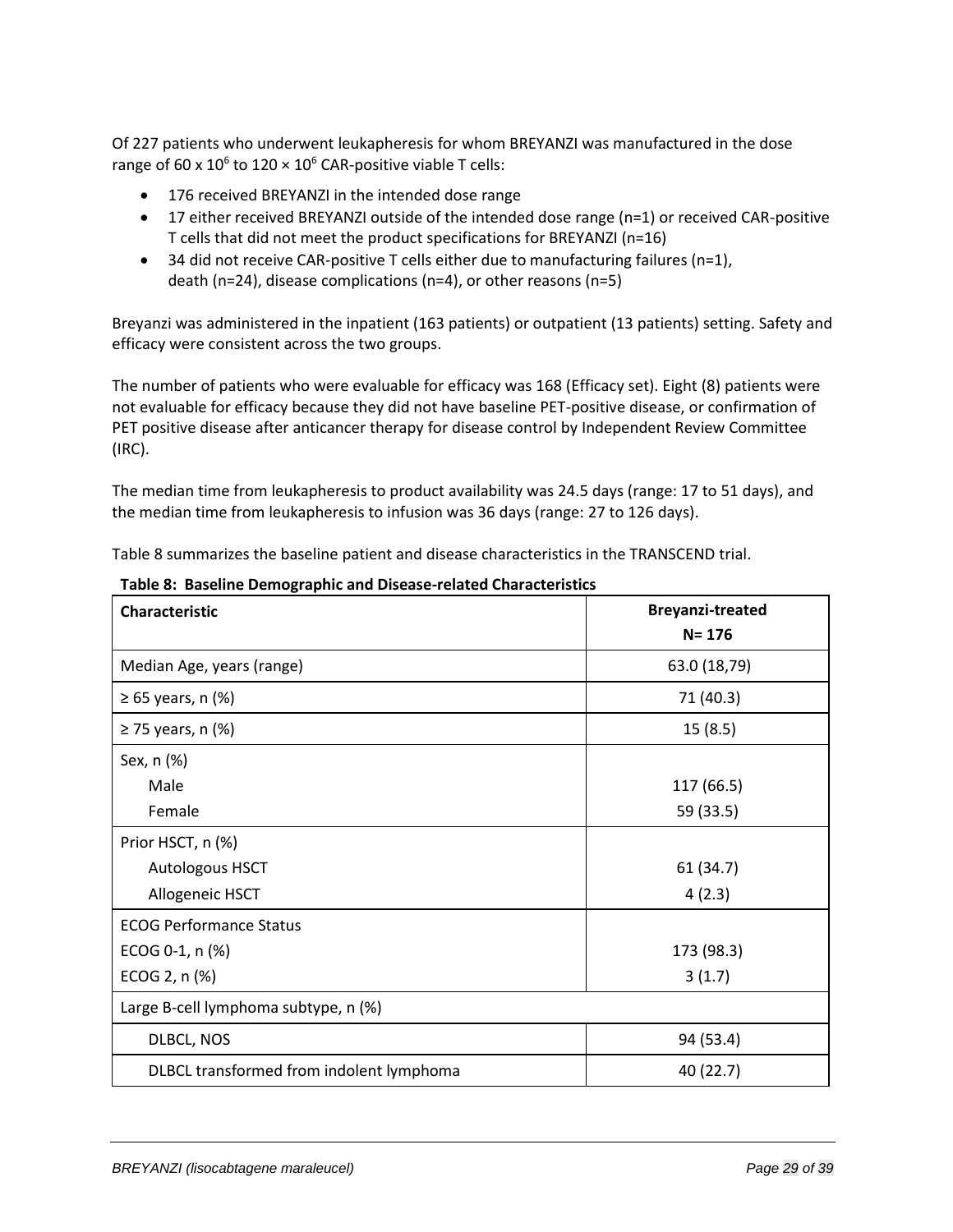| <b>Characteristic</b>                                      | <b>Breyanzi-treated</b> |  |
|------------------------------------------------------------|-------------------------|--|
|                                                            | $N = 176$               |  |
| Transformed from follicular lymphoma                       | 33 (18.8)               |  |
| Transformed from marginal zone lymphoma                    | 4(2.3)                  |  |
| Transformed from CLL/SLL (Richter syndrome)                | 2(1.1)                  |  |
| Transformed from Waldenström's macroglobulinaemia          | 1(0.6)                  |  |
| High-grade B cell lymphoma                                 | 26 (14.8)               |  |
| <b>PMBCL</b>                                               | 14(8.0)                 |  |
| Follicular lymphoma, grade 3B                              | 2(1.1)                  |  |
| Median number of prior therapies (range)                   | $3(1-8)$                |  |
| Chemorefractory <sup>a</sup> , n (%)                       | 123 (69.9)              |  |
| Refractory <sup>b</sup> , n $(%)$                          | 142 (80.7)              |  |
| Relapsed <sup>c</sup> , $n$ (%)                            | 34 (19.3)               |  |
| Secondary CNS lymphoma at time of Breyanzi infusion, n (%) | 4(2.3)                  |  |
| Never achieved CR from prior therapies, n (%)              | 76 (43.2)               |  |

aChemorefractory is defined as experiencing stable disease (SD) or progressive disease (PD) to last chemo-containing regimen or relapsed < 12 months after autologous stem cell transplantation.

<sup>b</sup>The status was refractory if a patient achieved less than a complete response (CR) to last prior therapy.

<span id="page-29-0"></span><sup>c</sup>The status was relapsed if a patient achieved CR to last prior therapy.

# **14.2 Study Results**

Efficacy was established on the basis of the primary endpoint, overall response rate (ORR), in addition to secondary endpoints which included complete response (CR) rate and duration of response (DOR) as determined by an independent review committee [\(Table 9](#page-29-1) an[d Figure](#page-31-3) 1).

The median time to response (CR or partial response [PR]) was 0.95 months (range: 0.7 to 8.9 months). The median time to CR was 0.95 months (range 0.8 to 12.5 months). Response durations were longer in patients who achieved a CR, as compared to patients with a best response of PR [\(Table 9\)](#page-29-1).

Four patients with secondary CNS lymphoma were treated and evaluable for efficacy in the TRANSCEND study. Two of these patients achieved CR; one of two patients had a durable remission of 16.8 months that remained ongoing at the time of data cut-off.

<span id="page-29-1"></span>

| Table 9: Results of the TRANSCEND Study in Relapsed or Refractory Large B-cell Lymphoma |                     |  |
|-----------------------------------------------------------------------------------------|---------------------|--|
|                                                                                         | <b>Efficacy set</b> |  |
|                                                                                         | $n = 168$           |  |
| <b>Primary Endpoint</b>                                                                 |                     |  |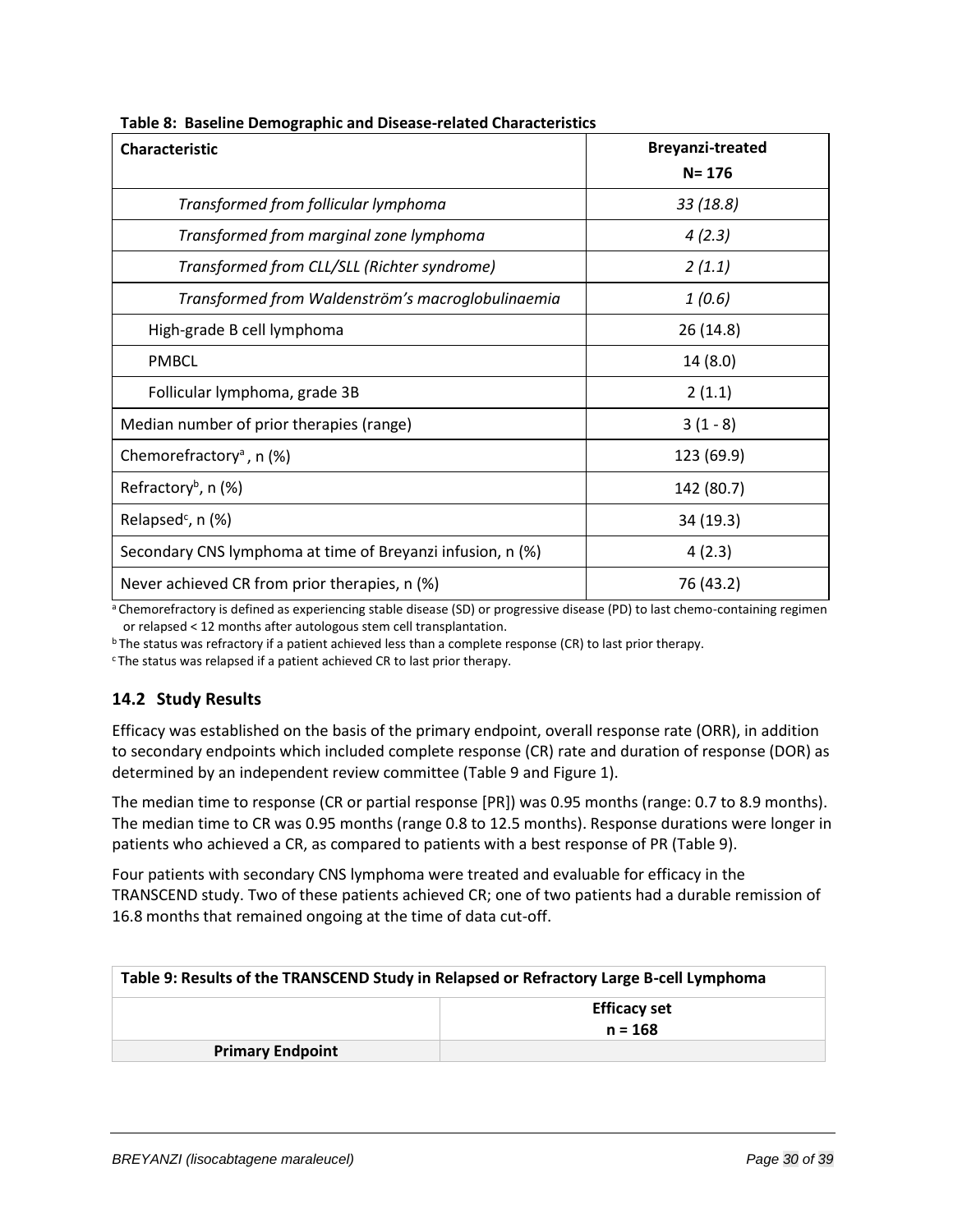| Table 9: Results of the TRANSCEND Study in Relapsed or Refractory Large B-cell Lymphoma |                             |  |
|-----------------------------------------------------------------------------------------|-----------------------------|--|
|                                                                                         | <b>Efficacy set</b>         |  |
|                                                                                         | $n = 168$                   |  |
| Overall response rate <sup>a</sup> , n                                                  | 124 (73.8%)                 |  |
| [95% CI]                                                                                | $[66.5\%, 80.3\%]$          |  |
| <b>Secondary Endpoints</b>                                                              |                             |  |
| Complete response, n                                                                    | 88 (52.4%)                  |  |
| $[95%$ CI]                                                                              | $[44.5\%, 60.1\%]$          |  |
| Partial response, n                                                                     | 36 (21.4%)                  |  |
| $[95%$ CI]                                                                              | $[15.5\%, 28.4\%]$          |  |
| Duration of response (DOR) <sup>a,b</sup> (months)                                      | $n = 124$                   |  |
| Median                                                                                  | 16.8                        |  |
| $[95%$ CI] <sup>c</sup>                                                                 | $[6.0-NR]$                  |  |
| Range                                                                                   | $0.0^{\circ}, 23.5^{\circ}$ |  |
| DOR if best response is CR <sup>a,b</sup> (months)                                      | $n = 88$                    |  |
| Median                                                                                  | <b>NR</b>                   |  |
| $[95%$ CI] <sup>c</sup>                                                                 | $[16.8-NR]$                 |  |
| Range                                                                                   | $1.1, 23.5^{+}$             |  |
| <b>Median follow-up for DOR (months)</b>                                                |                             |  |
| Median                                                                                  | 14.5                        |  |
| $[95%$ CI] <sup>d</sup>                                                                 | $[11.4 - 16.8]$             |  |

CI=confidence interval; CR=complete response; IRC=Independent Review Committee; KM=Kaplan-Meier; NR=not reached

a Per the Lugano 2014 criteria, as assessed by IRC

<sup>b</sup> Deaths after initiation of anti-cancer treatment were considered as events

<sup>c</sup> KM method was used to obtain 2-sided 95% CIs.

<sup>d</sup> Reverse KM method was used to obtain the median follow-up and its 95% CIs.

<sup>+</sup> Ongoing.

In the Efficacy set, the ORR results within PMBCL and FL3B were 79% (11/14 patients) and 50% (1/2 patients) respectively. CR rates were 50% for both PMBCL and FL3B.

Among patients who had a best overall response of CR, the probability of continued CR at 6 months and 12 months was 74% (95% CI: 63%-82%) and 66% (95% CI:55%-75%) respectively, post-initial response [\(Figure](#page-31-3) 1).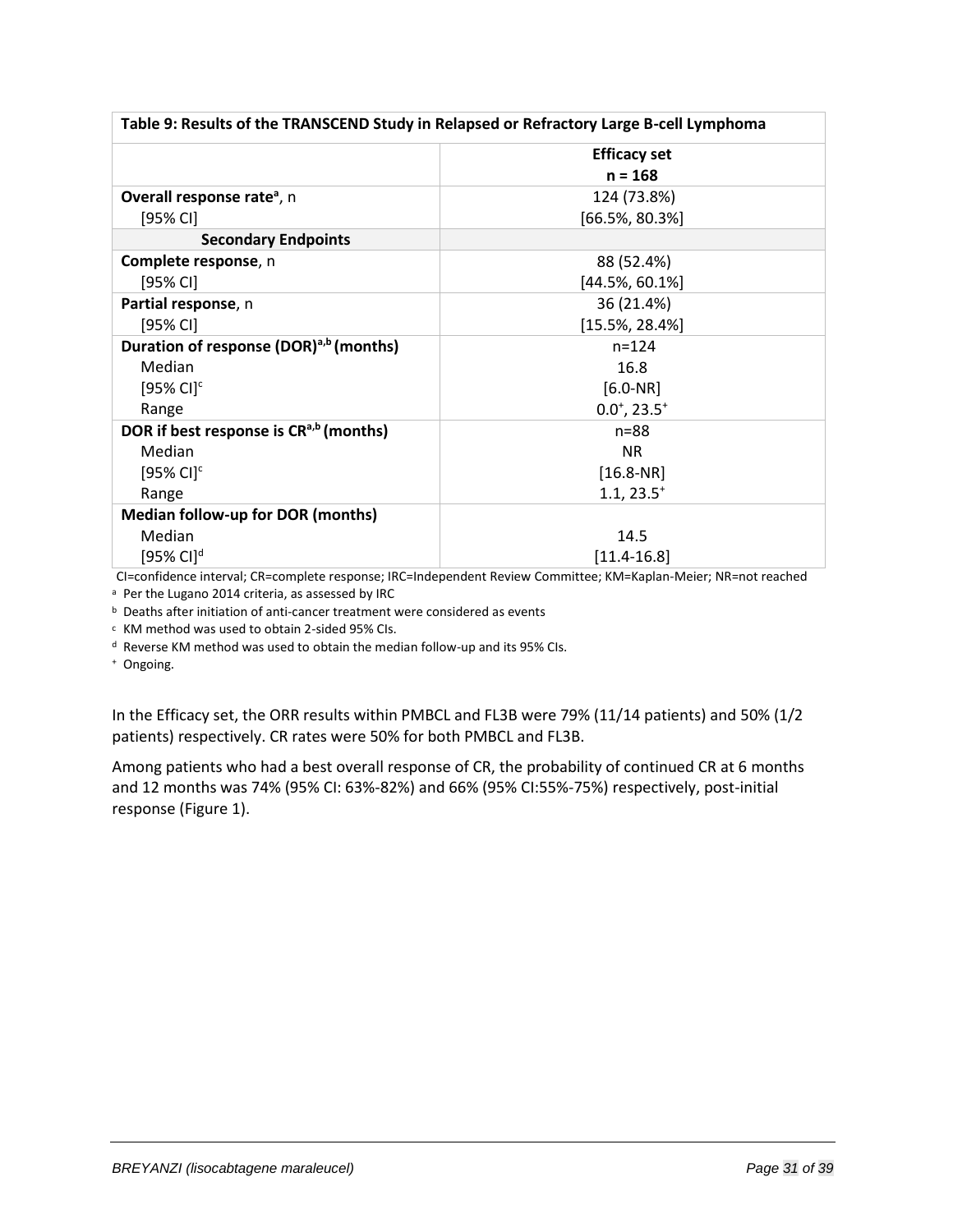

# <span id="page-31-3"></span>**Figure 1: Duration of Response by Best Overall Response, TRANSCEND, Efficacy Set**

CR = complete response; PR = partial response. Deaths after initiation of anti-cancer treatment were considered as events

# <span id="page-31-0"></span>**15 MICROBIOLOGY**

No microbiological information is required for this drug product.

### <span id="page-31-1"></span>**16 NON-CLINICAL TOXICOLOGY**

Genotoxicity assays and carcinogenicity studies were not conducted. *In vitro* expansion studies from healthy donors and patients showed no evidence for transformation and/or immortalization and no preferential integration near genes of concern in Breyanzi T cells.

Given the nature of the product, non-clinical studies on fertility were not conducted.

# <span id="page-31-2"></span>**17 SUPPORTING PRODUCT MONOGRAPHS**

1) ACTEMRA (tocilizumab for injection, 20 mg/mL vials, 162 mg/0.9 mL pre-filled syringe), Submission Control No. 236665, Product Monograph. Hoffmann-La Roche Limited, Date of Revision: July 23, 2020.

2) Fludarabine Phosphate for Injection (Sterile Solution for Injection 25 mg/mL, 2 mL per vial), Submission Control No. 190383, Product Monograph. Teva Canada Limited. Date of Revision: March 1, 2016.

3) PROCYTOX (cyclophosphamide tablets USP: 25 mg, 50 mg; cyclophosphamide for injection: 200 mg, 500 mg, 1000 mg, 2000 mg (powder for injection) per vial), Submission Control No. 155509, Product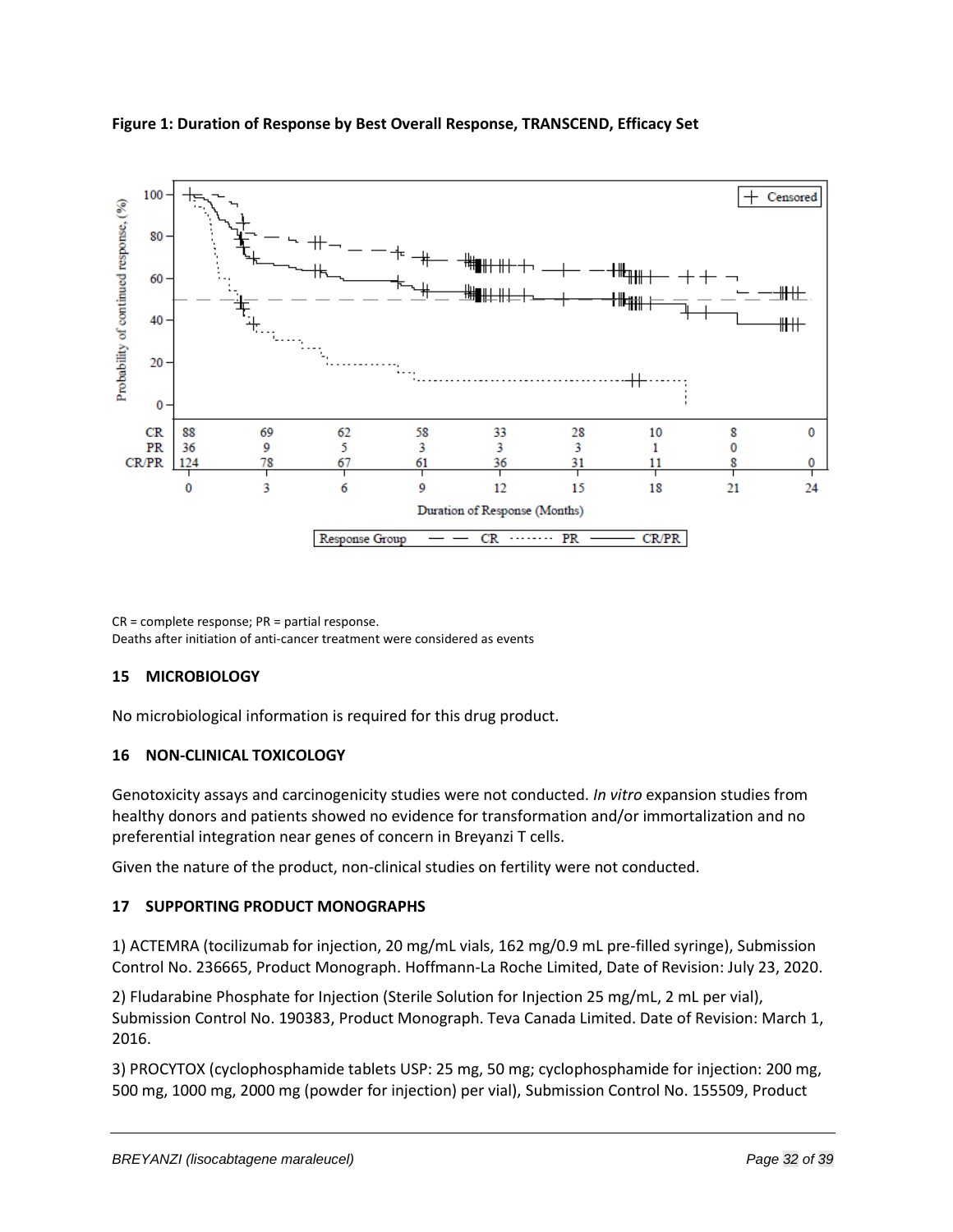Monograph. Baxter Corporation, Date of Revision: September 7, 2012.

4) SOLU-MEDROL (methylprednisolone sodium succinate for injection USP; 500 mg, 1 g vials), Submission Control No. 213593, Product Monograph. Pfizer Canada Inc., Date of Revision: May 9, 2018.

5) DEXAMETHASONE OMEGA UNIDOSE (dexamethasone sodium phosphate injection USP, 10 mg/mL), Control No. 154533, Prescribing Information. Omega Laboratories Limited, Date of Preparation: June 12, 2012.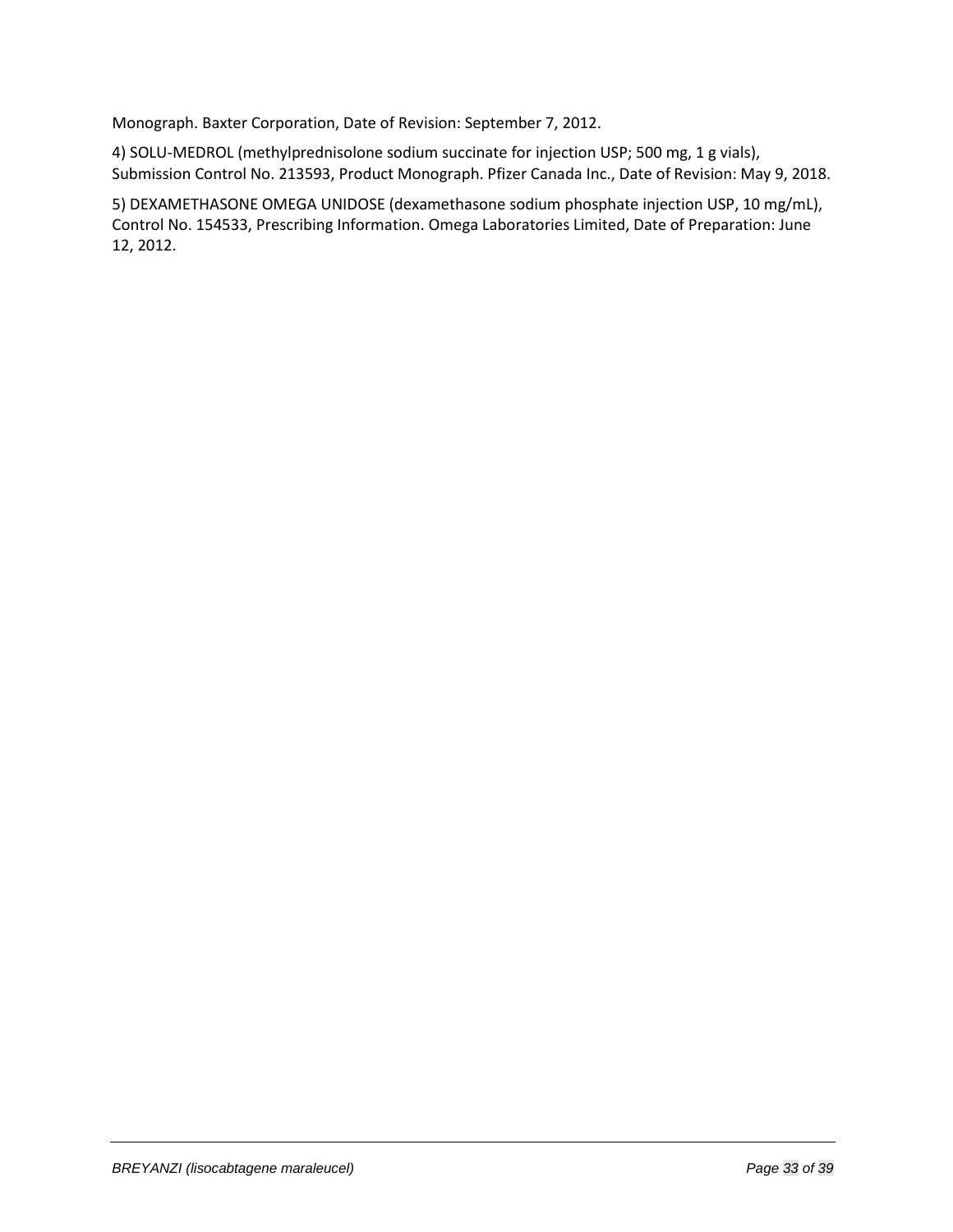#### **PATIENT MEDICATION INFORMATION**

#### <span id="page-33-0"></span>**READ THIS FOR SAFE AND EFFECTIVE USE OF YOUR MEDICINE**

# **BREYANZITM (lisocabtagene maraleucel]**

Read this carefully before you start taking **Breyanzi** (pronounced braye an' zee). This leaflet is a summary and will not tell you everything about this drug. Talk to your healthcare professional about your medical condition and treatment and ask if there is any new information about **Breyanzi**.

#### **Serious Warnings and Precautions**

Breyanzi can cause serious side effects. Sometimes, these serious side effects that are life-threatening can lead to death. The following serious side effects have been seen in people taking Breyanzi :

- Fever and chills which may be symptoms of a serious side effect called cytokine release syndrome (CRS), which can be severe or fatal. Other symptoms of CRS are difficulty breathing, dizziness or light-headedness, nausea, headache, fast heartbeat, low blood pressure or fatigue, vomiting, diarrhea, muscle pain and joint pain. Talk to your healthcare professional immediately if you have any of these symptoms.
- Neurological problems like confusion, difficulty with memory, difficulty speaking or slowed speech, difficulty understanding speech, loss of balance or coordination, disorientation, being less alert (decreased consciousness) or excessive sleepiness, loss of consciousness, delirious, fits (seizures), shaking or weakness with loss of movement on one side of the body. Talk to your healthcare professional immediately if you have any of these symptoms.

Breyanzi should only be given by an experienced healthcare professional at qualified treatment centres.

#### **What is Breyanzi used for?**

Breyanzi is used to treat adults with a type of blood cancer called lymphoma which affects lymph tissue and causes white blood cells to grow out of control. Breyanzi is used for:

- diffuse large B-cell lymphoma (DLBCL)
- primary mediastinal large B-cell lymphoma
- DLBCL arising from follicular lymphoma

It is used when at least 2 previous treatments have not worked or have stopped working.

#### **How does Breyanzi work?**

Breyanzi is a type of treatment called a 'genetically modified cell therapy'. Breyanzi is made from your own white blood cells. Cells are taken from your blood and the white blood cells are separated out. Your white blood cells are then frozen and sent away to make Breyanzi.

Breyanzi cells have been genetically modified to recognise the lymphoma cells in your body. When these cells are introduced back into your blood, they can recognise and attack the lymphoma cells.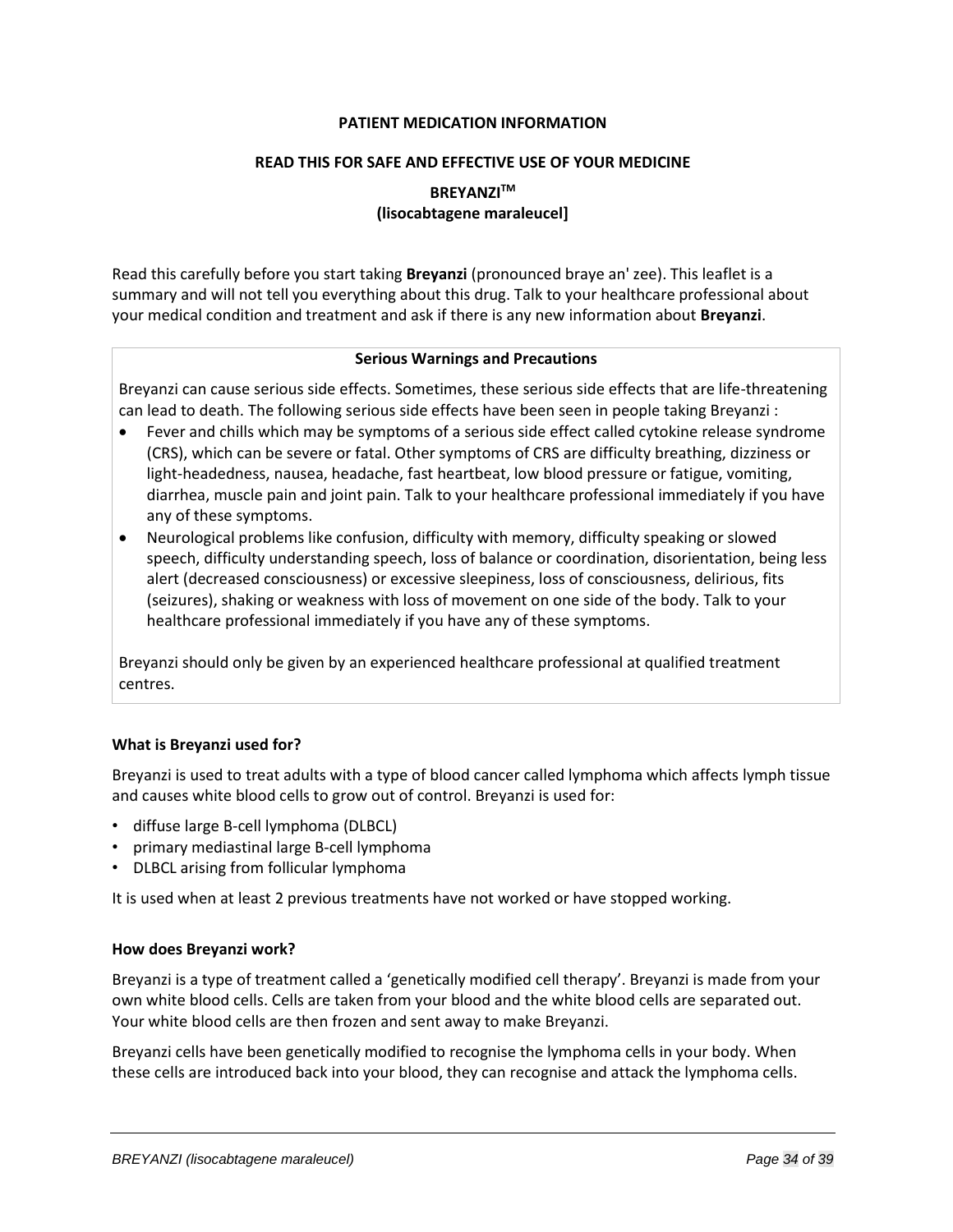#### **What are the ingredients in Breyanzi?**

#### Medicinal ingredients:lisocabtagene maraleucel

Non-medicinal ingredients: caprylic acid, Cryostor® CS10, human albumin, magnesium chloride, Nacetyl-DL-tryptophan, potassium chloride, sodium acetate trihydrate, sodium chloride, sodium gluconate, water for injection

#### **Breyanzi comes in the following dosage forms:**

Breyanzi is a cell suspension for injection. Your doctor will check that the Breyanzi was prepared from your own blood by checking the patient identity information on the medicine labels matches your details. Breyanzi is given through a tube into a vein as a single-dose, one-time treatment.

#### **Do not use Breyanzi if:**

• you are allergic to Breyanzi or any of the other ingredients of this medicine (listed in "What are the ingredients in Breyanzi?" above). If you think you may be allergic to Breyanzi, ask your doctor for advice.

### **To help avoid side effects and ensure proper use, talk to your healthcare professional before you take Breyanzi. Talk about any health conditions or problems you may have, including if you:**

- have any lung or heart problems.
- have low blood pressure.
- have any symptoms of infection or other inflammatory condition, such as fever (100.4°F/38°C), chill, sore throat, coughing, chest pain, stomach pain, vomiting, and diarrhea. The infection will be treated before Breyanzi infusion.
- have had a stem cell transplant from another person in the last 4 months or any other organ transplant in the past. The transplanted cells can attack your body ('graft-versus-host disease'), causing symptoms such as rash, nausea, vomiting, diarrhea and bloody stools.
- notice the symptoms of your cancer are getting worse. In lymphoma, this might include unexplained fever, feeling weak, night sweats, sudden weight loss.
- had or have hepatitis B or C or HIV (human immunodeficiency virus) infection.
- had a vaccination in the previous 6 weeks or are planning to have one in the next few months.
- have any symptoms of severe allergic reactions, such as shortness of breath or trouble breathing, skin rash, swelling of the lips, tongue, or face, chest pain, feeling dizzy or faint.
- are pregnant, breast-feeding or plan to do so, think you may be pregnant or are planning to have a baby. Ask your doctor for advice before being given this medicine. This is because the effects of Breyanzi in pregnant or breast-feeding women are not known and it may harm your unborn baby or breast-fed child. You will be given a pregnancy test before treatment starts. Breyanzi should only be given if the results show you are not pregnant.
- are pregnant or think you may be pregnant after treatment with Breyanzi. Talk to your doctor immediately.
- are a man and you plan to father a child after Breyanzi treatment.

#### **Other warnings you should know about:**

• Do not drive, operate heavy machinery, or do other activities that could be dangerous if you are not mentally alert, for at least 8 weeks after you get Breyanzi. This is because the treatment can cause temporary memory and coordination problems, sleepiness, confusion, dizziness, and seizures.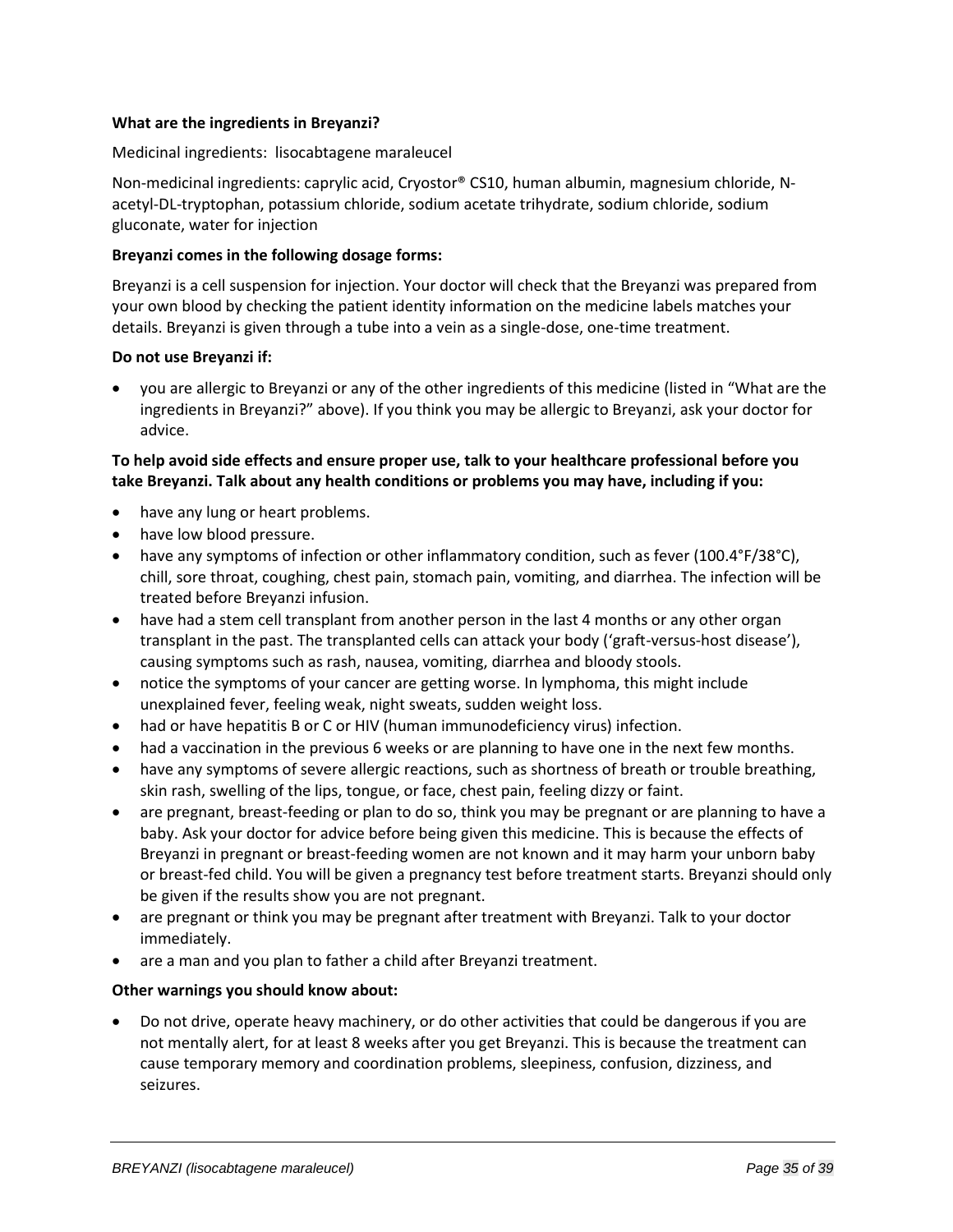• Do not donate blood, organs, tissues or cells for transplantation after Breyanzi treatment.

# **Tell your healthcare professional about all the medicines you take, including any drugs, vitamins, minerals, natural supplements or alternative medicines.**

# **The following may interact with Breyanzi:**

- Corticosteroids, chemotherapy, and other medications that can weaken your immune system. This is because these medicines may interfere with the effect of Breyanzi and may make Breyanzi less effective.
- Live vaccines: You must not be given certain vaccines called live vaccines (a type of vaccine made from weakened virus):
	- in the 6 weeks before you are given a short course of chemotherapy (called lymphodepleting chemotherapy) to prepare your body for Breyanzi.
	- during Breyanzi treatment
	- after treatment while your immune system is recovering.

Talk to your doctor if you need to have any vaccinations.

# **How you will receive Breyanzi:**

# **Giving blood to make Breyanzi from your white blood cells**

- Your doctor will take some of your blood by putting a tube (catheter) in your vein. Some of your white blood cells will be separated from your blood. The rest of your blood is returned to your body. This is called 'leukapheresis' (LOO-kuh-feh-REE-sis) and can take 3 to 6 hours. This process may need to be repeated.
- Your white blood cells will then be frozen and sent away to make Breyanzi. It takes about 3-4 weeks from the time your cells are received at the manufacturing site until Breyanzi is available to be shipped back to your treatment centre, but the time may vary.
- There is a risk of manufacturing failure (10.0%). In case of a manufacturing failure, a second manufacturing of Breyanzi may be attempted. While you wait for the product to be made again, your doctor may need to prescribe additional bridging therapy. This bridging therapy may cause side effects, which could delay or prevent you from receiving Breyanzi.

### **Other medicines you will be given before Breyanzi**

- A few days before you receive Breyanzi, you will be given a short course of chemotherapy. This is to clear away your existing white blood cells.
- Shortly before you receive Breyanzi, you will be given acetaminophen and an antihistamine medicine. This is to reduce the risk of infusion reactions and fever.

### **How Breyanzi is given**

- Your doctor will check that the Breyanzi was prepared from your own blood by checking the patient identity information on the medicine labels matches your details.
- Breyanzi is given through a catheter (tube) into a vein (intravenous infusion). Breyanzi is given as infusions of 2 different cell types.
- You will receive infusion of one cell type, immediately followed by the other cell type. The time for infusion will vary, but the treatment usually takes less than 15 minutes for each of the 2 cell types.

### **After Breyanzi is given**

• Stay close to the treatment centre (within 2 hours distance) where you received Breyanzi – for at least 4 weeks.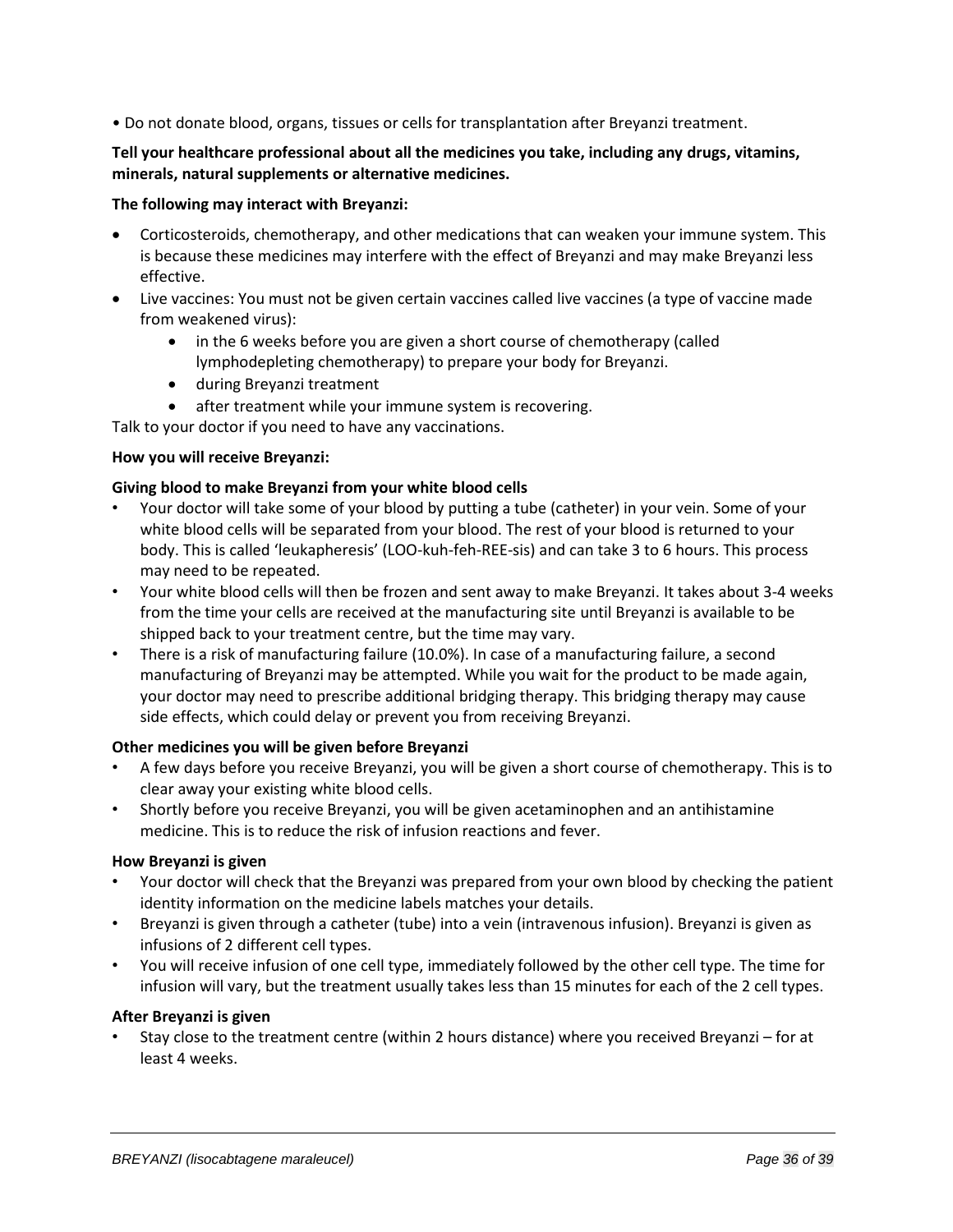- During the first week after treatment, you will need to return to the treatment centre 2 to 3 times for monitoring.
- This is so your doctor can check that the treatment is working and help you if you have any side effects.
- Your doctor will give you a **Patient Alert Card**. Read it carefully and follow the instructions on it.
- Always show the Patient Alert Card to the doctor or nurse when you see them or if you go to hospital.
- Your healthcare professional will want to do blood tests to follow your progress. It is important that you do have your blood tested. If you miss an appointment, call your healthcare professional as soon as possible to make another appointment.

#### **Usual dose:**

Breyanzi comes as a cell suspension in up to 4 vials of each CD8 or CD4 component. The dose contains between 60 x 10<sup>6</sup> to 120 × 10<sup>6</sup> CAR-positive T-cells. Breyanzi should be given to you as a single-dose, one-time treatment.

### **What are possible side effects from using Breyanzi?**

These are not all the possible side effects you may have when taking Breyanzi. If you experience any side effects not listed here, tell your healthcare professional.

#### **Very common:**

• infections – fever, chills, sore throat, chest infection, cough, or any other signs of infection. The infections may be caused by:

- low levels of white blood cells, which help fight infections, or
- low levels of antibodies called 'immunoglobulins'
- low levels of red blood cells, which may make you feel weak or tired.
- bleeding or bruising more easily due to a low level of blood cells called 'platelets'
- difficulty sleeping
- confused thinking, feeling anxious
- numbness and tingling in the feet or hands
- low or high blood pressure
- cough
- feeling sick or being sick
- diarrhea or constipation
- stomach pain
- passing less urine, and dark urine
- swollen ankles, arms, legs and face.

#### **Common:**

- trouble with balancing or walking
- changes in vision
- changes in the way things taste
- stroke or mini-strokes
- convulsions or seizures (fits)
- heart weakness, causing shortness of breath and ankle swelling
- blood clots
- shortness of breath
- bleeding in your gut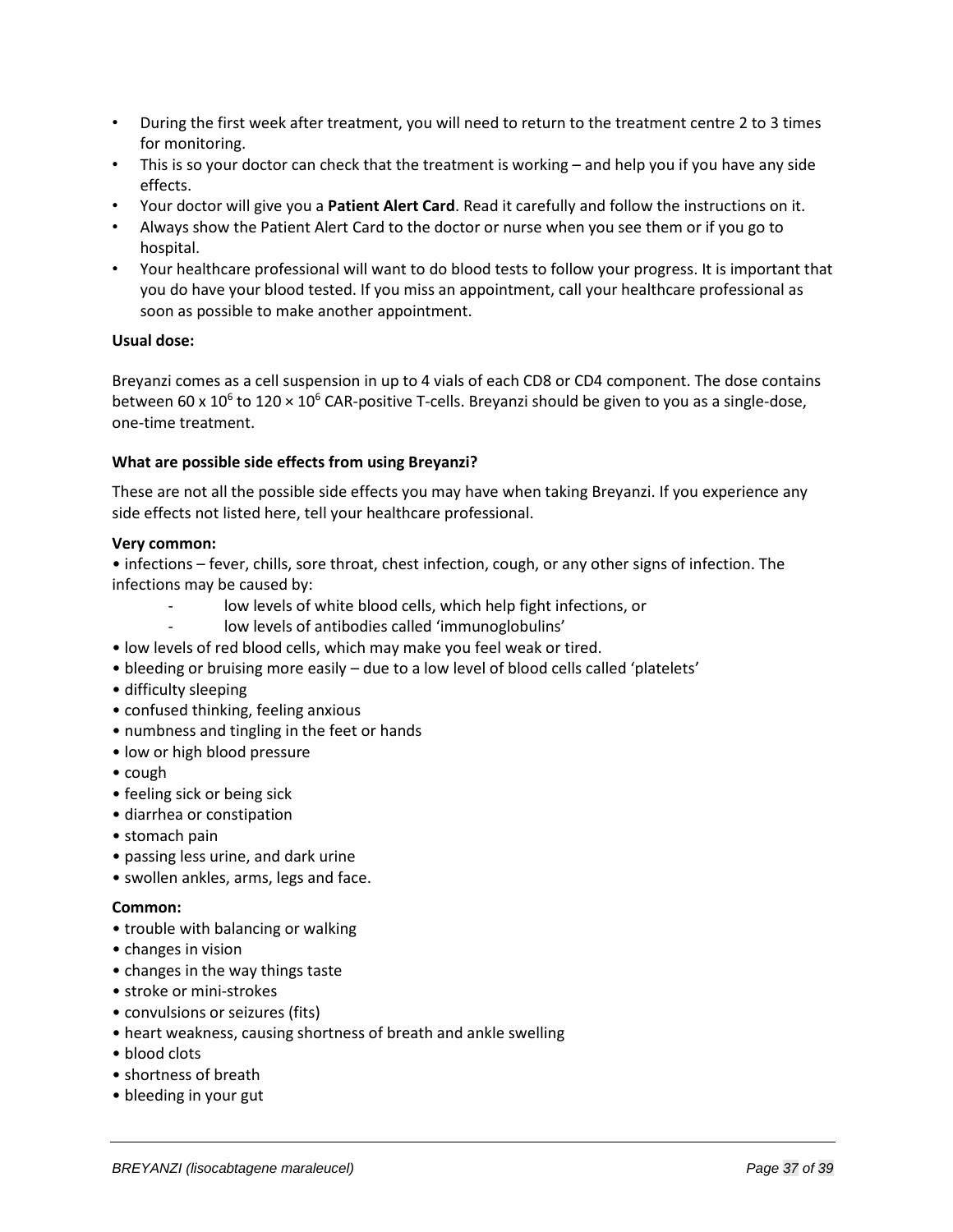- rash
- infusion reactions such as feeling dizzy, fever, and shortness of breath.

| Serious side effects and what to do about them                                                                                                                                                                                                                 |                                      |              |                      |
|----------------------------------------------------------------------------------------------------------------------------------------------------------------------------------------------------------------------------------------------------------------|--------------------------------------|--------------|----------------------|
|                                                                                                                                                                                                                                                                | Talk to your healthcare professional |              | <b>Get immediate</b> |
| Symptom / effect                                                                                                                                                                                                                                               | Only if severe                       | In all cases | medical help         |
| <b>VERY COMMON</b>                                                                                                                                                                                                                                             |                                      |              |                      |
| Fever, chills or shaking, feeling<br>tired, fast or uneven heartbeat,<br>feeling light-headed and short of<br>breath - may be signs of a serious<br>problem called 'cytokine release                                                                           |                                      | ✓            | ✓                    |
| syndrome'                                                                                                                                                                                                                                                      |                                      |              |                      |
| Feeling very tired, weak and short<br>of breath - may be signs of low red<br>blood cell levels (anemia)                                                                                                                                                        |                                      | ✓            |                      |
| Bleeding or bruising more easily -<br>may be signs of low levels of cells<br>in the blood known as platelets<br>(thrombocytopenia)                                                                                                                             |                                      | ✓            |                      |
| Low number of white blood cells in<br>your blood test; you may or may<br>not have an infection at the same<br>time (neutropenia or febrile<br>neutropenia)                                                                                                     |                                      |              |                      |
| <b>COMMON</b>                                                                                                                                                                                                                                                  |                                      |              |                      |
| Confusion, being less alert<br>(decreased consciousness),<br>difficulty speaking or slurred<br>speech, shaking (tremor), feeling<br>dizzy and headache - may be signs<br>of problems with your nervous<br>system (possible symptoms of<br>neurologic problems) |                                      | ✓            | ✓                    |
| Feeling warm, fever, chills or<br>shivering – may be a sign of<br>infection                                                                                                                                                                                    |                                      | ✓            |                      |
| Dizziness, light headedness caused<br>by low blood pressure<br>(hypotension)                                                                                                                                                                                   |                                      | ✓            |                      |
| Bleeding in your stomach, bowel or<br>blood in the stool (gastrointestinal<br>hemorrhage)                                                                                                                                                                      |                                      | ✓            |                      |

If you have a troublesome symptom or side effect that is not listed here or becomes bad enough to interfere with your daily activities, tell your healthcare professional.